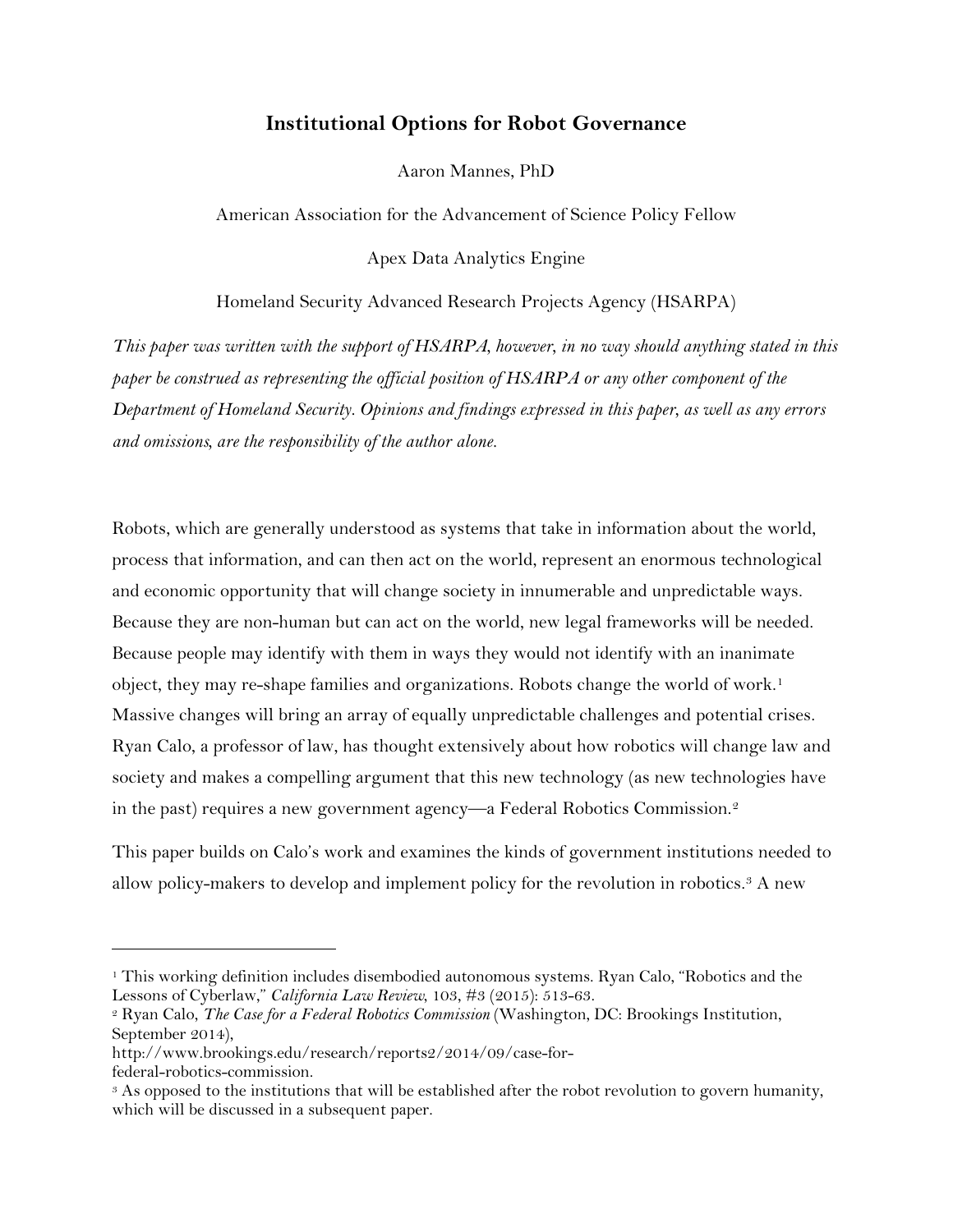stand-alone agency is one institutional option, but there are many other non-mutually exclusive institutional options. This paper surveys some of the different options and identifies the strengths and weaknesses of these different approaches based on the political science literature on organizations and bureaucratic politics. This paper cannot resolve the question of what institutions should be established, but rather provides a menu of options for policy-makers. (Summarized in a table at the end of the paper.)

This paper has four parts. The first part of the paper provides a brief overview of the academic literature on bureaucracy, including foundational work on the field of public administration, organizational theory, and the work of renowned political scientists James Q. Wilson (author of several seminal works on the practical limitations on bureaucratic efficacy) and Graham Allison, $4$  who studied the space where politics, policy, and organization meet. In considering the types of institutions relevant to addressing the challenges presented by robotics, it is essential to have a grounding in what government agencies actually do, how they make and implement policy, and how they adapt or fail to adapt to changing issues and circumstances.

The second part of the paper examines what the government actually needs to be able to do in the face of an emerging, and soon to be pervasive, technology. Broadly there are four areas where the government will have a role: 1) research, 2) regulation, 3) crisis management, and 4) adjusting to broad social change.<sup>[5](#page-1-1)</sup> There may be other necessary government functions, but these four categories cover a vast range of activities.

The third and fourth parts of the paper discuss some of the potential institutional arrangements for governing robotics, both within the broader bureaucracy (part three), but also in the White House and Congress (part four). Different needs may be addressed more or less optimally by different types of institutions. Further, many of the capabilities for addressing different challenges may already exist, but need to be better linked to the policy process.

<span id="page-1-0"></span><sup>4</sup> James Q. Wilson, *Bureaucracy: What Government Agencies Do and Why They Do It* (New York: Basic Books, 1989); Graham Allison and Philip Zelikow, *Essence of Decision: Explaining the Cuban Missile Crisis,*   $2<sup>nd</sup> Edition$  (New York: Addison-Wesley Educational Publishers, 1999).<br><sup>5</sup> This paper focuses on domestic policy. The national security aspects of robotics are not discussed. The

<span id="page-1-1"></span>author's background is in national security affairs, but if the paper sought to incorporate these issues, it would never, ever be completed.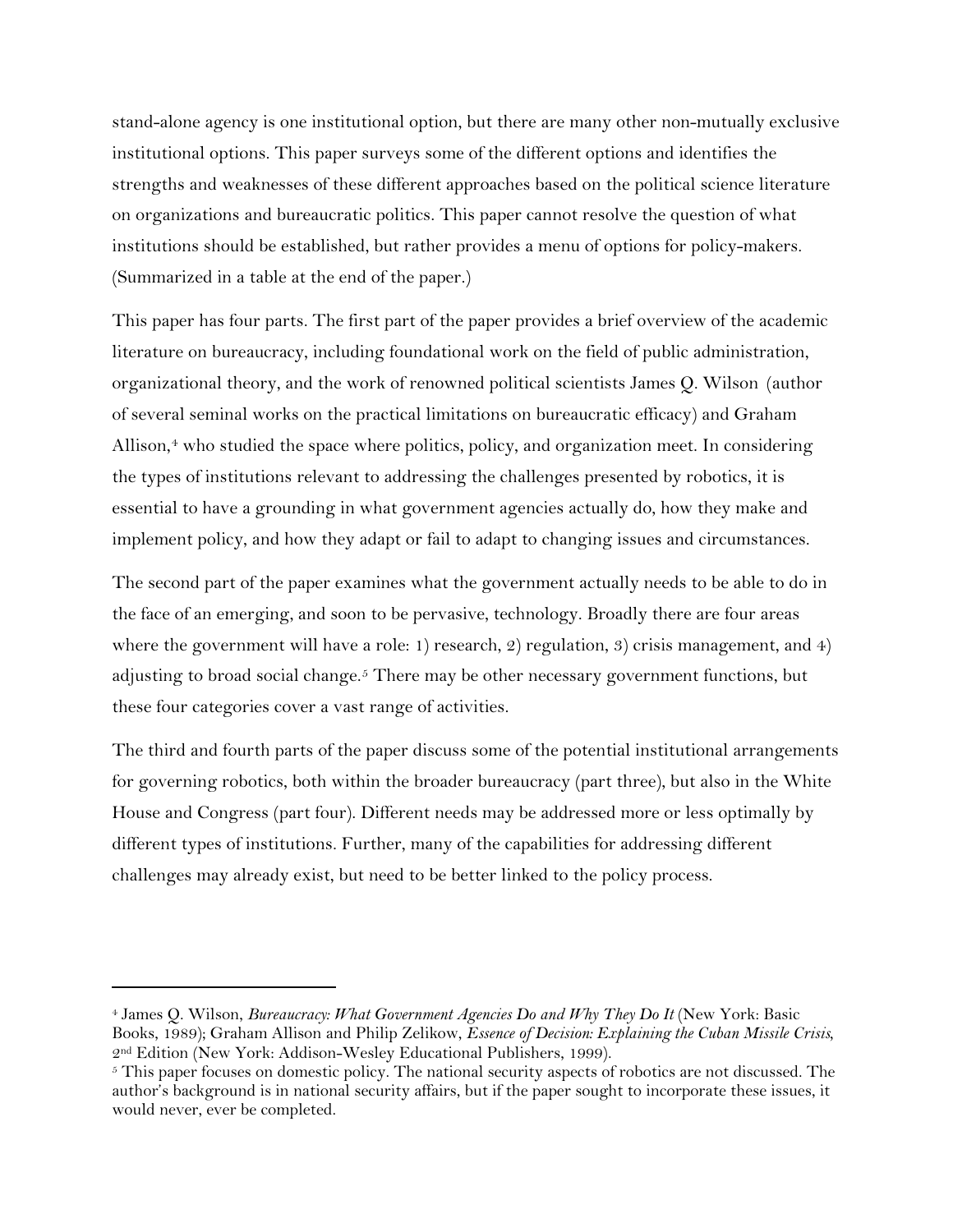#### **1. Robotics Bureaucracy I: What is Bureaucracy**

The root word of bureaucracy is bureau, from the French for office, or literally desk—rule by desk or office—that is a series of offices that coordinate to manage affairs. It's initial use sarcastic.<sup>[6](#page-2-0)</sup> More practically, bureaucracies underpin modern society. In the words of Graham Allison, "[O] rganizations are collections of human beings arranged systematically for harmonious of united action…. Secondly, and most importantly, organizations *create*  capabilities for achieving humanly-chosen purposes and performing tasks that would otherwise be impossible."[7](#page-2-1) Allison goes on to describe the classic Adam Smith analysis of a pin factory in which, through coordination, division of labor, and routine operations, a few workers can produce exponentially more pins than a single person could on their own. Allison, in his classic study of the Cuban Missile Crisis, was showing that government actions could be understood as the output of their constituent organizations that are made up of programs, which in turn are bundles of routines or Standard Operating Procedures (SOPs).

In his seminal 1919 lecture, Max Weber outlined the fundamental characteristics of a bureaucracy. These characteristics include: 1) hierarchy with demarcated lines of authority; 2) division and specialization of labor; 3) codified rules; and 4) impersonality (i.e., that the specific person in a role does not fundamentally change the organization's output).[8](#page-2-2) These characteristics enable an organization to effectively carry out its routines.

At the same time, despite their fundamentally relying on routines, organizations can show significant autonomy. Given broad goals to accomplish, an organization may find interesting and creative responses. For example, a study of the EPA described how, given the broad task of protecting the environment, the organization's leadership determined that "protecting the environment" meant developing and enforcing regulations on polluting industries.[9](#page-2-3) In another example, a study of the development of nuclear missile guidance systems, sociologist Donald MacKenzie found that the research group, given broad goals, decided that developing missile

<span id="page-2-0"></span><sup>6</sup> Jos C. N. Raadshelders, *Handbook of Administrative History* (Piscataway, NJ: Transaction Publishers, 1998), 142.

<span id="page-2-1"></span><sup>7</sup> Allison, *Essence of Decision,* 145

<span id="page-2-2"></span><sup>8</sup> Max Weber, *Rationalism and Modern Society*, trans. and ed. Tony Waters and Dagmar Waters (Baginstoke, UK: Palgrave-Macmillan 2015), 114.<br><sup>9</sup> Mark Moore, *Creating Public Value: Strategic Management in Government* (Cambridge: Harvard

<span id="page-2-3"></span>University Press, 1995), 70-99.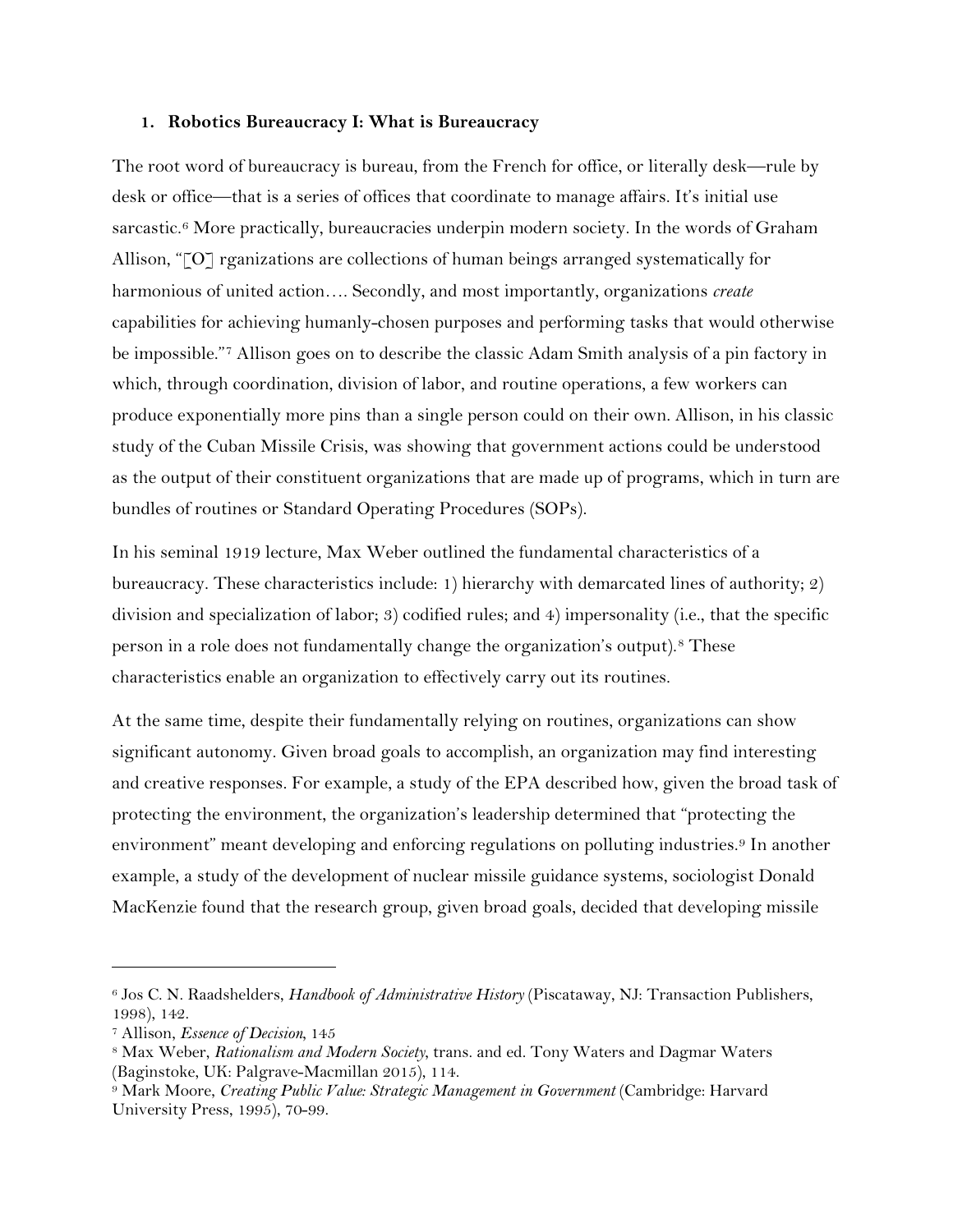guidance systems was the optimal way to reach these objectives; they proceeded to organize the research project along those lines. *But the project did not have to evolve that way*. [10](#page-3-0) In another example of interpreting broad goals, Caspar Weinberger, as chairman of the Federal Trade Commission in the early 1970s chose—of the many issues the organization is permitted to regulate—to focus on deceptive advertising.[11](#page-3-1)

However, agencies cannot do anything. The U.S, Civil Rights Commission cannot regulate nor criminalize pesticide use. The Army Corp of Engineers does not investigate smuggling. Agencies define specific outputs linked to their broad goals and then begin turning them into programs and routines.

#### *Aside: Bureaucracy as a Robot?*

Bureaucracies are bundles of programs and routines, carrying out systematic operations. Bureaucracies, given broad goals, have the ability to act autonomously and develop programs and responses. This raises an interesting question: are bureaucracies robots?

Bureaucracies take in information about the world. They process that information. They can then act on that information, sometimes in surprising and unexpected (and occasionally counter-productive) ways.

Adam Elkus, a fellow at the New America Foundation's Cybersecurity Initiatve, writing on how the "tyranny of algorithms" is essentially a manifestation of the values and priorities of bureaucracies, explains:

Today's automation and data-driven programs are merely the latest and greatest of a long movement toward the automation, optimization, and control of social life—and this story begins not with a revolution in computing but a revolution in human understanding of social relations and governance. Sometime around the mid-19th century, scholars believe, the basic technology of social relations and governance shifted dramatically. …political governance became dominated by attempts to achieve social and political control through quantification, measurement, and rational bureaucratic

<span id="page-3-0"></span><sup>10</sup> Donald MacKenzie, *Inventing Accuracy: A Historical Sociology of Nuclear Guidance* (Cambridge: MIT Press, 1990), 398-99.

<span id="page-3-1"></span><sup>11</sup> Wilson, 207.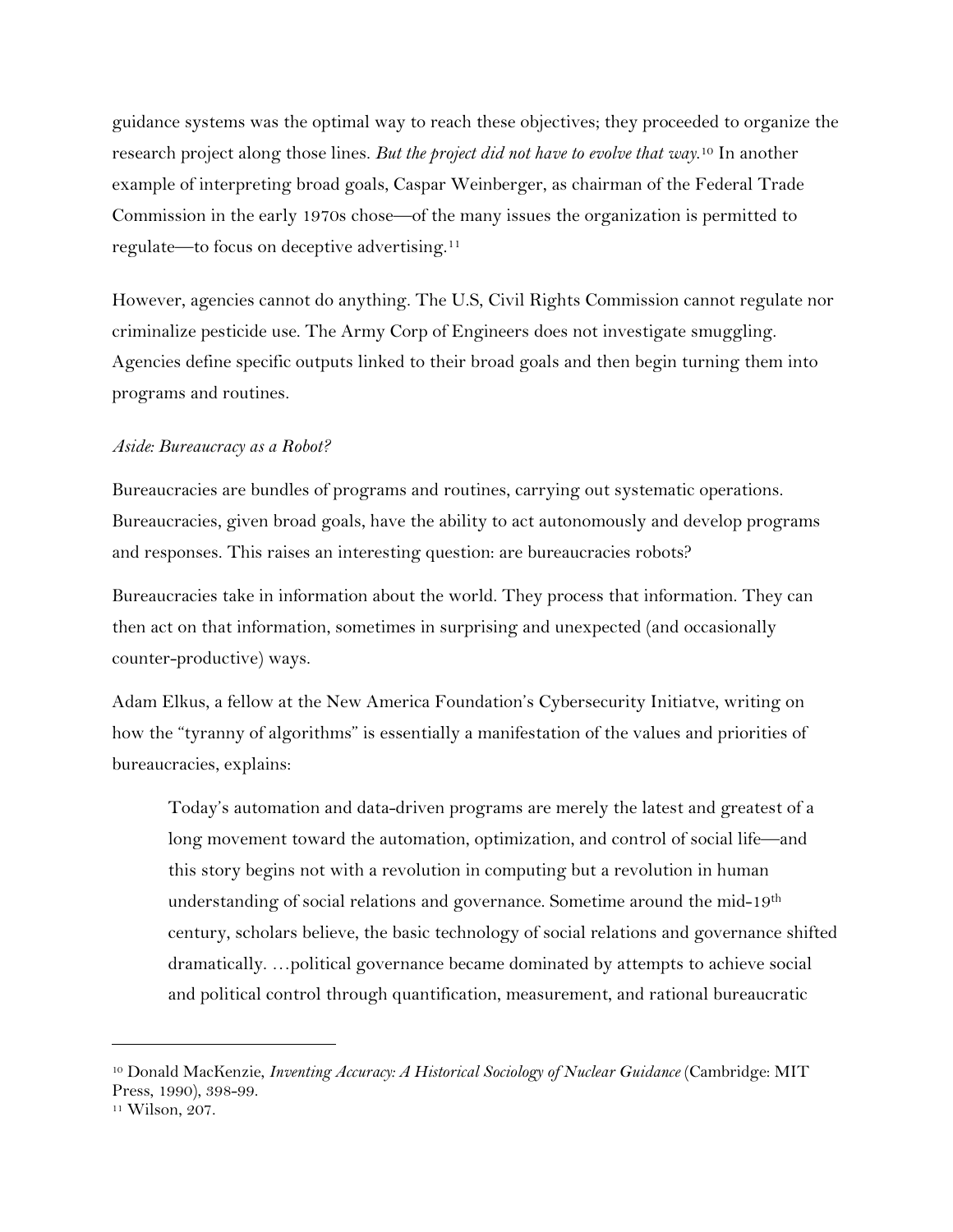processes…. Such a shift also explains, after all, the origin, nature, and folkways of modern bureaucracy and how governmental and corporate *metaphorical* machines became slowly infiltrated by *real* machines.[12](#page-4-0)

This metaphor of bureaucracies as enormous embodied artificial intelligences can be taken too far. Operators in bureaucracies can exercise a great deal of discretion in ways that autonomous systems cannot. Nonetheless, it is a useful metaphor for this discussion.

#### *Bureaucracy Unbound!*

Since their emergence in the mid-19<sup>th</sup> century, bureaucracies have allowed human beings to achieve astounding things, from launching people and objects into space to allowing the rapid movement of goods and services across the globe. They have also achieved monstrously terrible things, enabling mass murder on a previously unimaginable scale. Weber worried about the efficiency of bureaucracies, which would re-engineer society and place humanity in an "iron cage," in which human freedom and potential would be crushed.<sup>[13](#page-4-1)</sup>

#### *Bureaucracy Bound*

 $\overline{a}$ 

Yet our newsfeeds and daily experiences are filled with tales of bureaucratic ineptitude from "bridges to nowhere" and other stories of wasteful spending, to mistaken identities leading to denied services or false incarceration, to maddening rules and requirements. Bureaucracies may have put a man on the moon, but our interaction is more likely to be the DMV. That the banal reality of bureaucracies is very different from the rational ideal of the pioneers of field of public

[http://www.slate.com/articles/technology/future\\_tense/2015/05/algorithms\\_aren\\_t\\_responsible\\_for\\_](http://www.slate.com/articles/technology/future_tense/2015/05/algorithms_aren_t_responsible_for_the_cruelties_of_bureaucracy.single.html) [the\\_cruelties\\_of\\_bureaucracy.single.html.](http://www.slate.com/articles/technology/future_tense/2015/05/algorithms_aren_t_responsible_for_the_cruelties_of_bureaucracy.single.html) Elkus develops the idea further; see Adam Elkus "The Manhattan Project Falacy," *Essays,* [http://aelkus.github.io/essays/ai\\_manhattan\\_project.html.](http://aelkus.github.io/essays/ai_manhattan_project.html) Accessed March 13, 2016. Also, it is hardly original. Nobel Laureate Herbert Simon, a pioneer in the study of both public administration and artificial intelligence, saw this connection as well. Herbert Simon, *Strategies of the Artificial* (Cambridge, MA: MIT Press, 1995).

<span id="page-4-0"></span><sup>12</sup> Adam Elkus, "You Can't Handle the (Algorithmic) Truth: People are Blaming Algorithms for the Cruelty of Bureaucracy," *Slate*, May 20, 2015,

<span id="page-4-1"></span><sup>13</sup> Peter Baehr, "The 'Iron Cage' and the "Shell as Hard as Steel": Parsons, Weber, and the Stahlhartes Gehäuse Metaphor in the Protestant Ethic and the Spirit of Capitalism," *History and Theory* 40, # 2 (May 2001): 153–69.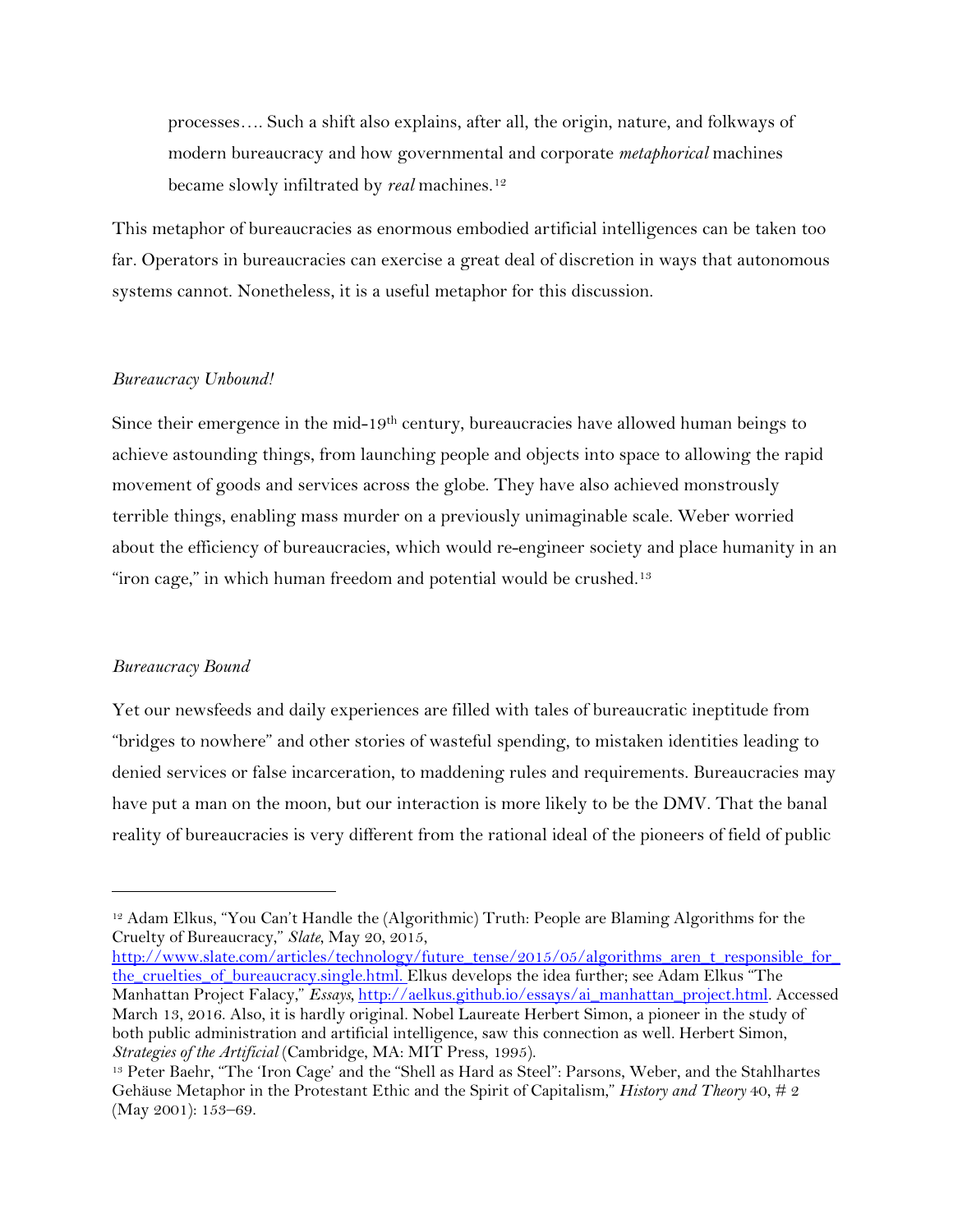administration. That the real and the ideal are not in accord is no surprise, but understanding what specifically underpins this disconnect is useful to this project.

A dated, yet oddly timely example illustrates the constraints under which bureaucracies must operate. On May 28, 1986, a New York real estate developer offered to reconstruct the iceskating rink in Central Park. He promised to have it done within six months. The city had been trying to renovate the rink for the past six years and it had cost nearly \$13 million, so the mayor took the offer and appropriated \$3 million on the condition that the developer would have to pay for any cost over-runs. Donald Trump finished the job 6 months ahead of schedule and \$750,000 under budget.[14](#page-5-0)

In his masterful *Bureaucracy: What Government Agencies Do and Why They Do It*,James Q. Wilson investigates the example of the Central Park skating rink highlight what government agencies contend with in carrying out their missions. In the case of the Central Park ice rink, New York City's Department of Parks and Recreation, in order to treat all citizens fairly, was required to give every contractor an equal chance at *each part* of the job and accept the lowest bid. They were forbidden by law from hiring a general contractor who could then select subcontractors. Trump was free to hire his preferred contractors. At the same time, the city had to provide detailed plans to each of these contractors and any changes required a contract renegotiation. Trump could allow the contractors to work out the details. In addition, the city had initially committed to using a new energy efficient system that did not work properly, Trump dispensed with this requirement. Finally, all of these factors created a cumbersome process with over a dozen players between the contractors and the government, all of whom had to agree on any changes. Given those conditions, it was no surprise that the project was stalled.[15](#page-5-1)

But the government restrictions were not arbitrary or pointless. They were installed to ensure accountability and prevent corruption. In the words of Herbert Kaufman, "Every restraint and requirement originates in somebody's demand for it."[16](#page-5-2) Wilson goes on to explain that the government is accused of inefficiency when critics are focused on one particular output—the construction of skating rinks in the above example. "But," Wilson notes, "government has

<span id="page-5-0"></span><sup>14</sup> *New York Times*, November 21, 1986, B1

<span id="page-5-1"></span><sup>15</sup> Wilson, 316

<span id="page-5-2"></span><sup>16</sup> Herbert Kaufman, *Red Tape* (Washington, DC: The Brookings Institution, 1977), 29.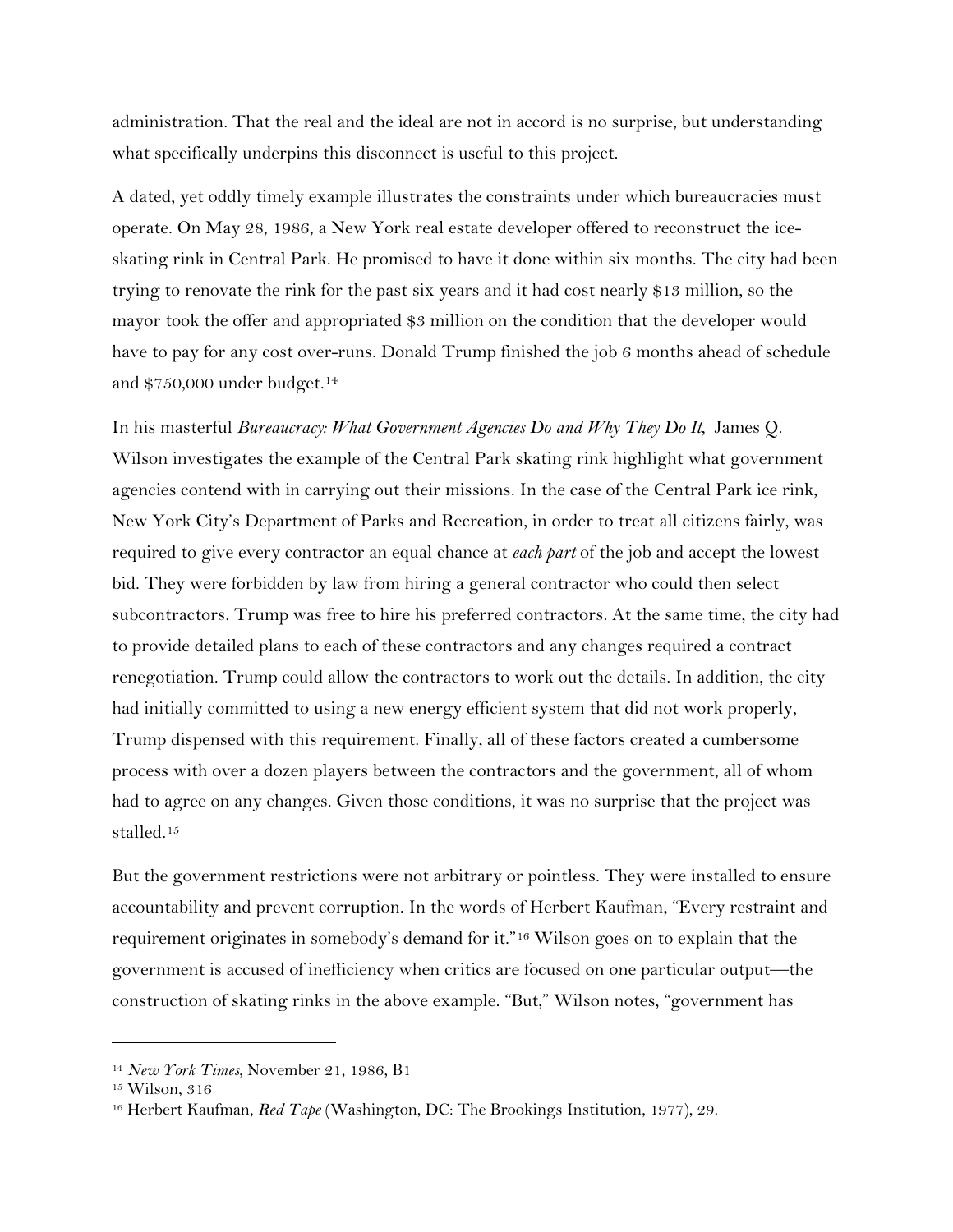many valued outputs, including a reputation for integrity, the confidence of the people, and the support of important interest groups."[17](#page-6-0) If ensuring that city officials do not engage in corrupt contracting practices is the most critical output, then the government might be considered very efficient.

However, it is very hard to measure many of these outputs. *Most accusations of government inefficiency are because of different values placed on these constraints.* Developers may see concerns about endangered species as inefficiently holding up construction. Advocates of tough-on-crime policies may interpret excessive concern for the rights of suspects as inefficiently stymying crime-fighting efforts. Budget requirements, are often seen as not merely a limit on resources, but rather limits on how resources can be used, and may lead to suboptimal use of these resources. Similarly, advocates of more efficient government might bridle at cumbersome hiring practices that hamper the ability of agencies to attract and quickly hire talent. But government personnel practices and mandates, such as granting veterans preferences in hiring, reflect important priorities in their own right.[18](#page-6-1)

Bureaucracies also operate in political contexts. There are usually influential interest groups with a significant interest in the decisions and operations of the agency. For example, the Occupational Safety and Health Administration (OSHA) is urged by organized labor to be more vigilant in regulating workplace safety. Businesses, conversely, press OSHA to consider the costs they will have to bear in implementing new labor standards. Both of these groups can make their stands on issues known, through direct communication with the agency, but also through Congress and the White House. Agency capture by a particular interest group is an oft-cited phenomenon. But, more commonly, the agency is subject to *multiple* competing interests, which, in turn, shape agency actions.

Wilson writes, "Government agencies are not billiard balls driven hither and yon by the impact of forces and interests.["19](#page-6-2) This because they usually have their own internal ballast reflected in their standard operating procedures, organizational culture, and professional standards. The programs and routines of an agency shape what it does on a day-to-day basis, and how it approaches challenges. These routines can change, but will not change enormously or quickly.

<span id="page-6-0"></span><sup>17</sup> Wilson, 318

<span id="page-6-1"></span><sup>18</sup> Wilson, 318.

<span id="page-6-2"></span><sup>19</sup> Wilson, 88.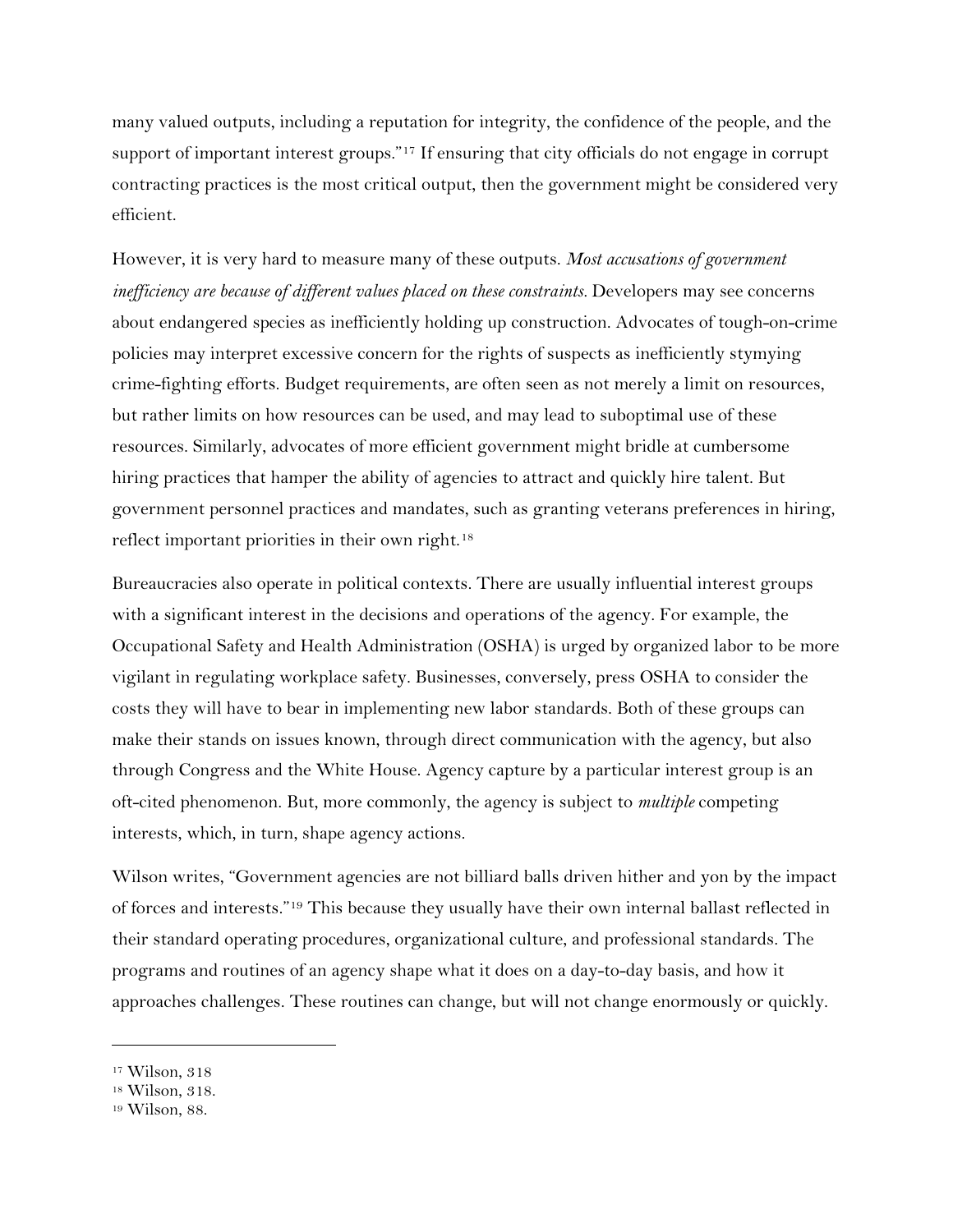A robot vacuum cleaner can learn how to clean a new location with different surfaces. But changing it to mow the lawn would require significant modification, and rebuilding it to run errands would result in an entirely different device. Further, these routines and programs shape the people who carry them out, *creating an organizational culture*. The people who work in a bureaucracy will frequently share a sense of mission and values about what their organization does.

Finally, many bureaucracies consist of professionals who adhere to the standards of their profession. Statisticians, economists, and attorneys in the government will want their work to adhere to the standards of statisticians, economists, and attorneys in academia and the private sector, and, as a result, will resist political or other pressures to do work below their professional standards. This ballast can be a source of stability, but one man's stability is another man's inflexibility. The reliance on routines and the worldview of the organizational culture may lead an organization to be inflexible and resist change.

#### *Turf & Autonomy – Coordination vs Centralization*

Turf wars are a well-known term in bureaucratic politics and to anyone following public affairs closely. Bureaucrats scramble to grab parts of one another's authority and budget. But, as Wilson explains the real issue is not, strictly speaking, bureaucratic imperialism (although that certainly happens) but rather *autonomy*—that is, an agency obtaining as much freedom to carry out its mission with limited external interference. The ideal government agency has a popular mission, with strong public support that shapes an esprit de corps for the agency personnel, that is also unique and not shared with other agencies. NASA, in its heyday, was an agency that could operate with a fair degree of autonomy; it was popular, faced no bureaucratic rivals, and performed a unique and inspiring mission leading to strong funding and relatively little interference from congress or the White House. On the opposite end of the spectrum are agencies that face fierce competition, for example when a controversy involves multiple federal criminal investigation agencies including the FBI, DEA, Secret Service, HSI, and ATFE. There are also agencies that are responsible for fundamentally unpopular tasks, which do not have strong support (e.g., USAID, the IRS), and agencies that are subject to regular political interference and carry out extremely difficult tasks (e.g., State Department).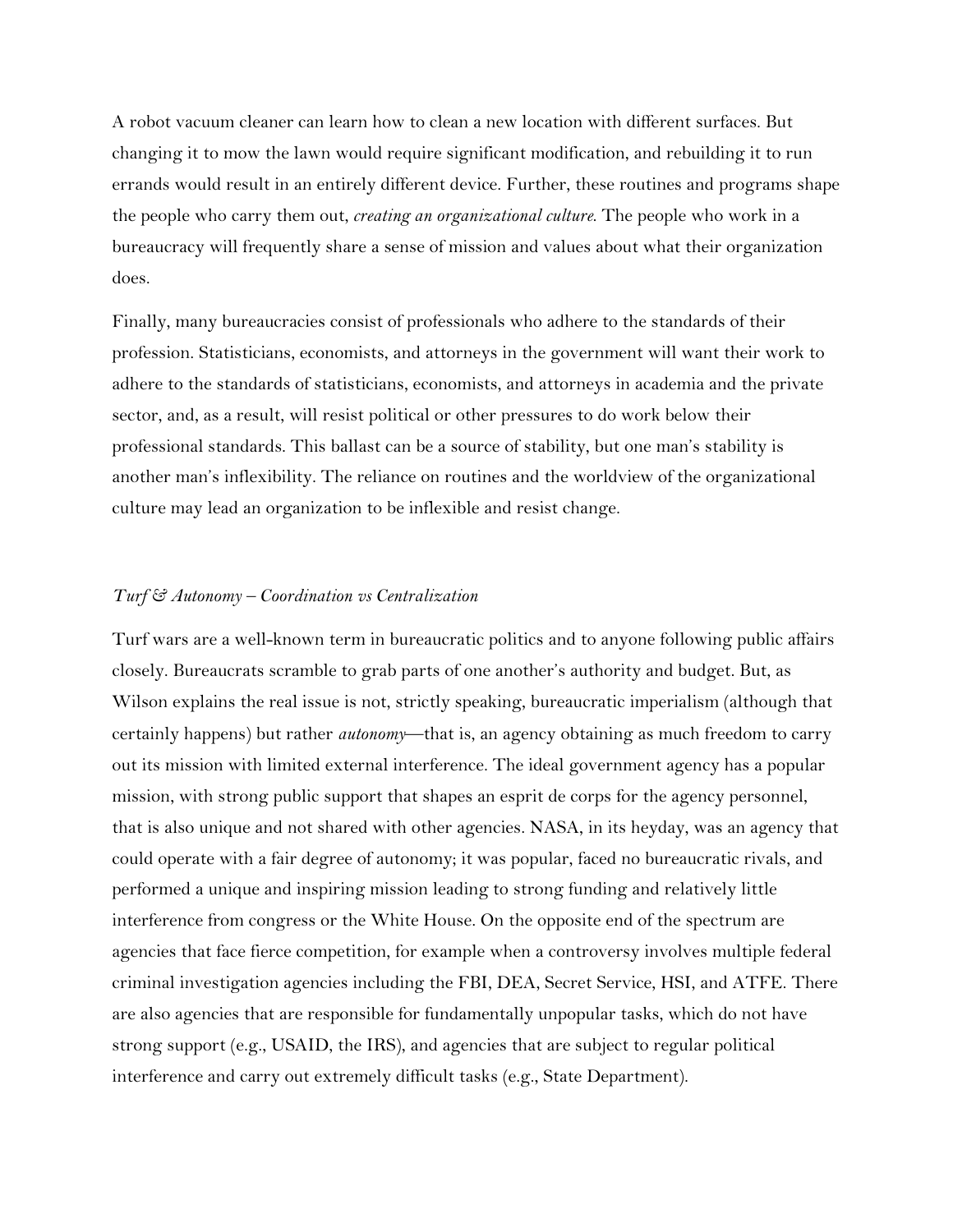An important corollary to this is that agencies will certainly want bigger budgets and may be interested in expanding their jurisdiction in areas related to their mission. But they may resist new missions and tasks if they are not related and/or could result in high costs to the agency or greater political scrutiny, or will bring them into conflict with other agencies. (It is worth noting that a single agency may include multiple, very different, subcultures that may come into conflict.)

Wilson outlined six rules for government executives to follow to minimize turf wars:

- 1. "seek out tasks that are not being performed by others"
- 2. "fight organizations that seek to perform your tasks"
- 3. "avoid taking on tasks that differ significantly from those that are at the heart of the organization's mission"
- 4. "be wary of joint or cooperative ventures"
- 5. "avoid tasks that will produce divided or hostile constituencies"
- 6. "avoid learned vulnerabilities"[20](#page-8-0)

If only every government executive consistently obeyed these rules (or as they often put it "stayed in their lane"), issues of turf would not be an issue. But most serious policy issues require multiple agencies, both because of overlapping jurisdictions but also because of different organizational capabilities. While having multiple agencies dealing with the same problem can create redundancies and lead to friction, not all redundancy is bad. It can provide multiple options for policy-makers and some protection against system failure (just as airplanes have multiple back-up systems).<sup>[21](#page-8-1)</sup> However coordinating multiple agencies creates slower, more time-consuming practices. Further, this redundancy diffuses responsibility, which in turn can lead key issues to go unaddressed and create failures.<sup>[22](#page-8-2)</sup>

<span id="page-8-1"></span><span id="page-8-0"></span><sup>&</sup>lt;sup>20</sup> Wilson, 181-95.<br><sup>21</sup> Michael M. Ting, "A Strategic Theory of Bureaucratic Redundancy," February 27, 2003, [http://www.columbia.edu/~mmt2033/redundancy.pdf](http://www.columbia.edu/%7Emmt2033/redundancy.pdf)

<span id="page-8-2"></span><sup>22</sup> Allison, 163.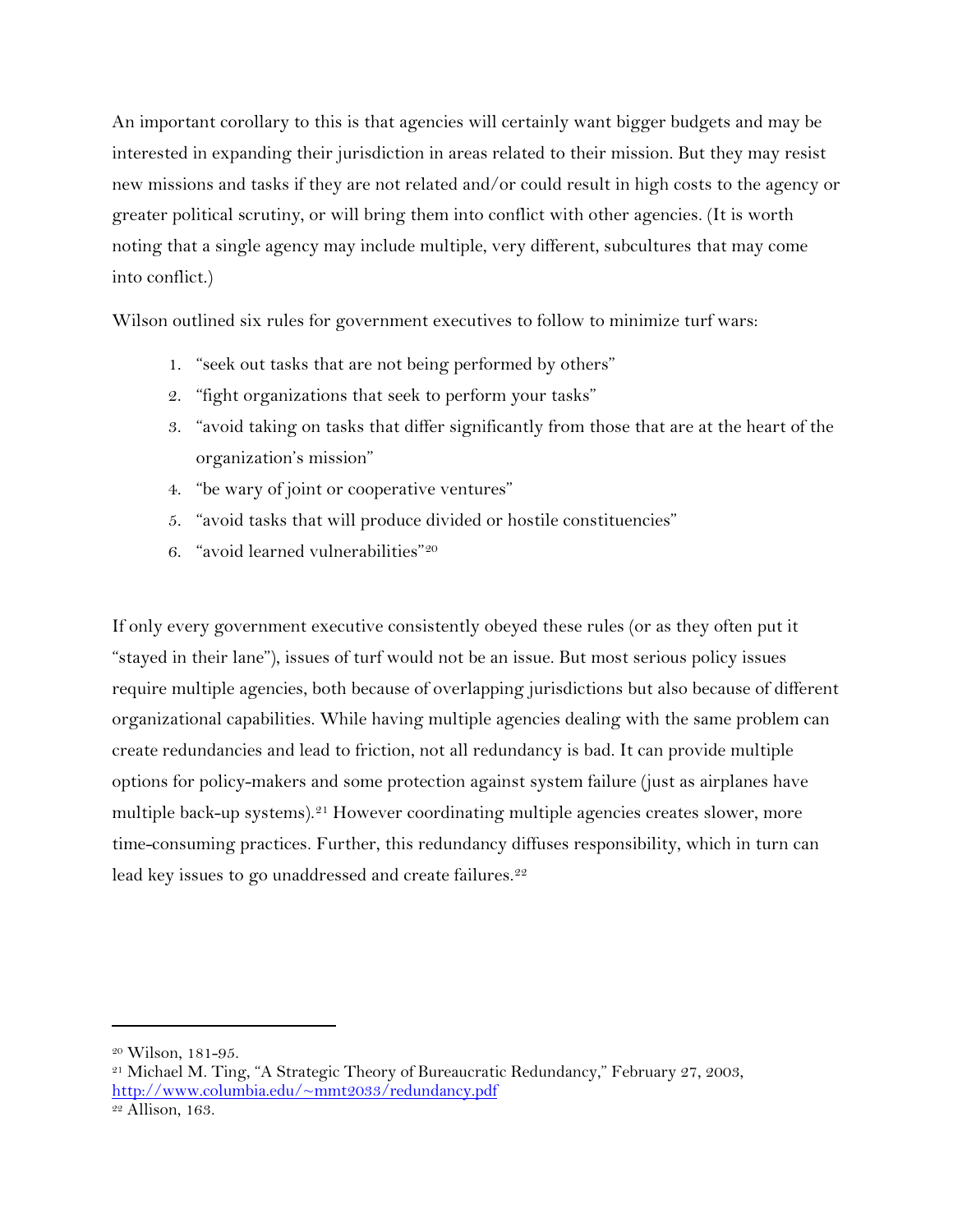At the working level, many agencies are reasonably good at developing formal and informal *modus operandi* when jurisdictions overlap.<sup>[23](#page-9-0)</sup> As issues become more complex and contentious and cannot be resolved at the working level, they require coordination, which Henry Seidman described as:

…[the] twentieth century equivalent of the medieval search for the philosopher's stone…. If only we can find the right formula for coordination, we can reconcile the irreconcilable, harmonize competing and wholly divergent interests, overcome irrationalities in our government structures, and make hard policy choices to which no one will dissent.[24](#page-9-1)

Wilson finds that in general bureaucracies bridle at efforts to interfere with their operations. Coordinating committees coordinate; they referee turf disputes. But most significantly, to function most effectively, they require high-level attention—which is always in short supply. [25](#page-9-2)

In facing complex multi-dimensional, inter-agency problems, one reaction is centralization—to give a key figure or agency the authority to get the job done. Unfortunately most truly complex issues involve multiple agencies that cannot possibly be placed under one central authority. Further, most of the agencies involved will have a number of priorities so that centralizing them under one roof will only cause problems in other aspects of their operations. In the case of the Department of Homeland Security, the most recent instance of establishing a new overarching bureaucracy,<sup>[26](#page-9-3)</sup> several agencies that patrolled the borders and carried out emergency response were merged into one department, for the purpose of preventing terrorism. But many of these agencies such as the Coast Guard, the Federal Emergency

<span id="page-9-0"></span><sup>23</sup> Jody Freeman and Jim Rossi, "Agency Coordination in Shared Regulatory Space," *Harvard Law Review* 121 #5 (March 2012): 1131-1211,

[http://discoverarchive.vanderbilt.edu/bitstream/handle/1803/6600/Agency%20Coordination%20in%2](http://discoverarchive.vanderbilt.edu/bitstream/handle/1803/6600/Agency%20Coordination%20in%20Shared.pdf?sequence=1) [0Shared.pdf?sequence=1.](http://discoverarchive.vanderbilt.edu/bitstream/handle/1803/6600/Agency%20Coordination%20in%20Shared.pdf?sequence=1) 24 Henry Seidman and Robert Gilmour, *Politics, Position, and Power* 4th ed. (New York: Oxford

<span id="page-9-1"></span>University Press, 1986), 219

<span id="page-9-3"></span>

<span id="page-9-2"></span><sup>&</sup>lt;sup>25</sup> Wilson, 272-73.<br><sup>26</sup> Just to clarify, although the author is an AAAS Policy Fellow at the Department of Homeland Security, he has been there for all six months. **Nothing written here should be taken as the view of** DHS or any of its components, or for that matter, an opinion about DHS. Rather, it reflects the academic literature on this major new government re-organization. It is an apt example because it is the most recent large-scale reorganization of the U.S. government and therefore offers insight into the dynamics of changing and establishing bureaucracies.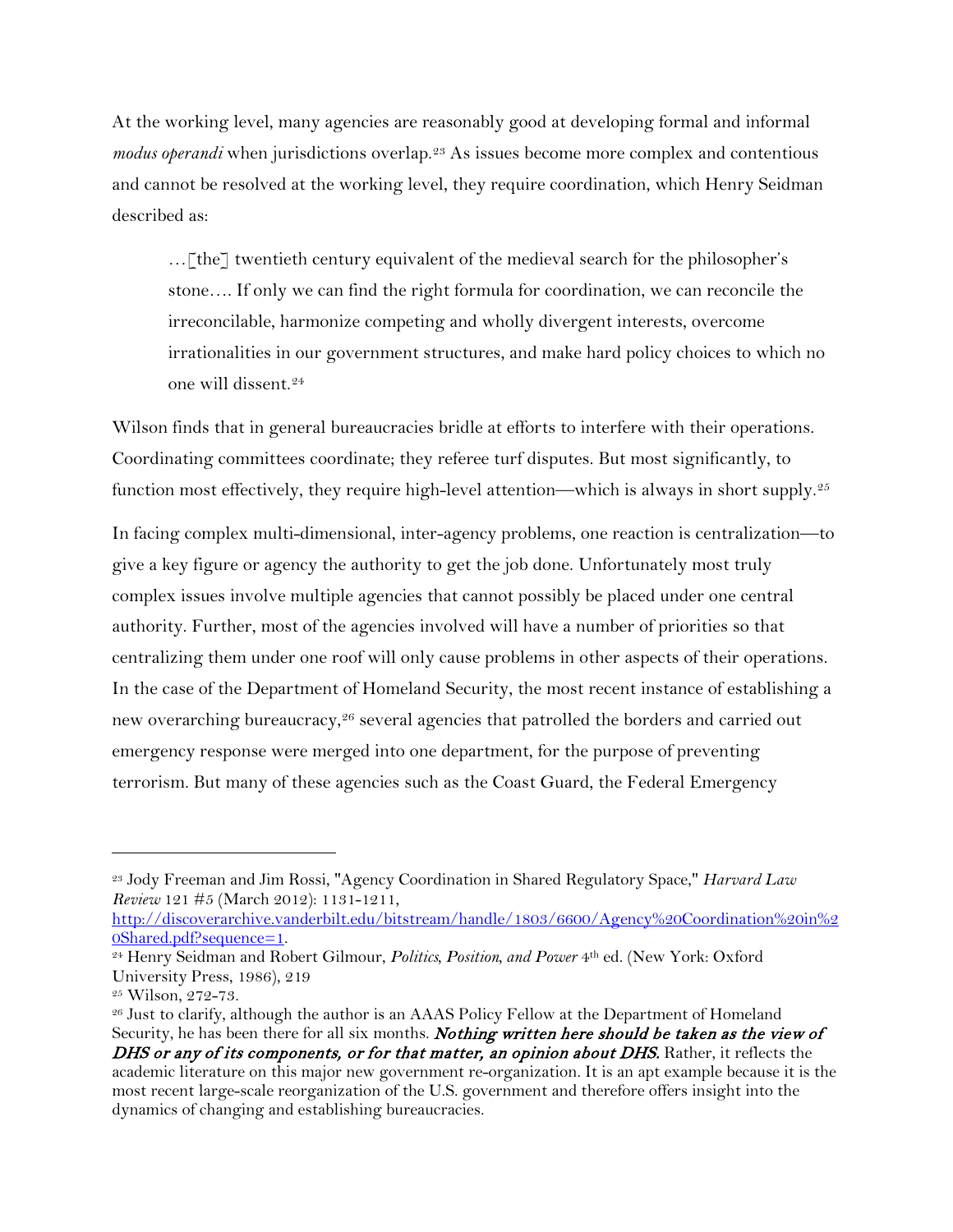Management Agency, and the Border Patrol had a huge range of other missions not linked to terrorism, from maritime safety to hurricane response and counter-smuggling. At the same time, many agencies with a significant counter-terror role, most notably the Federal Bureau of Investigation, but also the Centers for Disease Control, were never going to become part of the Department of Homeland Security.[27](#page-10-0)

Robotics offers a similar challenge. *As autonomous systems become ubiquitous, more and more components of the government are going to have a role in the issue*. Centralizing them will be extremely difficult. While the Federal Aviation Administration, the National Highway Transportation Safety Administration, and the Food and Drug Administration will all have a stake in robotics, they will also continue to have numerous other responsibilities.

Exploring the ways in which bureaucracies function is an essential backdrop to considering the institutional needs when facing a new issue. In crafting institutions or institutional capabilities, just as in everything, balances will need to be struck. Turf issues mean that an all-powerful robotics agency that can address every issue is unlikely. Various political concerns mean that pure scientific merit or otherwise optimal outcomes cannot always trump all of the other issues. The requirements of routine and SOPs will, at times, stymie needed flexibility. In constructing institutions, the perfect cannot be the enemy of the good and sometimes the least bad must do.

<span id="page-10-0"></span><sup>&</sup>lt;sup>27</sup> Ivo Daalder and I.M. Destler, "Advisors, Czars and Council: Organizing for Homeland Security," *National Interest* 68 (Summer 2002): 66-78.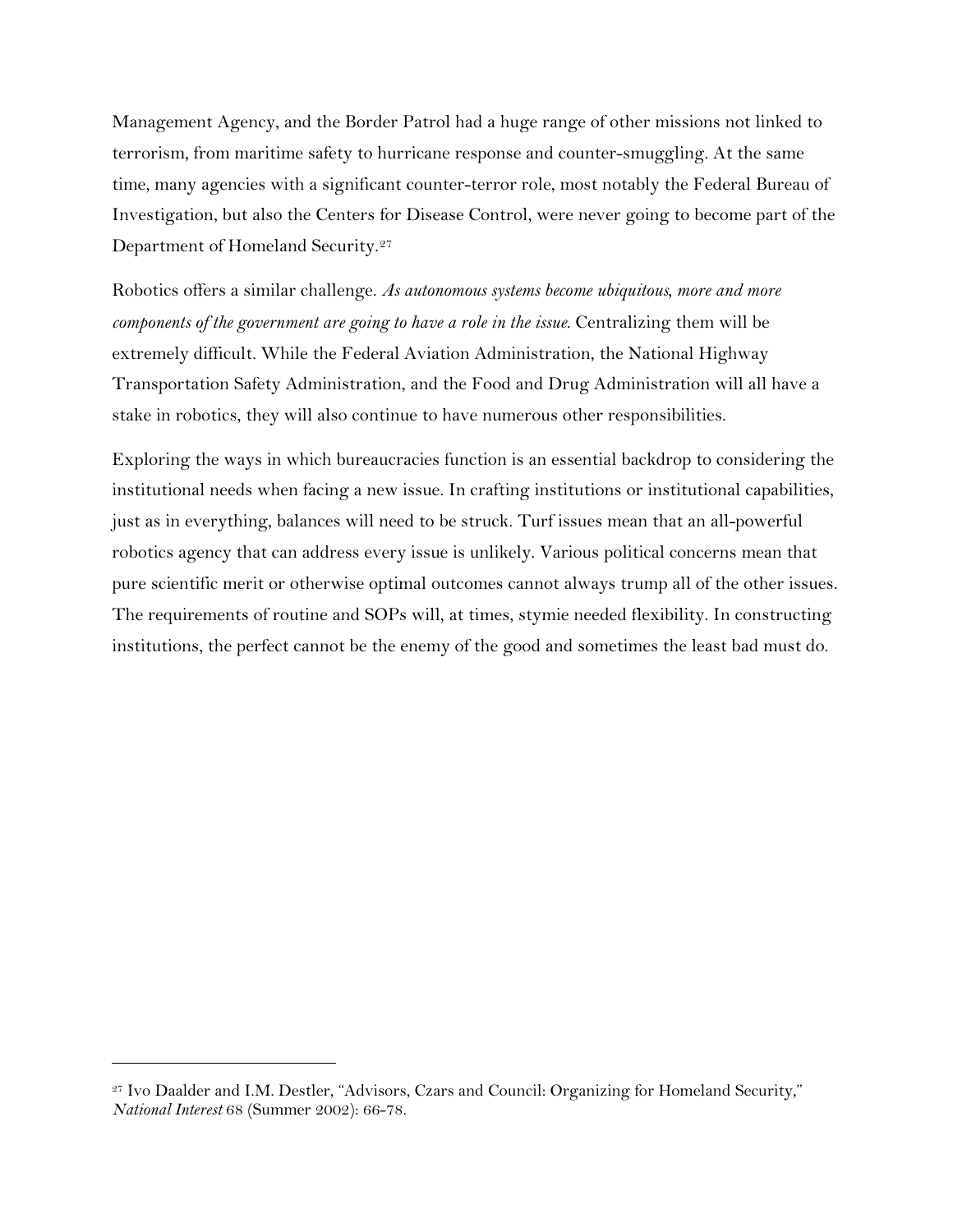#### **2. Robotics Bureaucracy II: The Mission**

#### *Never take a government job without an inbox.*

# Henry Kissinger**[28](#page-11-0)**

If a government agency is a kind of robot, what exactly are we tasking it to do? In discussing this paper casually and formally in interviews, government executives kept asking, "What's the mission?"

This section, based on interviews as well as literature reviews, examines four main areas in which the United States government will be playing a role vis-à-vis robotics and where there may be gaps in the government's activity. Given the scale of the challenges and the size of the U.S. government, this survey touches on a few, limited areas and cannot hope to be comprehensive. But it should point to at least several areas worth consideration.

#### *Research*

 $\overline{a}$ 

By most measures, one area in which the U.S. government has been successful is in fostering research. The United States continues to be the world leader in science and technology. The federal government sponsors an enormous range of basic and applied research, through a panoply of agencies and mechanisms. The Small Business Innovation Research Program, for example, shows that virtually every component of the United States government has sponsored at least some research covering a vast range of issues.[29](#page-11-1)

The federal government research community includes powerhouse agencies (at least in terms of funding research) such as the Defense Advanced Research Projects Agency (DARPA) and the National Science Foundation (NSF). The former works on military programs but includes a great deal of "blue-sky" research that has had vast, world-changing civilian applications (most famously the Internet). Other government components have sought to emulate this approach, including IARPA (serving the intelligence community), ARPA-E (serving the Department of

<span id="page-11-0"></span><sup>28</sup> Cited by John Bolton, *Surrender is Not an Option* (New York: Simon & Schuster, 2007), 49.

<span id="page-11-1"></span><sup>29</sup> Small Business Administration, *SBIR-STTR America's Seed Fund*, Sbir.gov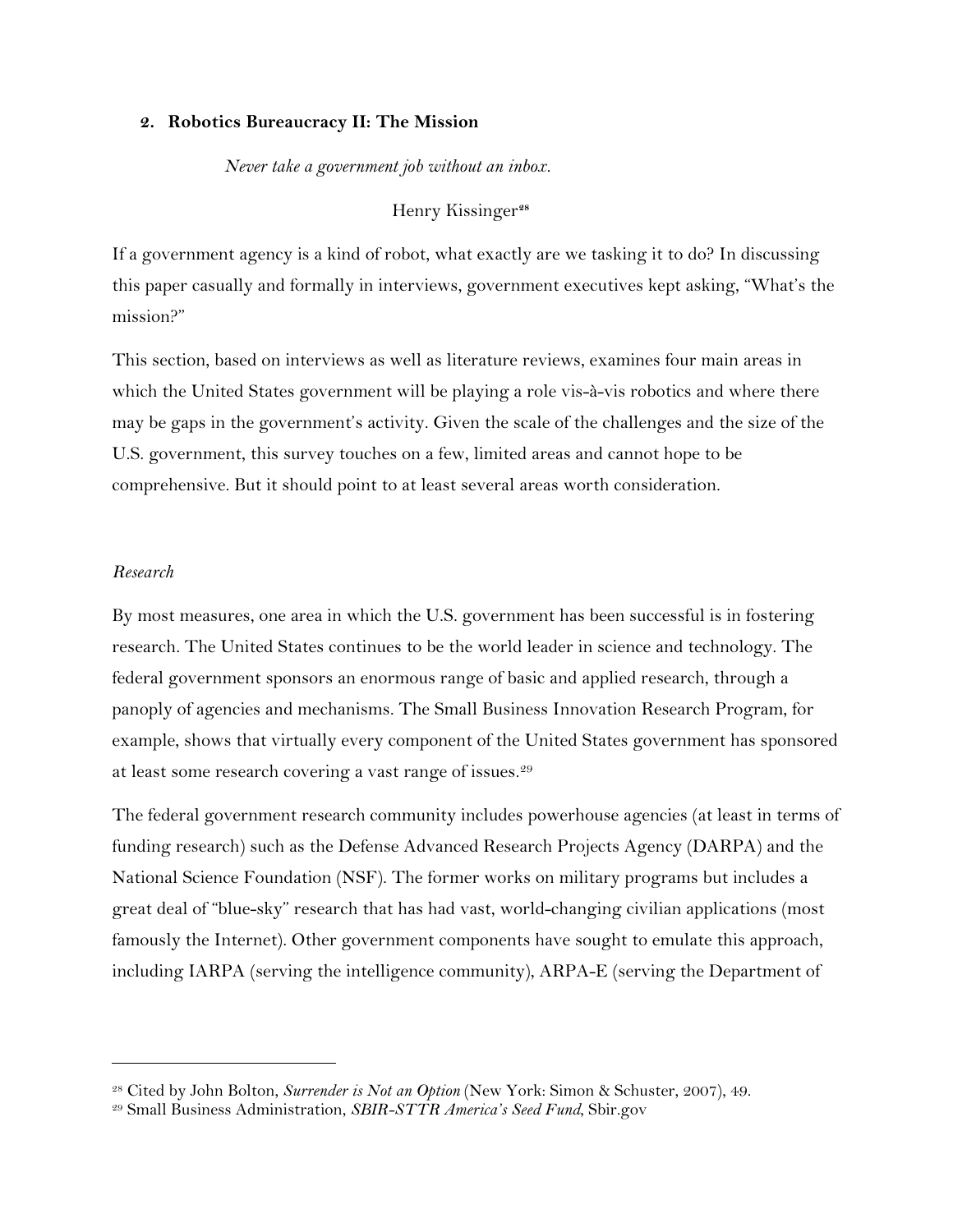Energy), HARPA (serving the Department of Health and Human Services), and HSARPA (serving the Department of Homeland Security).[30](#page-12-0)

The NSF supports civilian research and has several distinct differences from DARPA.[31](#page-12-1) NSF grants are the major source of funding for basic research in the United States. They are based on academic peer review, but the NSF also provides opportunities for program managers to identify gaps in research programs.<sup>[32](#page-12-2)</sup> At the same time, there are innumerable other players in the government research space. Each military service funds research, as does the National Institutes of Health (NIH) and the National Institute of Standards and Technology (NIST). Robotics in particular has been highlighted as a crucial field and there is a National Robotics Initiative, led by the NSF but including several cabinet departments, intended to spur innovation.<sup>[33](#page-12-3)</sup>

Government research and policy is coordinated through the National Science and Technology Council, which has numerous sub-committees and working groups, which help foster collaboration and information-sharing.[34](#page-12-4) At the same time, much of the U.S. research environment is in the private sector and academia.

This diffuse research and development environment may appear inefficient, but historical research has indicated that it is in fact the optimal approach. Centralized, planned research agendas can enjoy short-term gains. But over the long-term, the decentralized approach will have greater achievements. When there are centralized national research agendas, priorities are set but often do not change when necessary and only a few key areas tend to be subjects of focus. A case study on the U.S.-Japanese competition in the 1980s and 1990s illustrates this phenomenon. Japan, playing catch-up in the post-World War II period, made important strides by adopting and adapting international research. It appeared poised to overtake the United

<span id="page-12-0"></span><sup>30</sup> Which also provides employment for the author of this paper.

<span id="page-12-1"></span><sup>31</sup> Jeffrey Mervis, "What else makes DARPA tick," *Science*, February 5, 2016

<span id="page-12-2"></span><sup>32</sup> Interview with Dr. Lynne Parker, National Science Foundation, Division Director for Information and Intelligent System, January 20, 2016

<span id="page-12-3"></span><sup>33</sup> National Robotics Initiative: The Realization of Co-robots Acting in Direct Support of Individuals and Groups, November 7, 2006. http://www.nsf.gov/pubs/2015/nsf15505/nsf15505.htm <sup>34</sup> "National Science and Technology Council," September 2015,

<span id="page-12-4"></span>[https://www.whitehouse.gov/sites/default/files/microsites/ostp/NSTC/nstc\\_org\\_chart\\_-\\_external\\_-](https://www.whitehouse.gov/sites/default/files/microsites/ostp/NSTC/nstc_org_chart_-_external_-_09092015.pdf) [\\_09092015.pdf](https://www.whitehouse.gov/sites/default/files/microsites/ostp/NSTC/nstc_org_chart_-_external_-_09092015.pdf) . The author has the privilege of participating in a steering group for Big Data (several levels below the NSTC) on behalf of HSARPA.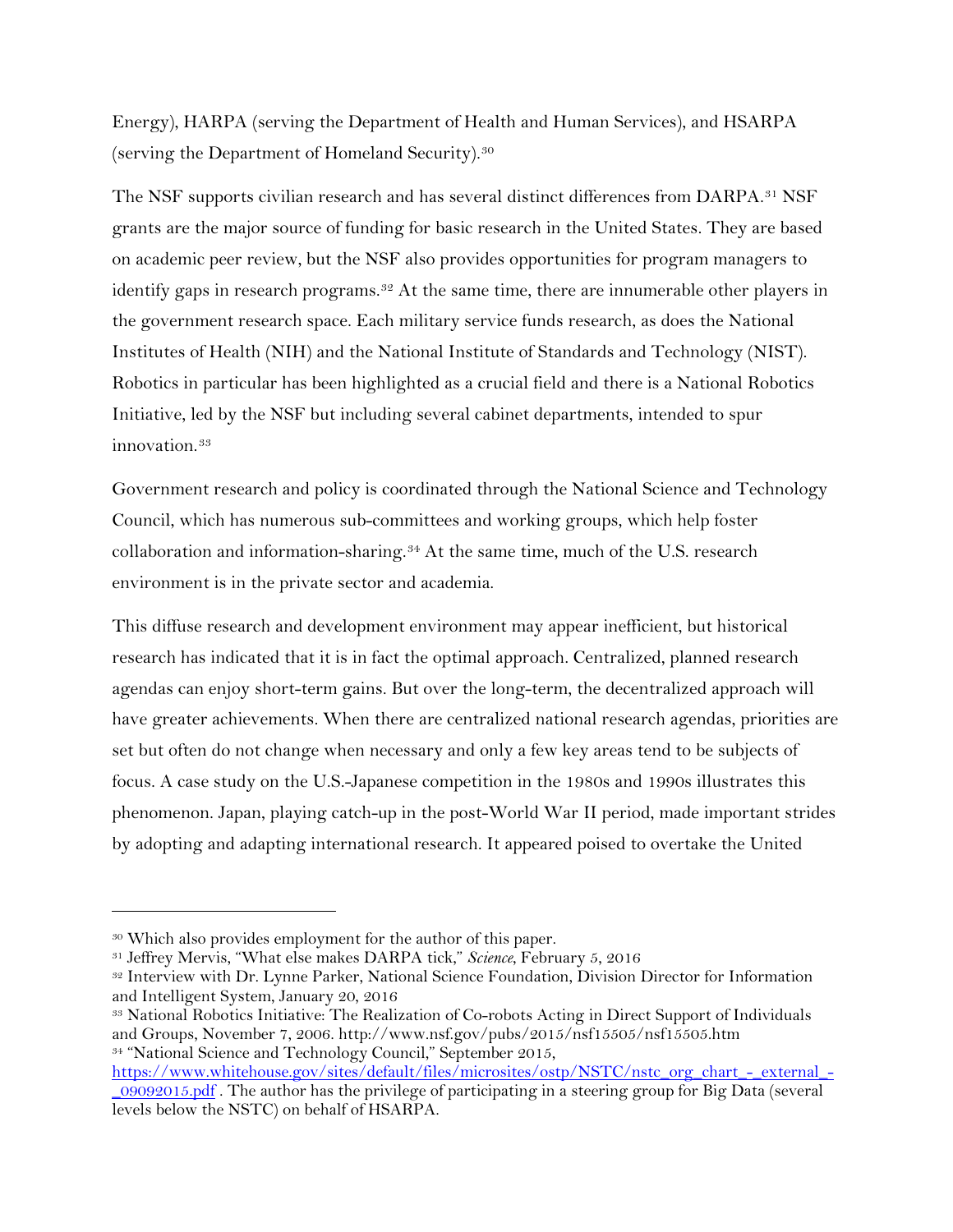States. But, while the Japanese government had been adept at adopting technologies, it was less successful at choosing winners in cutting-edge technologies. When the Japanese government sought to adapt, key bureaucracies effectively could veto initiatives and stymie changes. In the United States, by contrast, at least in terms of funding research, one bureaucracy usually cannot exercise a veto over another. If one agency's research approach is unsuccessful, another agency's might succeed.

Further, given our federal system of governing, the states have a fair degree of autonomy in funding research and establishing legal environments to encourage research. If a state has successfully fostered a research environment, other states may follow its lead, such as the many attempts to replicate Silicon Valley's success as a technology incubator.[35](#page-13-0)

However, government funding is only a small part of the research equation. The other half is the legal and regulatory environment. While the first priority of regulation (at least in theory) is keeping the American people safe, regulation also establishes the research environment.

#### *Regulation*

 $\overline{a}$ 

The regulator's challenge was aptly summarized by acting director of the FDA's Office of Device Evaluation, William Maisel at the FDA Public Workshop on Robotically-Assisted Surgical Devices:

 $TT$  he first prong of our vision is that patients in the U.S. have access to high quality, safe and effective medical devices of public health importance first in the world. …if we set our evidentiary bars to high, then a lot of really great ideas will never make it. And so, we have to appropriately balance the availability of these technologies, getting these technologies to market and also make sure that they remain safe and effective. ... [W] e also need to think about what is the cost of the development of the technology...  $\begin{bmatrix} 1 \end{bmatrix}$  f

<span id="page-13-0"></span><sup>35</sup> Daniel Drezner "State structure, technological leadership and the maintenance of hegemony" *Review of International Studies*, 27 (2001): 3-25.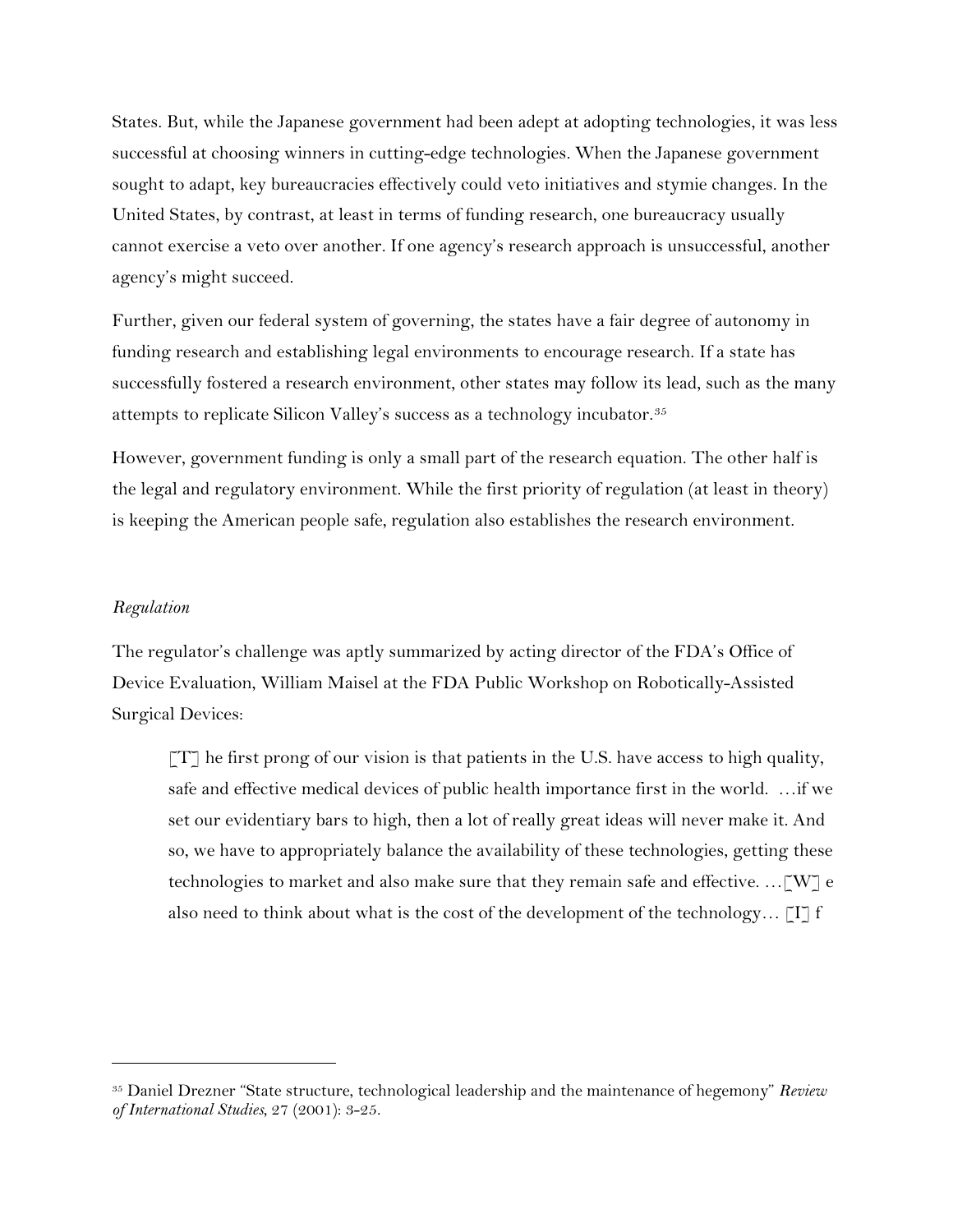the cost of developing a technology is too high, then many of those technologies will never make it to patients. And so, striking the right balance important.<sup>[36](#page-14-0)</sup>

Weighing the evidence to determine that a medical device is safe and effective can be a significant technical challenge. But this must be done under time constraints. Maisel observes that many of the companies producing new devices are small, and additional time spent on studies can have a significant financial impact. The concern is not only for specific companies, but also for the industry as a whole. Evidentiary standards set too high can stifle a new industry. But, that is not the extent of the FDA's concerns. Medical devices are increasingly online and part of the "Internet of Things" (and could soon meet the working definition of a robot), raising cyber-security and privacy concerns. Further, the FDA needs to be aware of the economics of the health care industry and the emerging realm of healthcare information technology.

Robots complicate the challenge of regulation even further. They will require new tools for evaluation and testing. There are existing standards for verifying system safety and security but, as a roboticist explained, robots "are not amenable to these techniques. We are working on new techniques. Think about it this way, you have a teenager and you want to give him a driver's license. You can't get into his brain but you can test his behaviors."[37](#page-14-1)

But the technical challenges of ensuring that autonomous systems—that is, systems in which the specific behavior in any given instance cannot be predicted with complete confidence—are only the beginning. They will raise new legal, regulatory, and policy questions that will require new kinds of legal and regulatory expertise to address. Following are just a few of the broad policy and legal questions raised:

> - Since robots are autonomous systems that affect the world and can act in unpredictable ways, who will be at fault when they act in an unpredictable manner and cause harm?

<span id="page-14-0"></span><sup>36</sup> Food and Drug Administration (FDA), Center for Device and Radiological Health (CDRH), "Robotic Assisted Surgical Devices" (July 27, 2015),

http://www.fda.gov/downloads/MedicalDevices/NewsEvents/WorkshopsConferences/UCM459367.p df

<span id="page-14-1"></span><sup>37</sup> Interview with Parker, January 20, 2016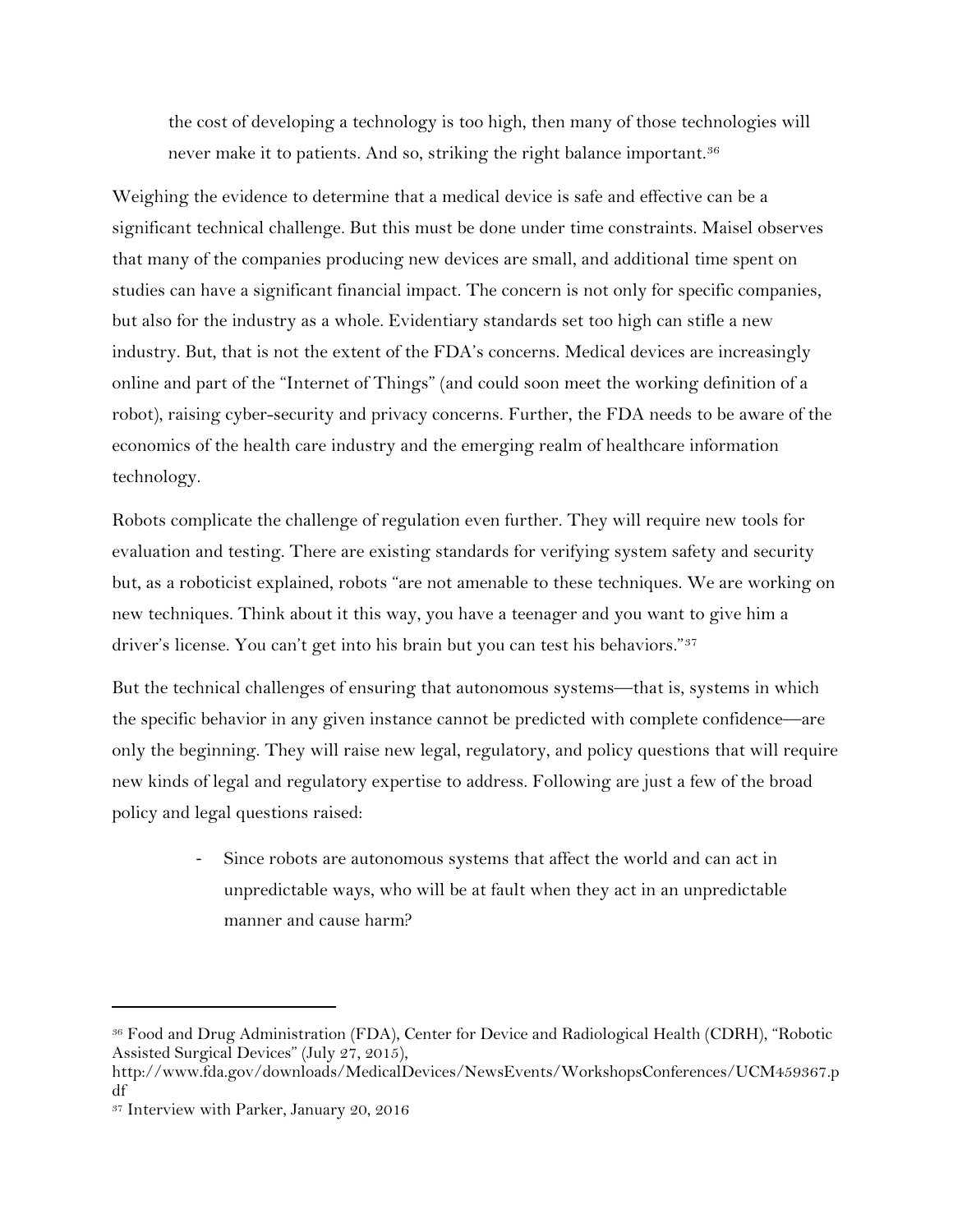- Technical means will be used to reduce the possibility of harm, but what policies can reduce or mitigate potential harms?
- What are the best ways of communicating these risks to the general public and stakholders so that they can make informed decisions?<sup>[38](#page-15-0)</sup>

For the FDA, true autonomous medical systems are in their infancy, but the agency has the personnel and resources to regulate the new technology. The Center for Devices has 1800 employees, including a Laboratory at the Office of Science and Engineering with several hundred employees focused on regulatory science. They are beginning to study how to evaluate autonomous systems. The FDA teams reviewing new devices have long been interdisciplinary and include specialists based on the product, from biomedical engineers and statisticans to materials scientists and medical doctors. Because of the growing importance of the computational aspects of medical devices, the Office of Device Evaluation has been increasing its expertise in software. Recognizing the cyber-security challenges medical devices presented, the FDA worked "in a very compressed timeframe" to develop a guidance document to assist industry in identifying issues related to cyber-security that manufacturers should consider in the design and development of their medical devices as well as in preparing premarket submissions for those devices.<sup>[39](#page-15-1)</sup> As appropriate, the FDA has worked with other agencies, such as working with the FCC to discuss expanding its radio spectrum service for wireless devices. [40](#page-15-2)

Cooperation with other agencies is typically on a case-by-case basis because the FDA handles proprietary information, which can inhibit more systematic collaboration. At the working level the FDA has the resources to keep its people up to date on technology, hire people with new skills, and, when needed, bring in outside expertise through advisory panels. The FDA has a collaborative approach with industry, urging manufacturers to "bring even a figment of an idea to us so we can develop regulatory frameworks. They can come talk to us at any point."<sup>[41](#page-15-3)</sup>

<span id="page-15-1"></span><sup>39</sup> "Content of Premarket Submissions for Management of Cybersecurity in Medical Devices," Guidance for Industry and Food and Drug Administration Staff, October 2, 2014 [http://www.fda.gov/downloads/medicaldevices/deviceregulationandguidance/guidancedocuments/uc](http://www.fda.gov/downloads/medicaldevices/deviceregulationandguidance/guidancedocuments/ucm356190.pdf)

<span id="page-15-0"></span><sup>38</sup> Ryan Calo, "Robotics and the Lessons of Cyberlaw," *California Law Review*, 103, #3 (2015): 513-63. I won't discuss these issues in detail as the rest of this conference is devoted to them.

[m356190.pdf](http://www.fda.gov/downloads/medicaldevices/deviceregulationandguidance/guidancedocuments/ucm356190.pdf)

<span id="page-15-2"></span><sup>40</sup> Interview with Allison Kumar, Senior Manager, Emergency Preparedness/Operations and Medical Countermeasures Program, Food and Drug Administration, January 11, 2016

<span id="page-15-3"></span><sup>41</sup> Interview with FDA officials, names withheld, February 4, 2016.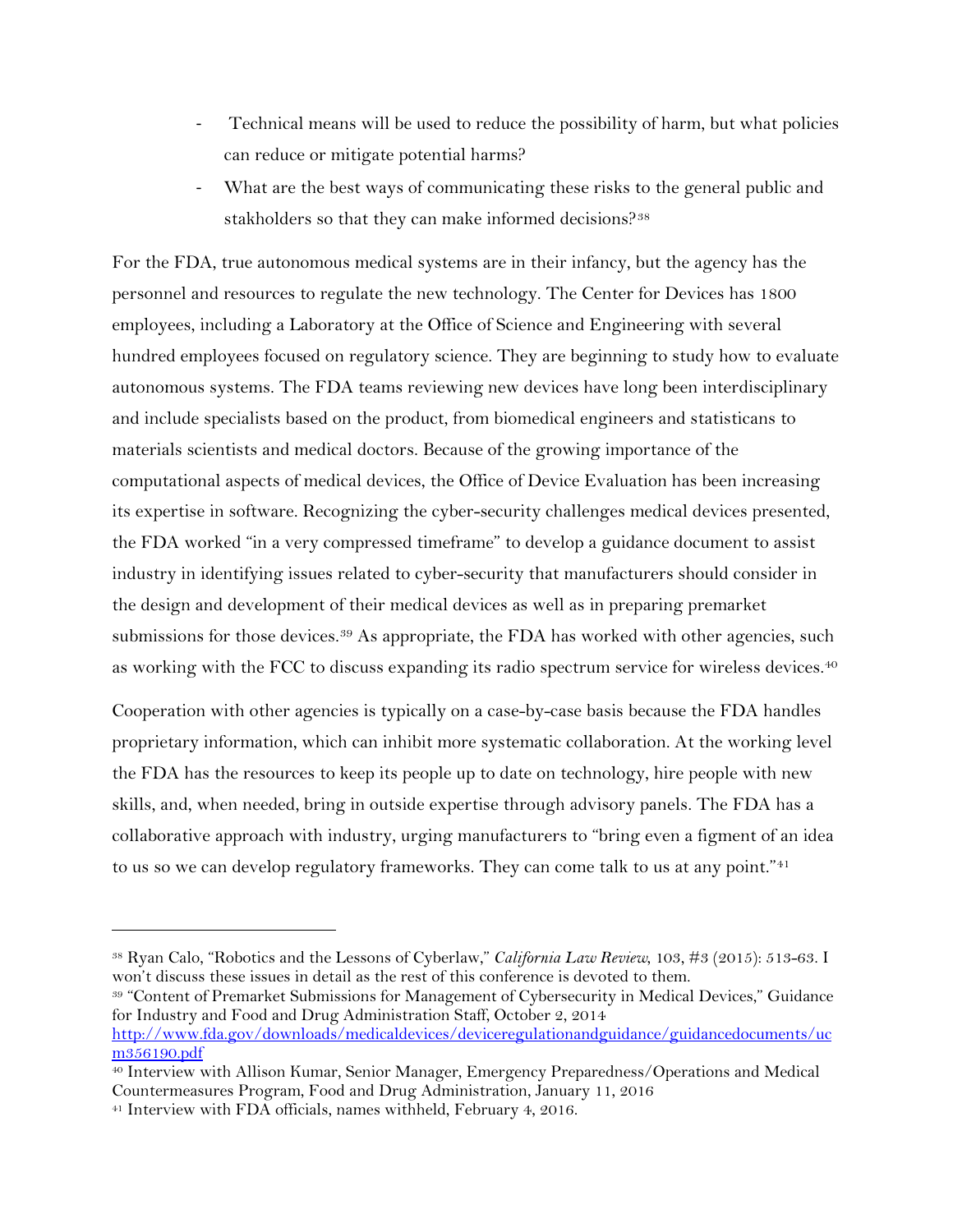Medical devices affect a single individual. The challenges expand exponentially in domains in which the autonomous device interacts with the world more broadly. The FAA has wrestled with how to integrate drones into the U.S. airspace. Culturally, the FAA priority is safety, so that introducing drones—lots of new systems—into U.S. airspace vastly complicates their work and could potentially endanger commercial aviation.<sup>[42](#page-16-0)</sup> Under the FAA Modernization and Reform Act of 2012, the agency was supposed to develop a comprehensive plan for integrating drones and begin implementing it by October 2015. This deadline has passed. While the FAA has made some progress, (for example, issuing proposed rules for drones between 4 and 55 lbs.), many issues remain unresolved. These regulations are supposed to be finalized in April 2016, although the GAO found that they are unlikely to meet this deadline. Commercial drone operations are still approved by the FAA on a case-by-case basis. This creates uncertainty for potential commercial drone users that could stymie innovation. Further, some gaps are being filled by state and local governments that are passing legislation about drones.[43](#page-16-1) In addition, drones raise complex privacy concerns that are very different than the FAA's traditional domain focusing on safety (the lead on privacy issues around drones is being taken by the National Telecommunications and Information Agency).<sup>[44](#page-16-2)</sup> FAA officials have granted that the agency has been slow to respond to the rapidly changing technology, and recognize the technology's tremendous potential, but also the tremendous complexity of issues that drones raise for safety, security, and privacy. [45](#page-16-3)

Autonomous cars raise different, but still challenging regulatory issues. While "no one wants to stand in the way of this new technology," the Department of Transportation coordinates multiple in-house agencies *and* all 50 states in developing regulations for new technology.<sup>[46](#page-16-4)</sup>

<span id="page-16-1"></span><span id="page-16-0"></span><sup>42</sup> Interview with Dr. Mark Lewis, Director, Science and Technology Policy Institute, January 14, 2016 <sup>43</sup> Bart Elias, *Unmanned Aircraft Operations in Domestic Airspace: U.S. Policy Perspectives and the Regulatory Landscape* (Washington, DC: Congressional Research Service, January 27, 2016), https://fas.org/sgp/crs/misc/R44352.pdf

<span id="page-16-2"></span><sup>44</sup> "NTIA Looks for UAS Answers," *The Spec: What's Next in Federal IT*, March 6, 2015,

https://fcw.com/blogs/the-spec/2015/03/ntia-uas-answers.aspx

<span id="page-16-3"></span><sup>45</sup> "FAA Pledges More Guidance, Faster Pace in Drone Rule-Making," *FedScoop*, March 13, 2016,

http://fedscoop.com/faa-pledges-more-guidance-faster-pace-in-drone-rule-making

<span id="page-16-4"></span><sup>46</sup> Interview with Fred Wagner, former General Counsel FHWA, December 27, 2015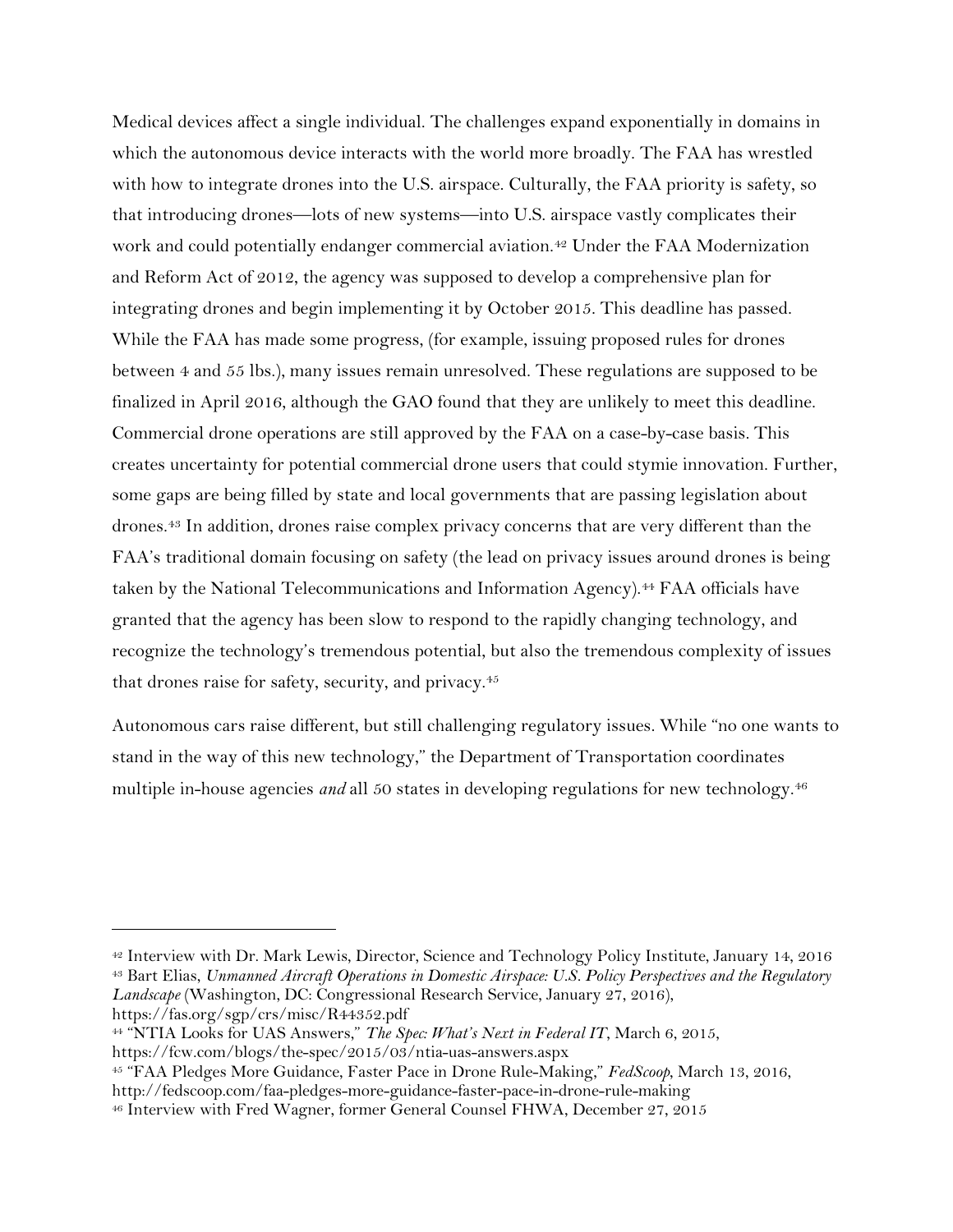The NHTSA's recent ruling, that an autonomous system can be considered the "driver" of a vehicle, moves the discussion forward but, also opens a host of complex questions.<sup>[47](#page-17-0)</sup>

The FAA and NHTSA are relatively large regulatory agencies with extensive expertise and capabilities. Regulating autonomous systems will become central to their missions. They can grow into their new roles of regulating robotic systems, although there will be difficulties. But there are also smaller agencies with fewer resources that, as robots become increasingly ubiquitous, may find themselves regulating autonomous systems. The cognitive radio, regulated by the FCC, may be a harbinger, in which a robotic system that is not central to the agency comes under its regulatory purview.<sup>[48](#page-17-1)</sup> While larger agencies can develop the capabilities to regulate robotics and smaller agencies can certainly grow to face new technological challenges,[49](#page-17-2) how will smaller agencies with limited resources cope with new technologies that are peripheral to their primary functions?

Hiring the necessary expertise will also be a challenge for regulators. Computer scientists and roboticists are in high demand—public sector careers may not be attractive. Agencies have substantial autonomy in making hiring decisions and there are numerous mechanisms by which government agencies can bring in specialized talent outside of the traditional government pay scale (although they are not being used fully).<sup>[50](#page-17-3)</sup> Further, although the government cannot match private sector salaries in the most sought after fields, the unique missions are often an important recruiting advantage.<sup>[51](#page-17-4)</sup> However, technical standards are only part of regulation. Attorneys and social scientists who have sufficient background on these technical issues will also be required. But such expertise is also in short supply as the field is still emerging. Developing this expertise will take time.

<span id="page-17-0"></span><sup>47</sup> Alex Davies, "Feds Say They'll Count Commuters as Human Drivers," *Wired*, February 10, 2016, http://www.wired.com/2016/02/feds-say-theyll-count-computers-as-human-drivers/

<span id="page-17-2"></span><span id="page-17-1"></span><sup>&</sup>lt;sup>48</sup> Calo, *Federal Robotics Commission.*<br><sup>49</sup> Federal Trade Commission, "FTC Seeks Technologists for New Research, Investigations Offices," March 23, 2015[, https://www.ftc.gov/news-events/press-releases/2015/03/ftc-seeks-technologists](https://www.ftc.gov/news-events/press-releases/2015/03/ftc-seeks-technologists-new-research-investigations-office)[new-research-investigations-office;](https://www.ftc.gov/news-events/press-releases/2015/03/ftc-seeks-technologists-new-research-investigations-office) Andrea Peterson, "FCC Cracks Down on Verizon Wireless for Use of 'Supercookies'," *Washington Post*, March 7, 2016, https://www.washingtonpost.com/news/theswitch/wp/2016/03/07/fcc-cracks-down-on-verizons-supercookies/

<span id="page-17-4"></span><span id="page-17-3"></span><sup>50</sup> Vanessa Pena and Michael C. Miniero, *History of the Critical Position Pay Authority and Options to Support Its Use* (Washington, DC: IDA Science & Technology Policy Institute, March 2014), https://www.ida.org/idamedia/Corporate/Files/Publications/STPIPubs/2014/ida-d-5159.ashx <sup>51</sup> Interview with Lewis, January 14, 2016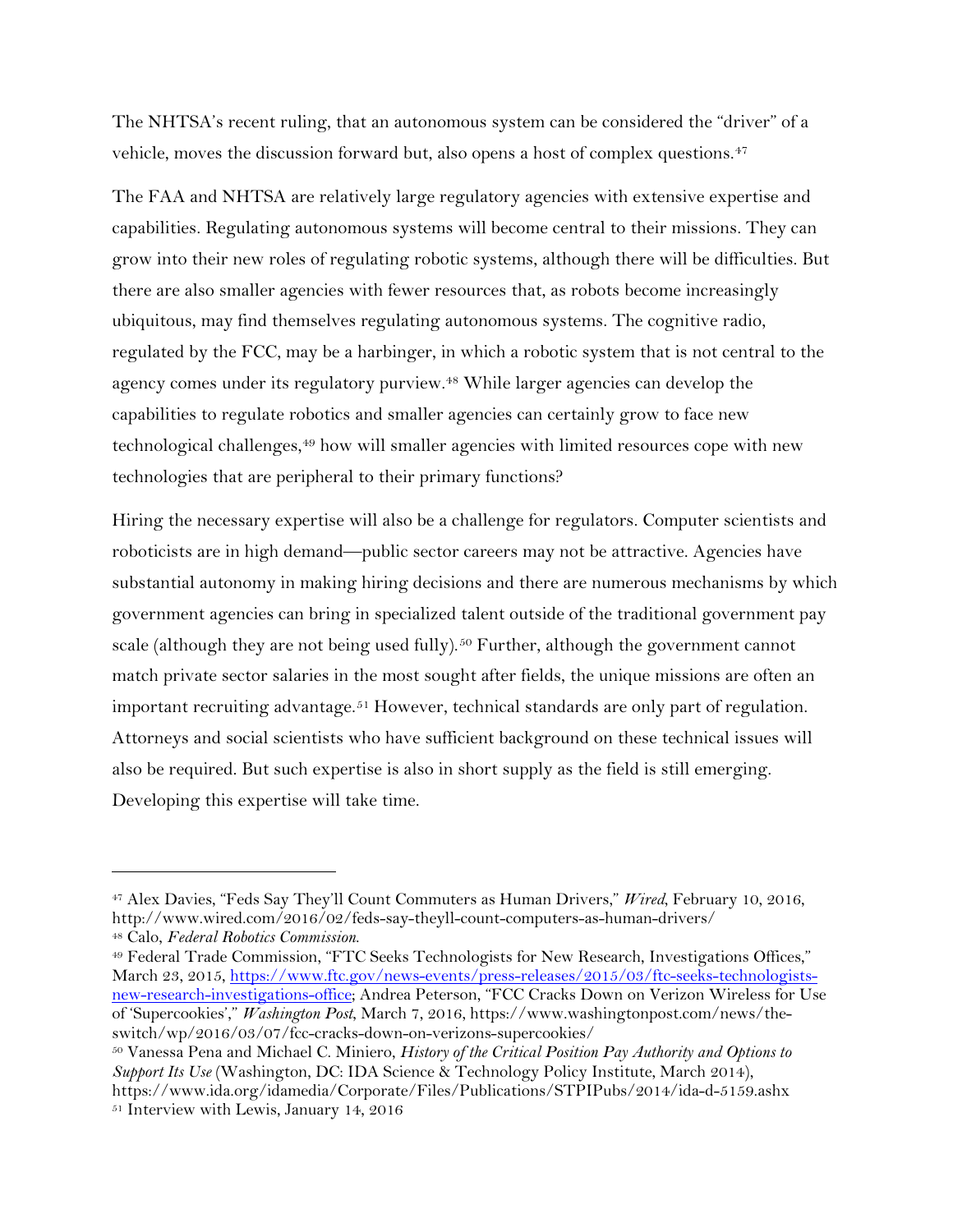Calling for agencies to develop the capabilities to regulate robotics does not necessarily mean that an intense regulatory scheme is required. A more laissez-faire approach may be appropriate to best encourage growth in this still young field, but that framework should be a conscious decision from an informed position, rather than completely *ad hoc*. Thus enacting and enforcing even a limited regulation scheme requires some organizational knowledge.

Agencies charged with regulating robots (and many, many regulatory agencies will in some way or another find robots under their purview) face a tremendous challenge in assuring public safety while also creating a regulatory environment that fosters innovation. It is almost certain that there will be failures and these failures could spark crises.

## *Crisis*

It is not easy to define exactly what constitutes a crisis. Something that overwhelms the standard operating procedures and programs of an agency is one definition. Or, more properly, a crisis is whenever a significant portion of the general public feels that the government is not functioning properly. In short, a crisis is a bit like pornography; you know it when you see it.

Robotics crises are inevitable, and the very nature of autonomous systems operating in ways that are not predicted will exacerbate faults and failures that might otherwise be tolerated. Often crisis management is *ad hoc*. In some cases, crises are common enough that there are specialized programs and even agencies to address them. An airplane crash is a significant system failure, but there is a highly specialized independent agency, the National Transportation Safety Board, that investigates them. Similarly, the Federal Emergency Management Agency responds to natural disasters and has developed routines and programs for disaster response. Some regulatory agencies have internal crisis management capabilities. The Food and Drug Administration is empowered to pull medical products from the shelves and, in conjunction with the Department of Agriculture, to impound unsafe food.

Presumably, agencies with oversight of robotic systems will develop the appropriate capabilities to manage failures before they become crises, for example, pressing automobile manufacturers to update systems in response to traffic incidents involving autonomous vehicles. But it is reasonable to assume that there will be crises involving robotics that will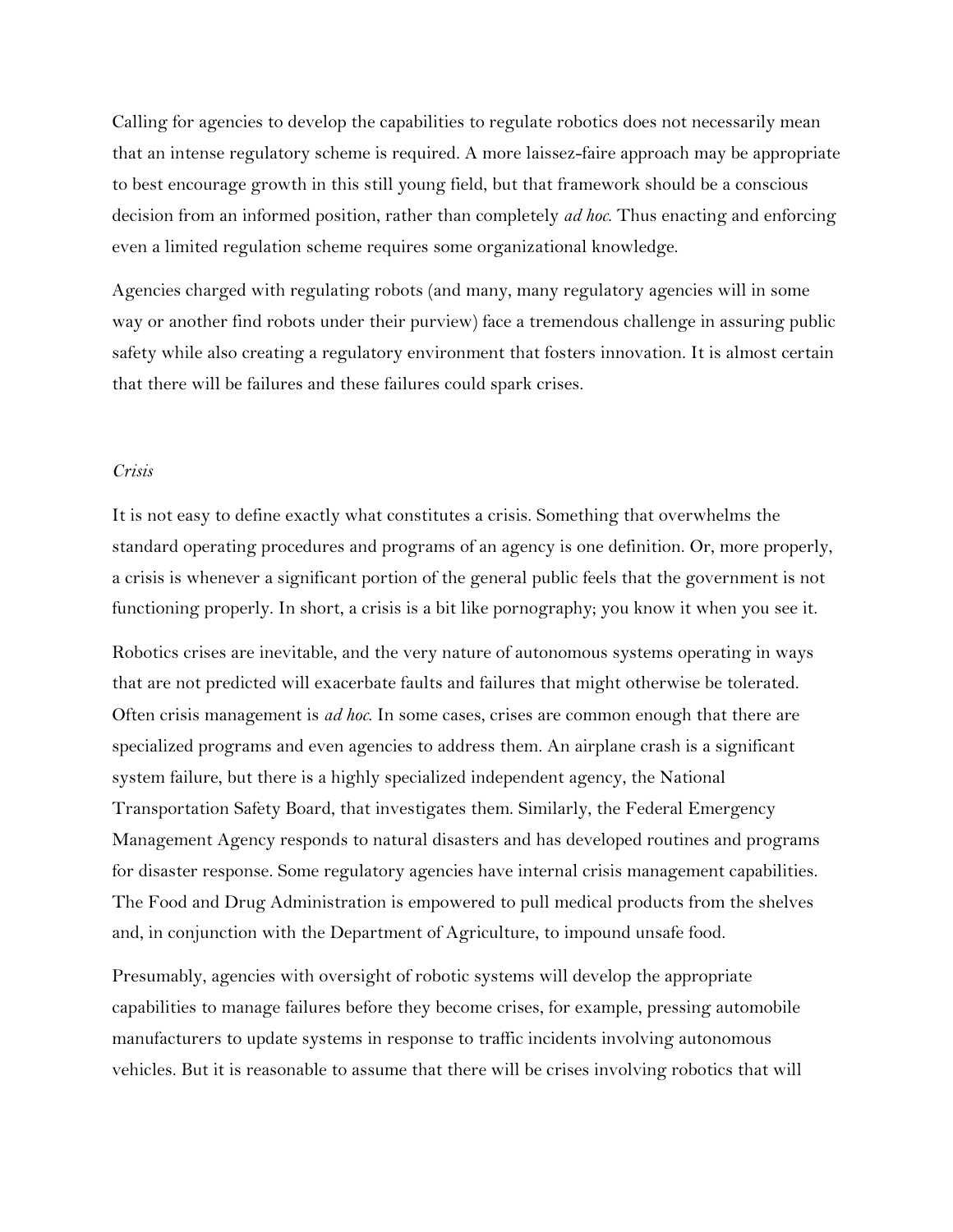exceed what these bureaucracies can manage on their own, and because the systems are robotic, there may be a much lower threshold before public confidence begins to waver.

Putting aside the nightmare scenario of artificial intelligence threatening human existence (the stuff of movies rather than science), there innumerable potential robotic crises. Because they can act in the physical world in ways that cannot necessarily be predicted, robots may cause harm or spark frustration or panic among the general public. Several potential types of crises suggest themselves:

- *Malfunction*. Robots have software and hardware which will contain bugs and defects that could lead to dangerous malfunctions;
- *Misfunction*. Robots may act in ways that were not predicted that cause harm;
- *Dysfunction*. Robots, acting as expected, may prove upsetting and spark general outrage;
- *Mis-Use*. Robots are used by criminals or other malefactors in an illegal and/or harmful manner.

It is not difficult to imagine possible crisis scenarios. To provide just a few examples, in a world of automated cars, a bug may cause the automated cars to detect a fatal error and stop and disembark passengers when there is no problem, stranding people at inopportune times. Automated cars may, based on their programming, stop at times and places where people would not stop, inadvertently causing accidents. Alternately, automated cars interacting with one another create traffic patterns, which inconvenience non-automated vehicles and pedestrians. Finally, automated cars may become a tool of criminals or terrorists.

Crises also vary in scale, which can occur in multiple dimensions:

- *Quantity.* How many people are affected by the robot crises? Tens of thousands of commuters in a major city stranded by mis-functioning autonomous vehicles will attract far more attention than a highly specialized mal-functioning robot;
- *Ubiquity*. How common are the devices? Misfunctions by autonomous vehicles which everyone uses may be more upsetting than a malfunction by a highlyspecialized surgical device;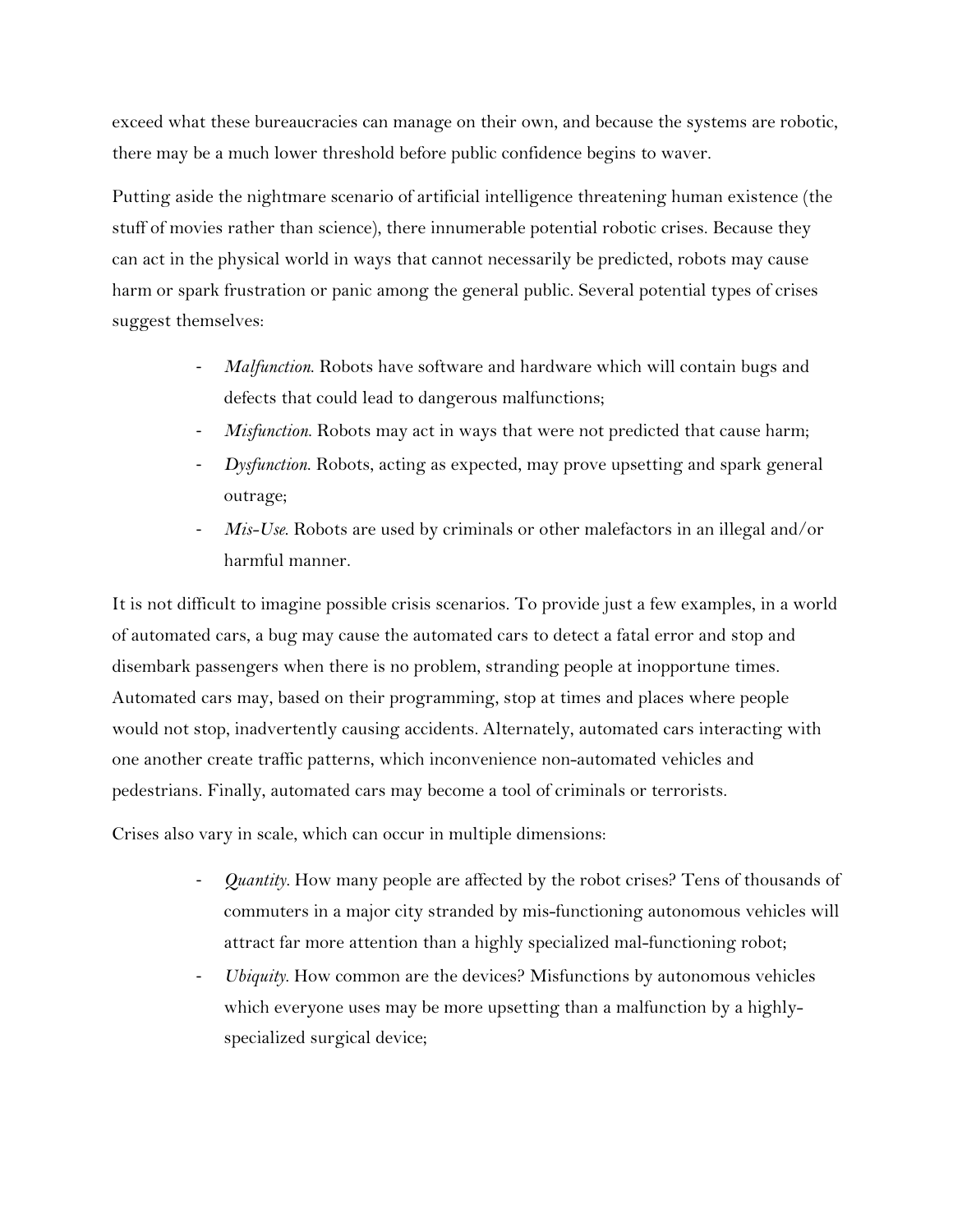- *Strangeness*. How odd is the dysfunction? Autonomous drones systematically photographing people in bathrooms may be more upsetting than a comparable number of people affected in a traffic shutdown;
- *Violence*. Are people actually hurt or killed?

A commercial airline crashing because of unpredicted behavior by autonomous drones would prove high in terms of number (of people affected), violence, and ubiquity (many people fly.) An autonomous surgical system that performs an operation incorrectly and kills a person would not be high in terms of number of people, but would be high for its violence and strangeness. A national smart electric grid that malfunctioned and deprived major portions of the country of electricity would be high in ubiquity and number of people affected.

Looming over all of these factors is time. The longer a crisis continues, the more people will lose confidence in their institutions. Jason McNamara, former chief of staff to the head of FEMA, explained that there are three inter-locking challenges to crisis management: addressing the problem, mitigating the effects of the problem, and communicating to the public about how the first two are being handled. In the case of massive flooding, engineers may be working to drain the affected area while logisticians are ensuring the people in the affected area can obtain food and medical treatment. But these important tasks will be severely hampered if spokespeople cannot clearly explain what is being done to address the problem.<sup>[52](#page-20-0)</sup>

Analyzing likely political behavior in the wake of comparable crises, Daniel Drezner notes that slow or inadequate initial responses will lead to public demands for action, a lack of confidence, and could spark potential over-reaction later. At the same time, an initial over-reaction can lead to public backlash against the government.<sup>[53](#page-20-1)</sup> During the crisis, the bureaucracies will become more effective over time (and this organizational learning can happen quickly in a crisis). Drezner writes:

If both domestic political pressures and bureaucratic politics play a role in affecting government policies, their combined effect could be doubly disastrous. Government agencies would have the most autonomy when they are most likely to make bad

<span id="page-20-0"></span><sup>52</sup> Interview with Jason McNamera, former Chief of Staff to Director of FEMA, March 4, 2016

<span id="page-20-1"></span><sup>53</sup> Daniel W. Drezner, *Theories of International Politics and Zombies: Revived Edition* (Princeton: Princeton University Press, 2014), 80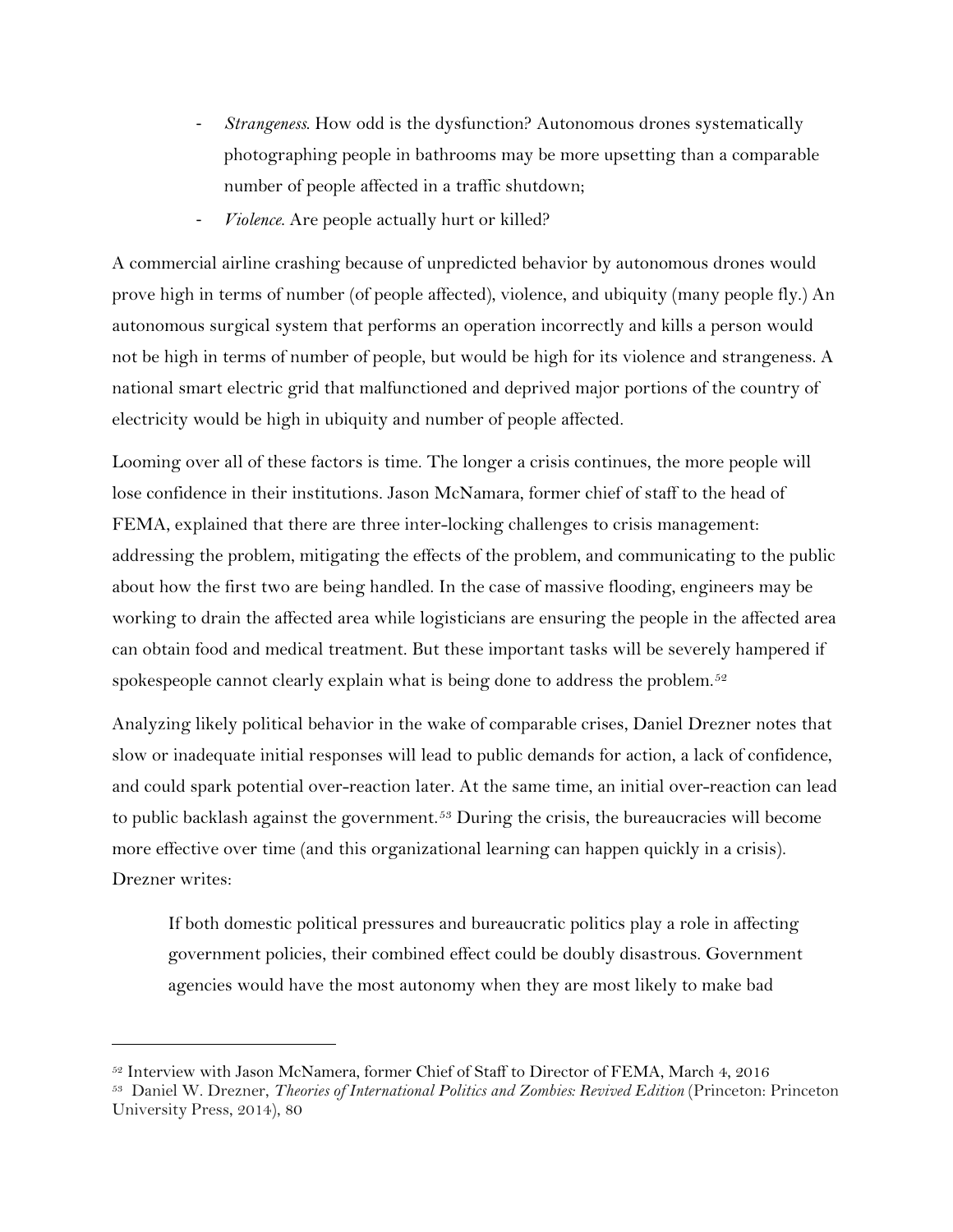decisions. By the time these bureaucracies adapt to new zombie exigencies, they would face political hurdles that could hamper their performance.<sup>[54](#page-21-0)</sup>

Robots are not zombies (for starters they are real) but it is easy to imagine disproportionate reactions to robotics crises. Isolated incidents may not present major difficulties. But if robots are involved in critical functions, large-scale malfunctions and misuse could have cascading effects and spiral into crises. Additionally, if minor incidents explode into major crises, it could hamper the development of robotics as public mistrust grows and as burdensome, official overreactions create a less welcoming development environment.

What kinds of capabilities will policy-makers need to manage and mitigate these crises? Since government capabilities exist in the form of institutions, what should these institutions be and what should they look like?

In actual crises, there is a great deal of improvisation. As one Administration official explained, "We have an ongoing deliberative process. If there were a complex emergency issue, we would surge to bring people in as we did with the Ebola and other crisis."<sup>[55](#page-21-1)</sup>

Since robotics are a new domain, agencies will need to develop new capabilities for problem solving, mitigation, and communication, and new pathways for cooperation. These problemsolving networks will develop in the face of a crisis, but it might be useful to short-circuit the process and try to reduce the learning curve. One possibility would be a net assessment team that developed scenarios and carried out large-scale simulations that included computational modeling and human war-games. White House staffers and agency officials could participate in these sessions in order to prepare for potential crises. It is impossible to predict exactly what shape these crises will take, but as Eisenhower observed, "In war plans are nothing, planning is everything."

<span id="page-21-0"></span><sup>54</sup> Drezner, 96

<span id="page-21-1"></span><sup>55</sup> Interview by author, name withheld, January 19, 2016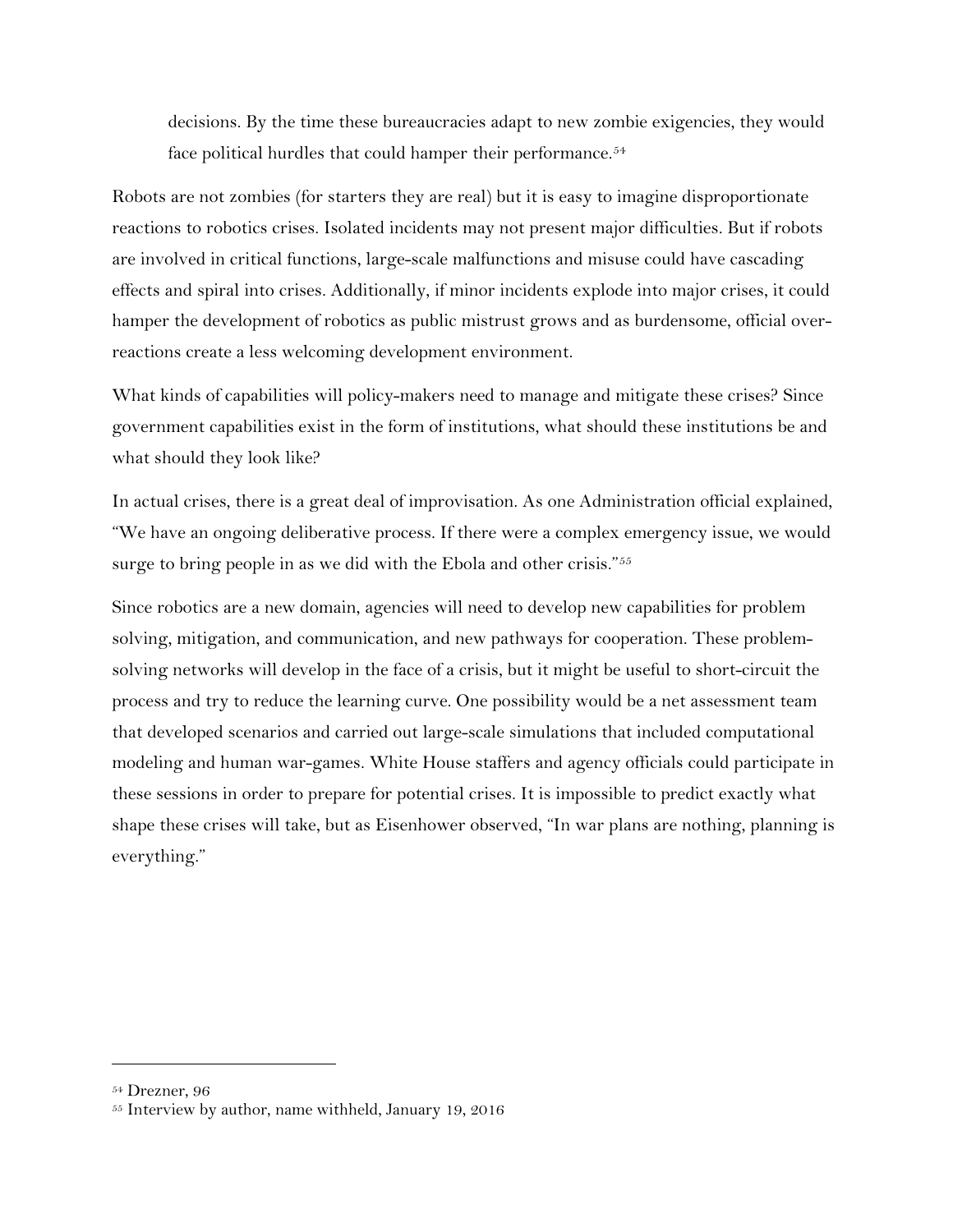#### *Change*

Beyond specific crises, robots will spark vast changes to society, law, social arrangements, education, labor and work, and vast other realms. Predicting the future and developing policies that anticipate these changes is extremely difficult. Much of the effort will occur in the private sector and organically in response to events as they develop. For example, initiating a new welfare state and adult education policies to accommodate potential legions of workers displaced by robotics is difficult to do before this displacement actually begins. Similarly, determining policy and legal aspects to emotional attachments to robots and how they change families and organizations is difficult to consider before those attachments begin occurring on a large scale.

But these changes are require serious consideration.

In the immediate term, the best thing the government can do is foster research on these questions. There are many mechanisms wherein governments can sponsor conversations that bring together the public sector, academia, and the private sector, through workshops and/or formal advisory bodies.[56](#page-22-0) The government also funds social science research, particularly through NSF, although this area is steadily cut and under constant political pressure.<sup>[57](#page-22-1)</sup> In general, Congress has shown a preference for sciences with clearer payoffs such as medicine or engineering over social science. This is unfortunate, because, in the words of John Sides, professor of political science at George Washington University, "[T] he quality of our lives depends a lot on families, schools, and economic prosperity—to pick a few fundamental topics that social scientists study." Sides applies this argument to fighting disease, noting that without stable institutions the ability to deliver a new medicine is limited. Given how robots may change lives and society, these arguments apply to robotics as well.<sup>[58](#page-22-2)</sup>

New initiatives to fund basic social science on how humans and human institutions interact with robots and are affected by them would be well worth considering.

<span id="page-22-0"></span><sup>56</sup> Interview by author, name withheld, January 19, 2016

<span id="page-22-1"></span><sup>57</sup> Interview with Parker, January 20, 2016

<span id="page-22-2"></span><sup>58</sup> John Sides, "Why Congress Should Not Cut Funding to the Social Sciences," *Washington Post*, June 10, 2015, https://www.washingtonpost.com/blogs/monkey-cage/wp/2015/06/10/why-congressshould-not-cut-funding-to-the-social-sciences/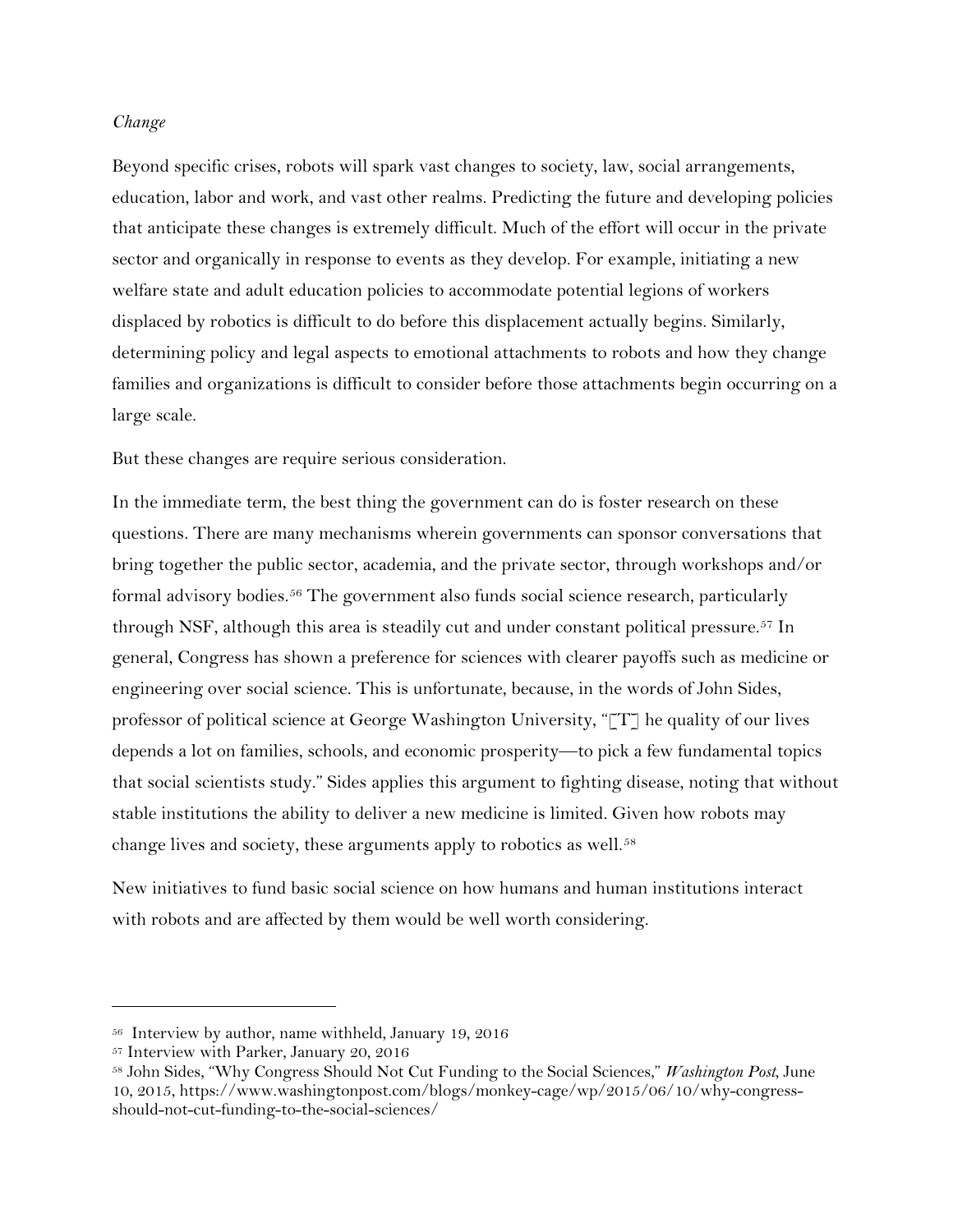# *Mission Redux*

From this brief survey of the government's missions regarding robots, some of the government's needs become clear. Research is an area of strength, but regulators are facing challenges keeping up with the rapid pace of technological change. Crisis management and broader societal change are difficult to address, as they have not really begun to happen although some early preparation is in order. Regulation however is the linchpin for developing policy. It is important in its own right, but it also shapes the research environment and the crisis management options. The remaining question is how best to build the capabilities.

#### **3. Institutional Options**

Before discussing different institutional options for developing robotics policy, another possibility has to be examined. *Do nothing*. Agencies will adapt and learn. Government agencies also have to go through painful periods of growth and innovation but, in the not too distant future, they will have developed the capabilities to respond to this new technology and have forged the inter-agency links needed to do so. Existing regulatory agencies have the authority needed to regulate new technology and will develop the expertise based on their existing experience. An Administration official asked, "We have in the NSTC a mechanism for debating technology policy. Does it make sense to replicate government policy mechanisms that already exist? Would a new stand-alone commission be able to balance regulation with commercial opportunity the way OSTP and the NSTC can, in collaboration with the other policy councils like the NEC and NSC? At this time I don't see the role for a Federal Robotics Commission.["59](#page-23-0)

 $\ddot{\phantom{a}}$ 

<span id="page-23-0"></span><sup>59</sup> Interview by author, name withheld, January 19, 2016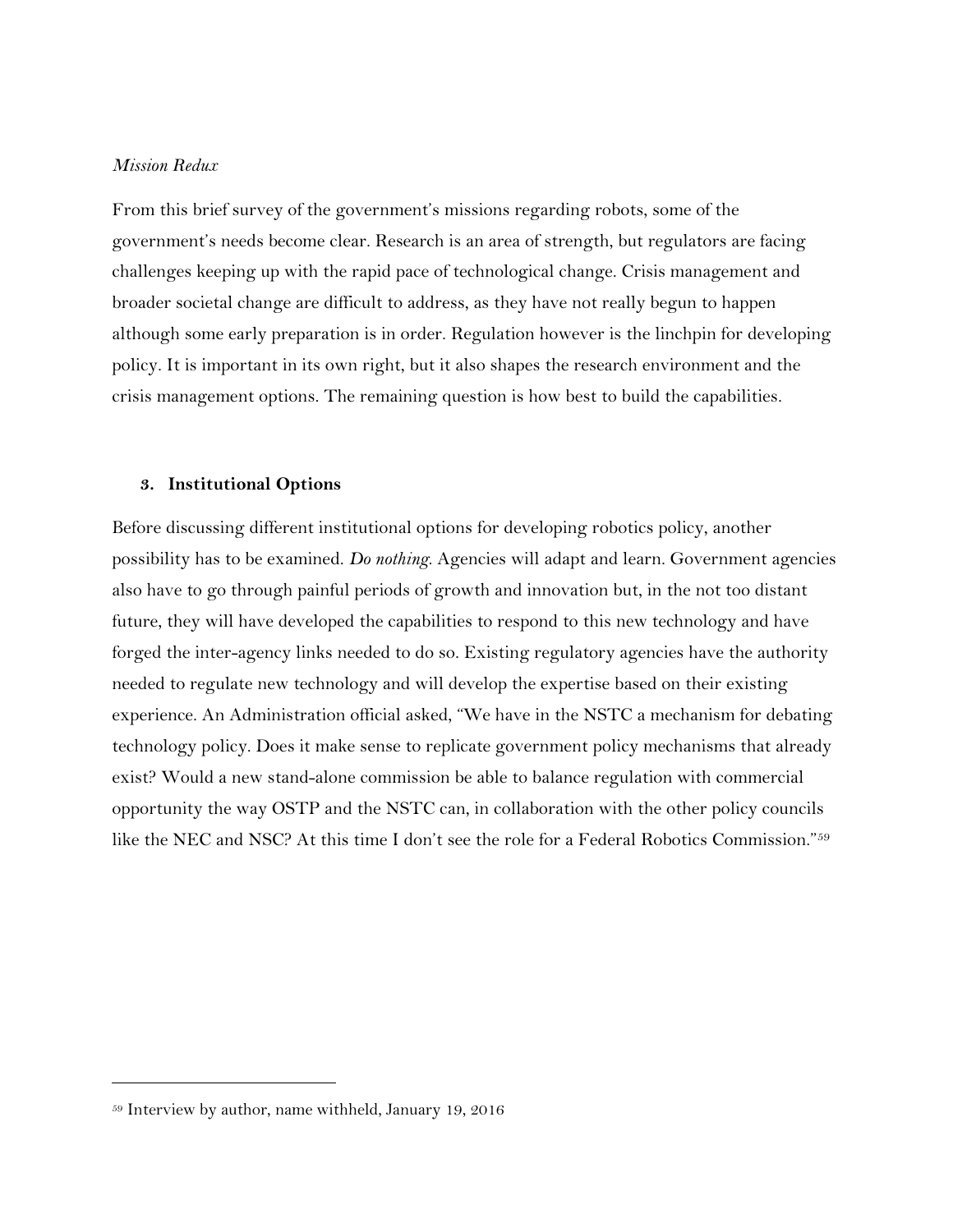# *A New Agency*

Establishing a new agency *tabula rasa* to address a new set of problems has tremendous appeal. A new agency can bring in new ideas and fresh perspectives unfettered by the past. Robotics are a fundamentally new technology and require new kinds of institutional capabilities, not merely an update of current operations.

Based on the above analysis of the government's role in robotics, an independent agency could have several programs, for example:

- 1. To develop technical, legal, and policy expertise in robotics to advise other agencies;
- 2. To fund long-term research on robotics and society; and
- 3. To do deep simulations, war-games, and net assessment exercises to prepare for potential crises

There would be advantages to establishing a new agency. Ryan Calo makes the case:

The time to think through the best legal and policy infrastructure for robotics is right now. Early decisions in the lifecycle of the Internet, such as the decision to apply the First Amendment there and to immunize platforms for what users do, allowed that technology to thrive. We were also able to be "hands off" about the Internet to a degree that will not be possible with robotics and systems like it that are organized not merely to relay information but to affect the world physically or directly. Decisions we make today about robotics and artificial intelligence will affect the trajectory of this technology and of our society.<sup>[60](#page-24-0)</sup>

Nor is he alone. Lynne Parker, the NSF Division Director for the Information and Intelligent Systems Division, observed, "There is an advantage to having a central location that knows all of the challenges and has a common resource across all the agencies. Currently, everyone is solving the problem for their own mission, but this is no broader than their own mission."<sup>[61](#page-24-1)</sup>

However, establishing a new agency can be a complicated endeavor. Legally, the president and even a cabinet official can establish a new agency. However, Congress would then have the

<span id="page-24-0"></span><sup>60</sup> Calo, *The Case for A Federal Robotics Commission*, 15. 61 Interview 1

<span id="page-24-1"></span>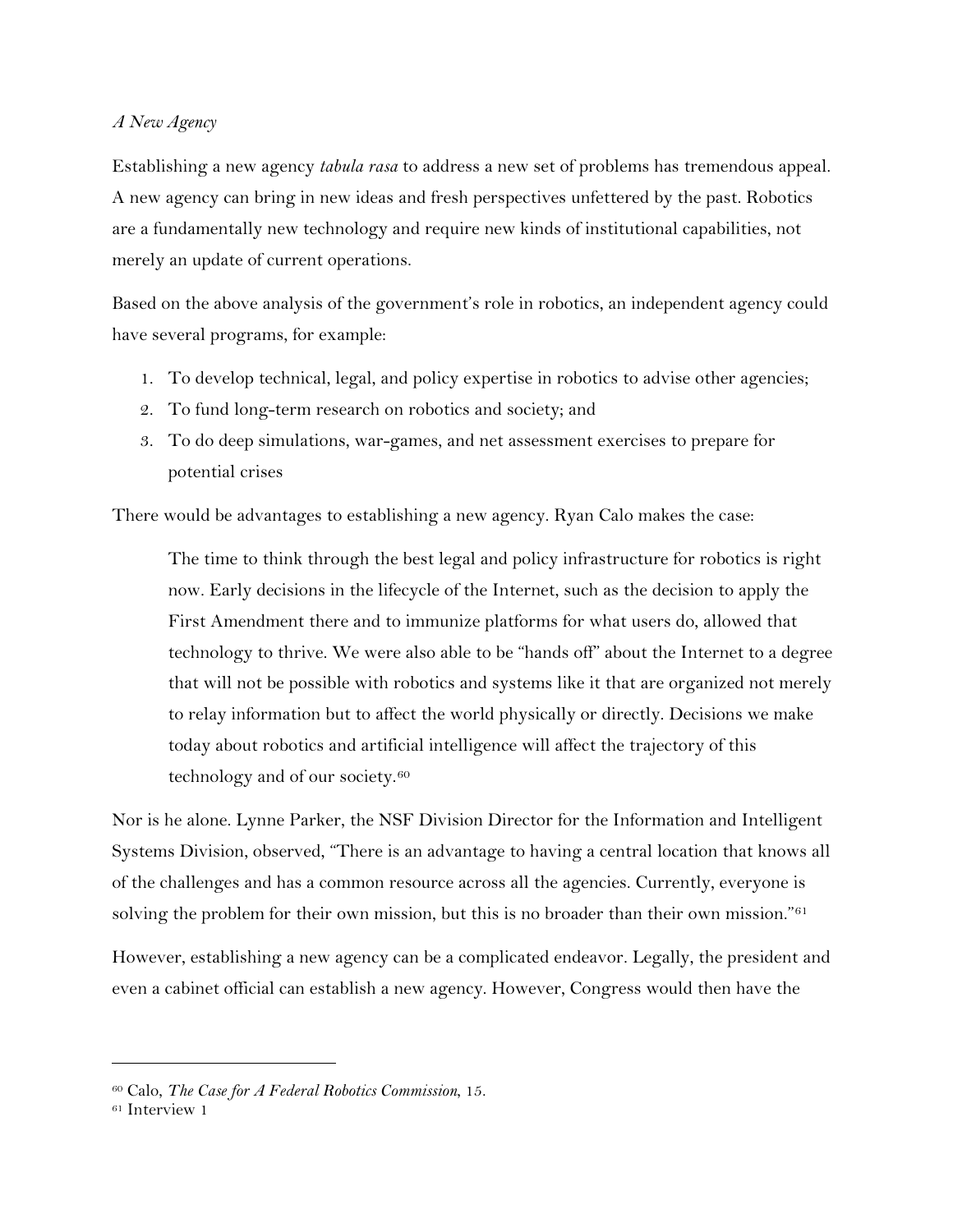option to defund it. Since it takes time for a new agency to develop its programs, the threat of being dis-established would be a significant barrier to the agency becoming effective.

The logistical challenges are more significant. A new agency would need office space and furniture. If the agency were actually doing research or the net assessment simulation/wargames discussed above, it would need unique and specialized facilities. It would need to establish hiring criteria, which for an agency hiring expert personnel might prove particularly complicated. The importance of providing a clear career path for attracting capable people to an agency cannot be overstated.<sup>[62](#page-25-0)</sup> The new agency would also need to establish develop budget, procurement, and public affairs offices.[63](#page-25-1) It might take the better part of a decade before the agency could make a positive contribution, although if its primary mission was longer-term research, this might not be an issue.

Once established, the new agency might quickly become embroiled in battles for turf. On the regulatory side, if it were not given a formal, statutory role, agencies might ignore it. If this new agency were given a formal statutory role, agencies might push back at this threat to their autonomy. While a new independent agency might whither on the vine with little attention paid to it, it could alternatively take a seat at an already crowded table.

At the same time as the new agency were struggling with other agencies for a role, in order to play a constructive role in crisis management, the agency would need to have strong working relationships with other agencies. Eventually this could be established; agencies do cooperate, but it might be a difficult and lengthy development.

The mission of supporting social science research on robots and society may appear to be a relatively minor challenge compared to regulation and crisis management. However, supporting research is a skill in its own right that the agency would need to develop. While the funds for this research are tiny in the context of government spending, a poor grant-making

<span id="page-25-1"></span><span id="page-25-0"></span> $62$  Amy Zegart discusses in depth how the failure to develop career tracks for intelligence analysts specializing in terrorism contributed to broader counter-terror failures. Amy B. Zegart, *Spying Blind: The CIA, The FBI, and the Origins of 9/11* (Princeton, NJ: Princeton University Press, 2007). 63 This was a component in the 9/11 Commission's decision to *not* recommend establishing a new domestic intelligence agency separate from the FBI. See *The 9/11 Commission Report: Final Report of the National Commission on Terrorist Attacks upon the United States* (Washington, DC: Government Printing Office: 2011), 424, http://www.9-11commission.gov/report/911Report.pdf.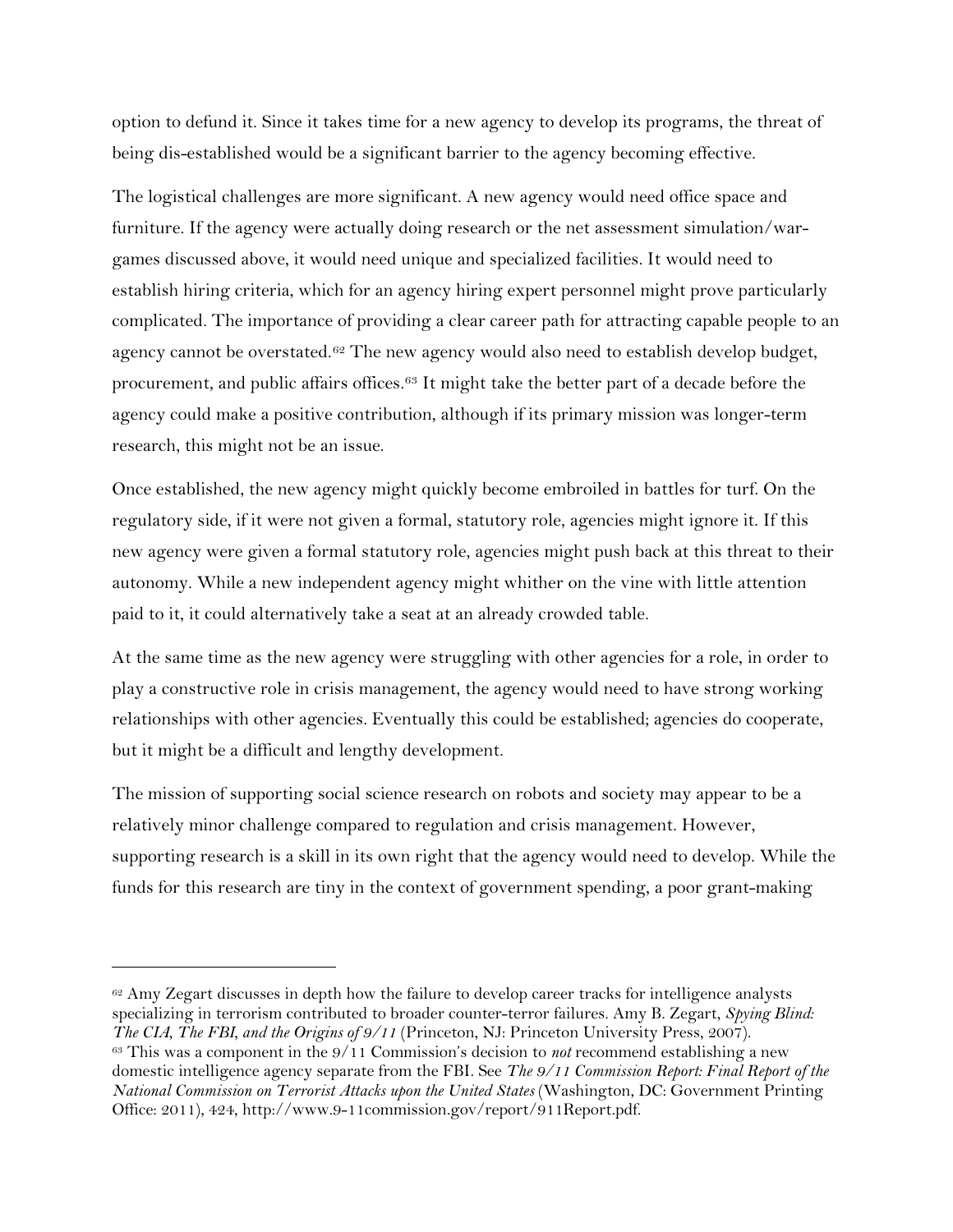decision can garner attention from the media or politicians who will rail against government funds supporting absurd academic research.

In establishing a new agency, one critical question is where it would be housed. It could be placed within a cabinet department, or it could be an unattached agency (like NASA), or alternately it could be an independent regulatory agency like the FCC or FTC. Each of these approaches has strengths and weaknesses. A cabinet department might not welcome a new agency that was in danger of getting into turf disputes with agencies from other departments. On the crisis management side, if it were placed in the wrong department it might not have sufficient access to top decision-makers to be useful.<sup>[64](#page-26-0)</sup> However as an unattached agency, without a strong patron in the White House, might also struggle for access and relevance. Finally an independent regulatory agency can be an effective regulator, if given the appropriate authority. But these agencies are generally removed from the inter-agency process that would play a critical role in crisis management.

Establishing a new institution requires committment from a high-level political supporter, such as the president or a cabinet member. With those attributes, the difficulties presented above can be overcome. But there may be other routes to achieving the same results.

# *Establishing a Lead Agency*

An alternative to establishing a new agency would be for an existing agency to develop relevant capabilities. Often new capabilities that are not closely related to the agency's core functions are held at arm's length and people in the new sub-unit may have limited promotion potential or access to the organization's leadership. This can lead to organizational dysfunction in crises or in pursuit of resources.[65](#page-26-1) A telling example was the relative isolation of the FAA's intelligence unit from the agency's leadership prior to 9/11. The lack of threats, combined with the conflicting mandates of regulating security and safety while also promoting the civil

<span id="page-26-0"></span><sup>64</sup> For example, Daalder and Destler presciently warned that placing FEMA in the Department of Homeland Security, rather than leaving it as an unattached agency with direct White House access, might hinder the agency's ability to respond to major disasters. Daalder and Destler, "Advisors, Czars and Council."

<span id="page-26-1"></span><sup>65</sup> Wilson, 225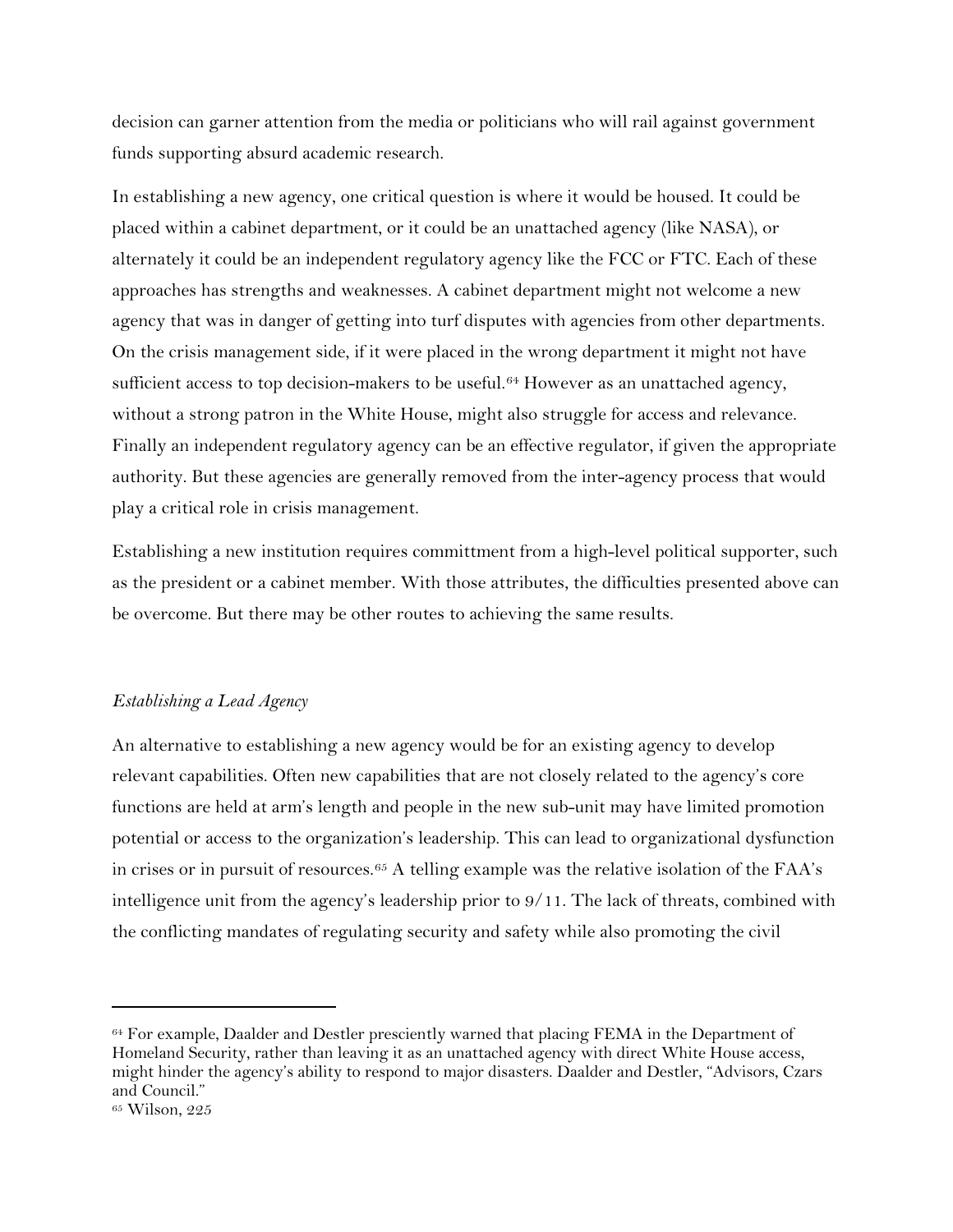aviation industry, led to a general downgrading of that first priority.[66](#page-27-0) And, established agencies will not seek out new responsibilities that will bring them into conflict with other agencies.

An established agency will already have office space, procurement and hiring policies, etc. This will reduce some of the difficulties in building an agency with a robotics analysis capability. An established agency will also have existing relationships in the inter-agency process that can be leveraged. However, if the robotics mission is added to an established agency, it will be less likely to bring the new and fresh perspectives of a new agency.

And which agency should be lead? No agency has the unique combination of skills needed for the robotics mission. NIST, for example, which sets standards for robotic systems, could play a useful role advising regulatory agencies on autonomous systems, but it is not engaged in the broader legal and policy issues around robotics, and it is generally not involved in crisis management. Alternately, the FTC, for example, has legal and regulatory experience and is playing a significant role on privacy issues. While it is developing capabilities to monitor emerging technologies, it would need to expand these capabilities dramatically to effectively become the government's premier robotics agency. The contrast between NIST and the FTC reflects the fundamental trade-off to be made in appointing a lead robotics agency. Some agencies have relevant technical expertise, while others have legal and policy expertise—which of those capabilities will be easier to build and attach to the agency?

Another agency with vast experience in science and technology issues is NASA, which currently builds and operates robots. NASA, like NIST, has experience with technical issues and, being larger than NIST, might find growing a new organizational capability less of a challenge. Further, NASA has a higher profile in the public eye and the inter-agency process. However, NASA does not have experience with the legal and policy issues surrounding robotics and may not be interested in this new mission.

This is, by no means, a complete analysis of agencies that could potentially take on the robotics mission – nor is it the final word on the agencies discussed above. Rather, it is intended to show the kinds of decisions and trade-offs that will have to be made in choosing a lead agency.

<span id="page-27-0"></span><sup>66</sup> *9/11 Report*, 82-84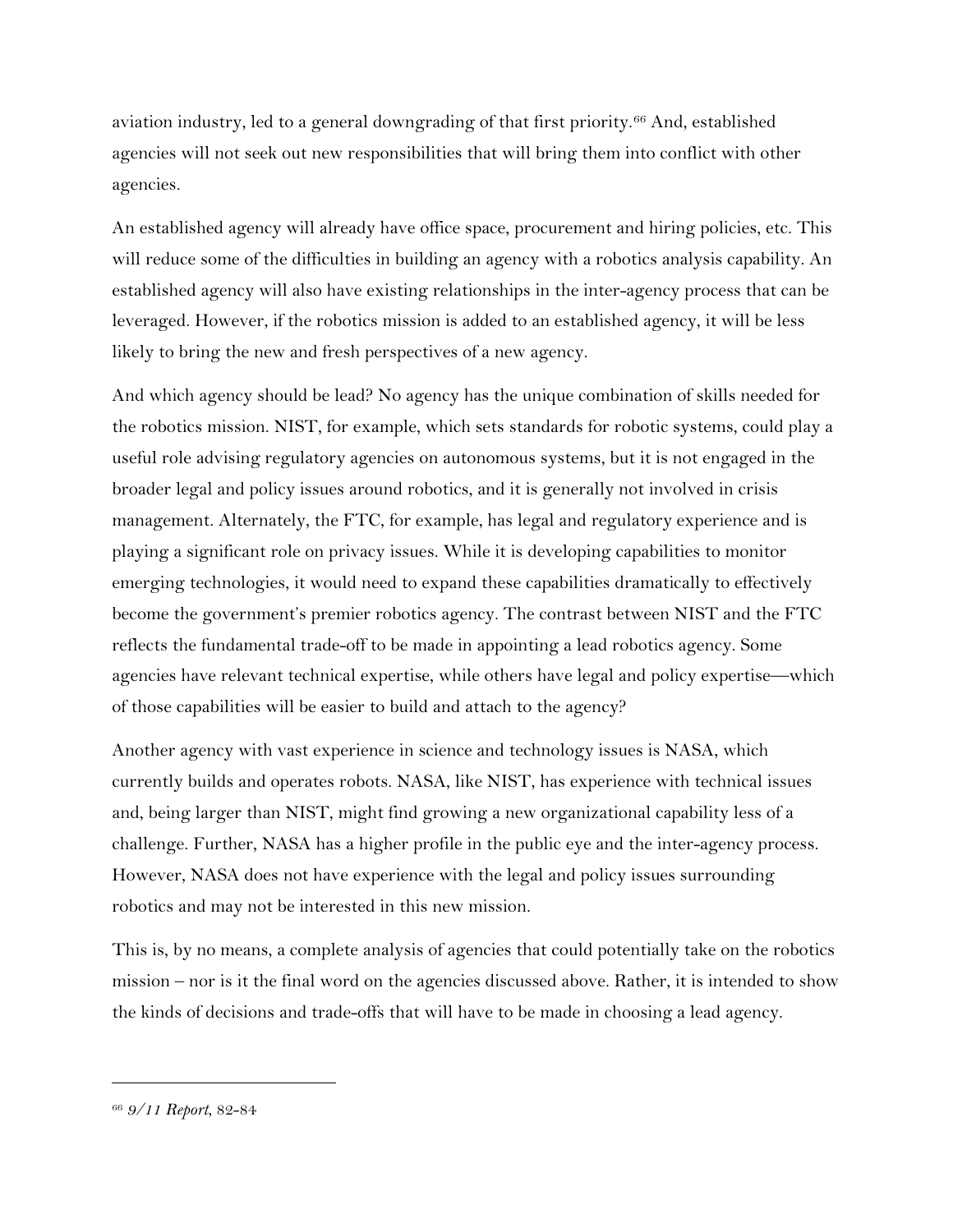Appointing a lead agency for robotics will, in some regards, be easier than establishing a new agency. But it will still have challenges, exacerbated by the potential for an agency to reject this new mission.

# *A Potential Half-Measure*

The regulation mission is the most important, but also the most contentious aspect of a robotics agency. It effectively makes the robotics mission a poison pill for any agency pressed into taking on the task. The crisis management preparation role, on the other hand, would not ruffle so many feathers. Net assessment projects generally make few bureaucratic enemies because they do not threaten any other agency's autonomy.[67](#page-28-0) Establishing a unit that could organize sophisticated simulations and war games would still be challenging, but other agencies (particularly the Department of Defense) regularly have wargames and that expertise could be leveraged.[68](#page-28-1)

A net assessment team could also be the first step towards growing a broader robotics analysis capability throughout the government. In the process of developing scenarios and meeting with the private sector and academia, the team would develop expertise and be better equipped to ask deeper social science questions about robotics, enabling them to sponsor longer-term research. The exercises could have a broader effect across the government. Exercises would include inter-disciplinary representatives from a range of relevant government agencies. Robotics crises will of course have technical aspects, but they will also have legal and economic aspects. Attorneys, economists, public affairs spokespeople, and other professionals would all have roles to play. This approach would create communities of interest throughout the government and begin building inter-agency bonds. In effect, these exercises could stimulate the bureaucracies to adapt to this new domain.

<span id="page-28-0"></span><sup>&</sup>lt;sup>67</sup> Interview with Elkus, January 5, 2016.

<span id="page-28-1"></span><sup>&</sup>lt;sup>68</sup> The Department of Defense obviously has many of the relevant capabilities, but giving the DOD the lead on domestic issues can create civil-military problems. The DOD has more resources than any other Department in the government, but nonetheless cannot be expected to take the lead on every issue.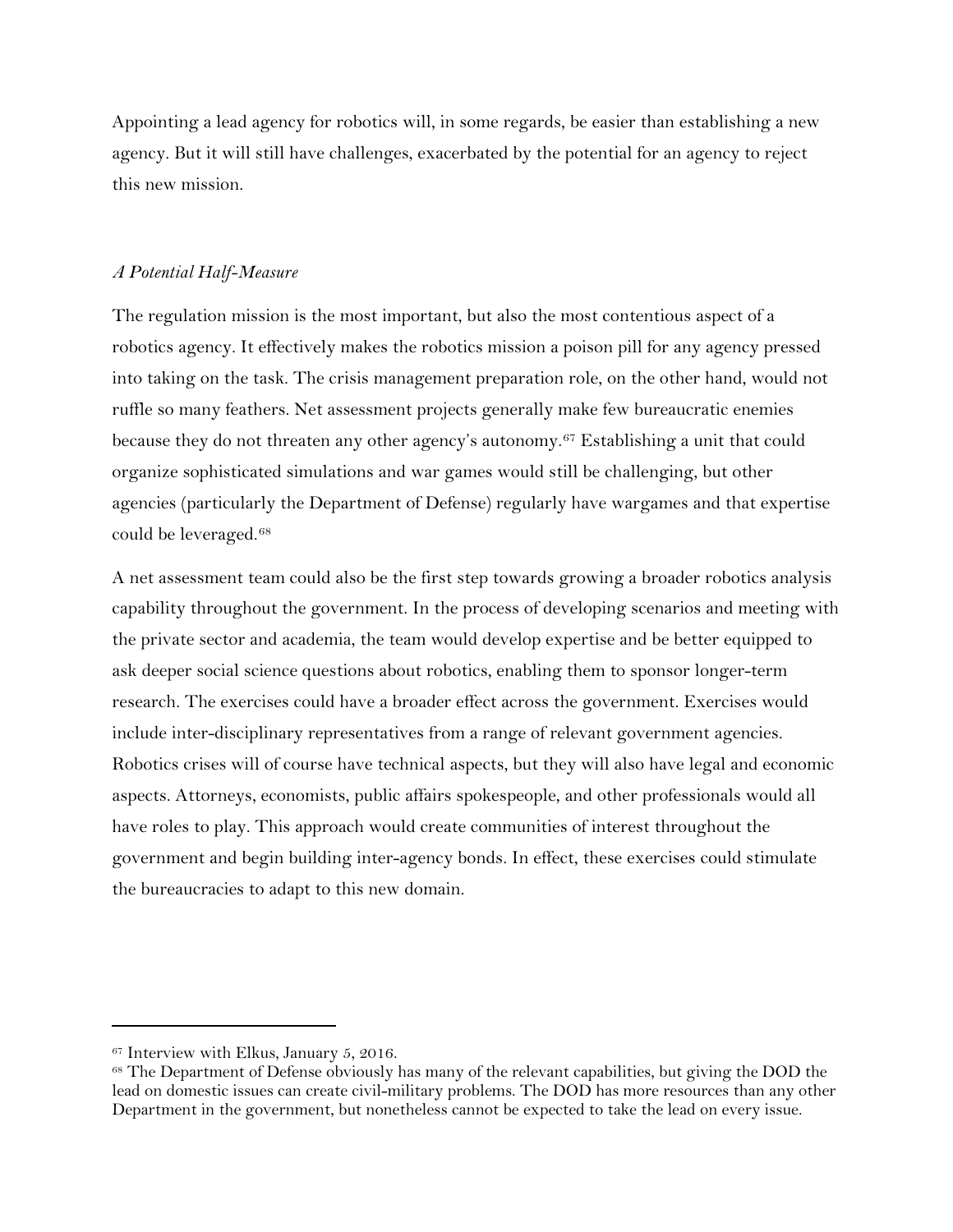## **4. Pulsing the System**

As White House Chief of Staff, Secretary of Defense, and Vice President, Dick Cheney was famous for "pulsing the system," that is reaching down into the bureaucracy to gather more information and generate more options.<sup>[69](#page-29-0)</sup>

Returning to our metaphor of bureaucracies as vast autonomous systems, Cheney (and most effective government executives) recognized the need to not necessarily take the first answer the system provided but to "refine their queries."

This section examines the political leadership, Congress and the President, and how they interact with the bureaucracy. It also discusses some of the options they possess for pressing for the interests, for "pulsing the system."

# *Capitol Hill*

Wilson describes Congress as both the architect that creates and sustains bureaucracies as well as being fire-fighters who rush to address problems.<sup>[70](#page-29-1)</sup> For our metaphor of bureaucracies as robots, Congress is the system architect and they are also tech support.

Bureaucracies can be created by Congress as a matter of statute. Their actions are monitored by Congress and many of the constraints on their actions are due to rules placed on them by Congress. Congress usually gives an agency a broad, general mandate e.g., to ensure pharmaceuticals or automobiles are safe or that a particular community's needs are served. When there are problems with how an agency interprets its mandate, such as regulations a particular industry finds onerous, Congress will create rules shaping and constraining the agency's behavior. Congress can also change an agency's funding. Of course, given that this power exists, agencies will want to preserve their autonomy and not run afoul of the

<span id="page-29-0"></span><sup>69</sup> Bob Woodward, *The Commanders* (New York: Simon & Schuster, 2007)

<span id="page-29-1"></span><sup>70</sup> Wilson, 236-37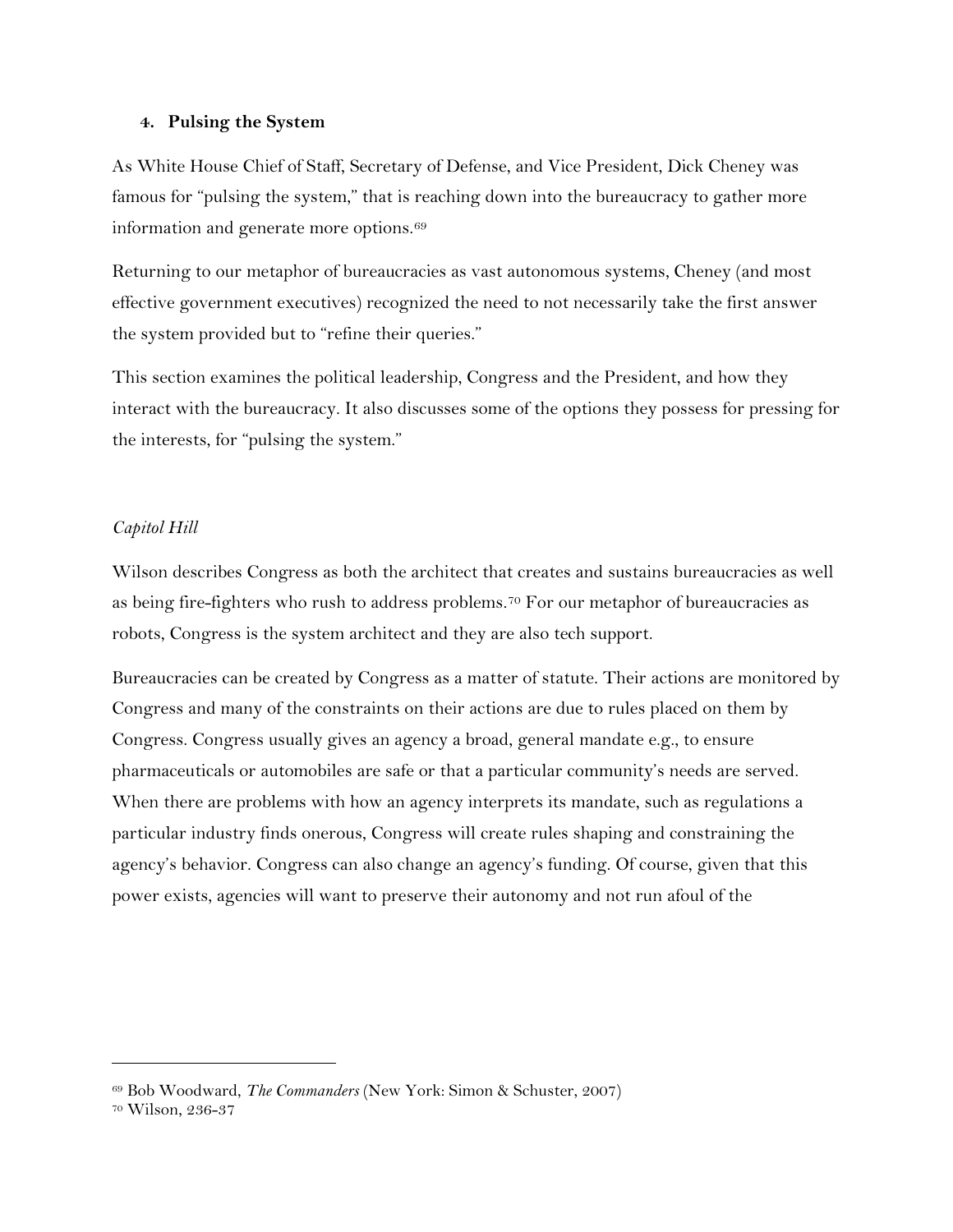legislature. Congress, through hearings or informal communications, can also influence an agency's behavior.[71](#page-30-0)

The ultimate client for Congress's service-building and maintaining the bureaucracy is the public—the American people. However, the American people usually communicate their preferences via interest groups, not as a clear majority. Interest groups can be in conflict and Congress itself works through committees, which often have competing priorities and are themselves captive of particular interest groups. Committees are as turf conscious as any agency.[72](#page-30-1)

One issue to consider is which committees will oversee robotics issues. The Department of Homeland Security offers a cautionary tale. Because its components were from various departments, DHS answers to over 100 congressional committees and subcommittees. Responding to the requests and needs of all of these committees consumes valuable energy. Returning to the robotics metaphor, a congressional hearing is a major system query. Large numbers of these queries place great demands on the system. In testament to the demands this intense congressional oversight places on the system, the 9/11 Commission Report and every DHS secretary has urged Congress to reduce the number of oversight committees. And in a testament to congressional committee turf consciousness, there has been no movement on this proposal. (This should not be construed as a criticism of Congress, which, as the ultimate representative of the American people, has every right to query the bureaucracy to ensure that an agency is fulfilling its role. However, many advocates of consolidating the oversight role note that it would actually strengthen congressional authority over DHS.[\)73](#page-30-2) In establishing new institutions, taking into consideration the organizational and political requirements of these institutions is essential. Multiple congressional committees will have a stake in robotics issues. An agency intended to deal with robotics issues across many domains will potentially face congressional scrutiny from multiple committees.

<span id="page-30-0"></span><sup>71</sup> T. M. Moe, "The Politics of Bureaucratic Structure," in *Can the Government Govern?,* ed. J. E. Chubb and P. E. Peterson (Washington, DC: Brookings Institution Press), 267-330, and Herbert Kaufman, *The Administrative Behavior of Federal Bureau Chiefs* (Washington, D.C.: Brookings Institution, 1981), 164 <sup>72</sup> Wilson, 268

<span id="page-30-2"></span><span id="page-30-1"></span><sup>73</sup> Federal News Radio Staff, "With 108 Congressional Bosses, DHS at Oversight 'Tipping Point'," *Federal News Radio*, September 8, 2011, http://federalnewsradio.com/budget/2011/09/with-108 congressional-bosses-dhs-at-oversight-tipping-point/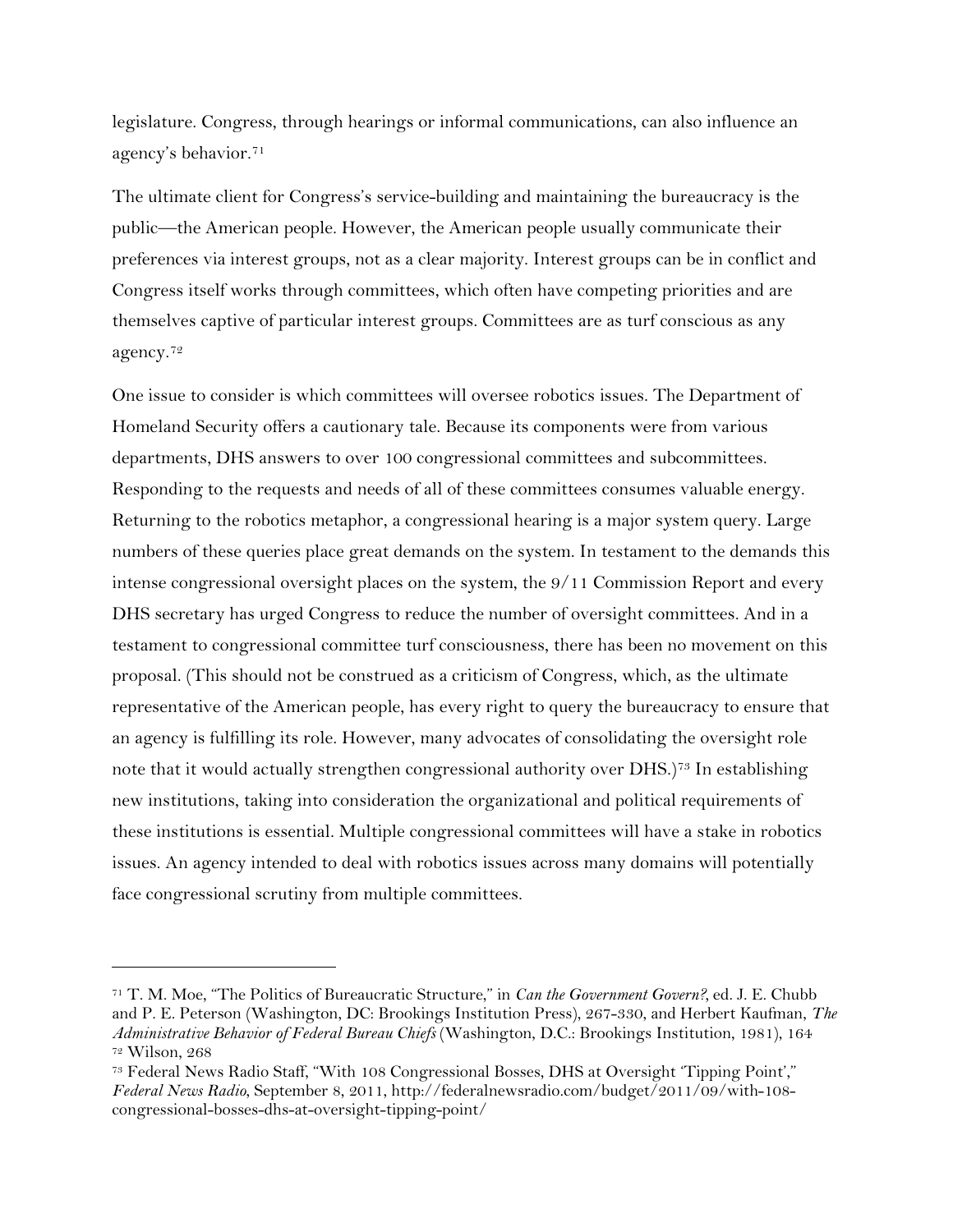Congress is itself a bureaucracy and is served by several, highly specialized agencies including the Congressional Research Service, the Congressional Budget Office, and the General Accounting Office (which conducts investigations). From 1975 to 1995, Congress was served by the Office of Technology Assessment, which provided objective information on science and technology issues. It was eliminated as part of Newt Gingrich's Contract with America. However, as technology and science issues have become increasingly complex, some re-instated version may be worth considering. Although there are a plethora of research institutes prepared to provide Congress information, curating these sources and providing information in a form that Congress finds useful is a unique task. This does not mean tailoring results according to political pressures, but rather providing results that focus on congressional decision-making needs in a timeframe appropriate to the congressional calendar. Unfortunately, beyond the logistical difficulties of establishing a new agency in any domain, in the current political *climate* a renewed OTA is unlikely.[74](#page-31-0) Congress could also expand its access to independent science and technology information by expanding CRS and GAO, both of which already address some science and technology issues[.75](#page-31-1)

#### *The White House*

 $\overline{a}$ 

The power of the presidency, Richard Neustadt, author of the classic *Presidential Power*, explained, "Is the power to persuade.["76](#page-31-2) The president does have formidable institutional powers, but much of the president's power comes from leveraging these formal powers to informally press and persuade constituencies inside and outside of the government to support or carry out policies. President Truman observed that General Eisenhower would find the

<span id="page-31-1"></span><sup>75</sup> There is of course another branch of government that shapes the behavior of bureaucracies – the judiciary. However, since this is a conference on law, attended by many attorneys, this author thought it prudent to leave that issue to the experts (also, this paper needed to be finished). That being said, judicial access to impartial scientific and technical advice (i.e. not experts advocating on behalf of a client) is inadequate and exploring measures to increase it would undoubtedly be useful. 76 Richard Neustadt, *Presidential Power and the Modern Presidents: The Politics of Leadership from Roosevelt* 

<span id="page-31-0"></span><sup>74</sup> Chris Mooney, "Requiem for an Office," *Bulletin of the Atomic Scientists* 61, #5 (September-October, 2005): 40-49, [http://www.princeton.edu/step/seminars/previous/fall-](http://www.princeton.edu/step/seminars/previous/fall-2005/Mooneyreading2005No2Requiemforanoffice.pdf)[2005/Mooneyreading2005No2Requiemforanoffice.pdf](http://www.princeton.edu/step/seminars/previous/fall-2005/Mooneyreading2005No2Requiemforanoffice.pdf)

<span id="page-31-2"></span>*to Reagan*, 5th edition (New York: Free Press, 1990), 11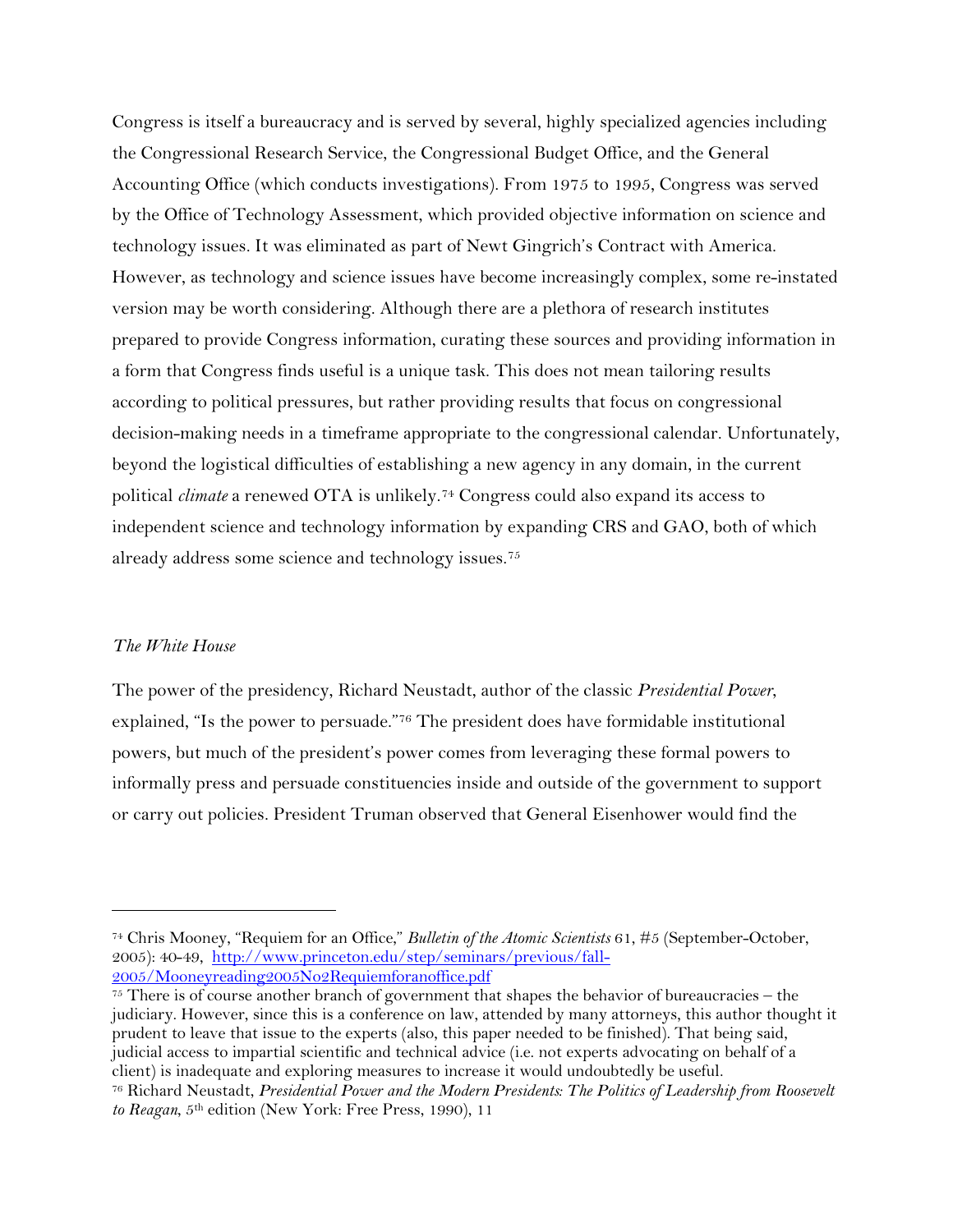presidency frustrating. "He'll sit here, and he'll say, 'Do this! Do that!' *And nothing will happen.*  Poor Ike-it won't be a bit like the Army. He'll find it very frustrating."

Presidents find the bureaucracy, which as was discussed above, have a number of competing influences and constraints on their action, as frustrating as most (maybe more so). They are capable of pressing their writ on the bureaucracy, to some extent, but are hampered by their vast range of responsibilities and duties. As one Roosevelt staffer observed:

 $[T]$  o get anything done, a president must ask for it three times. Bureaucrats fell that only one request from the president means that the matter can be safely ignored. Upon the second request, the president can be told that the matter is being investigated. The third time the president asks, the deed should be done. Presidents, however, rarely ask for anything three times.<sup>[77](#page-32-0)</sup>

Over the past century, the White House has transformed into the Executive Office of the President, with several thousand employees. It has become a vast mechanism in its own right, intended to gather information from the federal bureaucracy and beyond on behalf of the president and cajole the rest of the government to carry out the president's wishes.

The White House can also be thought of as a sort of government in miniature. For much of U.S. history, the president was served by a modest staff of a few personal secretaries. The cabinet was the central body of the executive branch and the president dealt directly with Congress. Presidential staff began to grow around the turn of the 20<sup>th</sup> century, but it was still small. As the executive branch grew dramatically in the 1930s, as the federal government took on a vast new role in the national life, the president's staff grew as well. From a handful of professional staffers under FDR, the White House began adding staff and permanent attached bodies. Now, the Executive Office of the White House has several thousand staffers and, in effect, a parallel government with multiple bodies like the National Security Council staff, the Office of Management and Budget, the Council of Economic Advisers, the Council on Environmental Quality, the Office of Science and Technology Policy, Office of Public Engagement and Intergovernmental Affairs, and the Domestic Policy Council with counterparts in the bureaucracy. Turf can become an issue within the White House as well.

<span id="page-32-0"></span><sup>77</sup> Jonathan Daniels, *Frontier on the Potomac* (New York: Macmillan, 1946), 31-32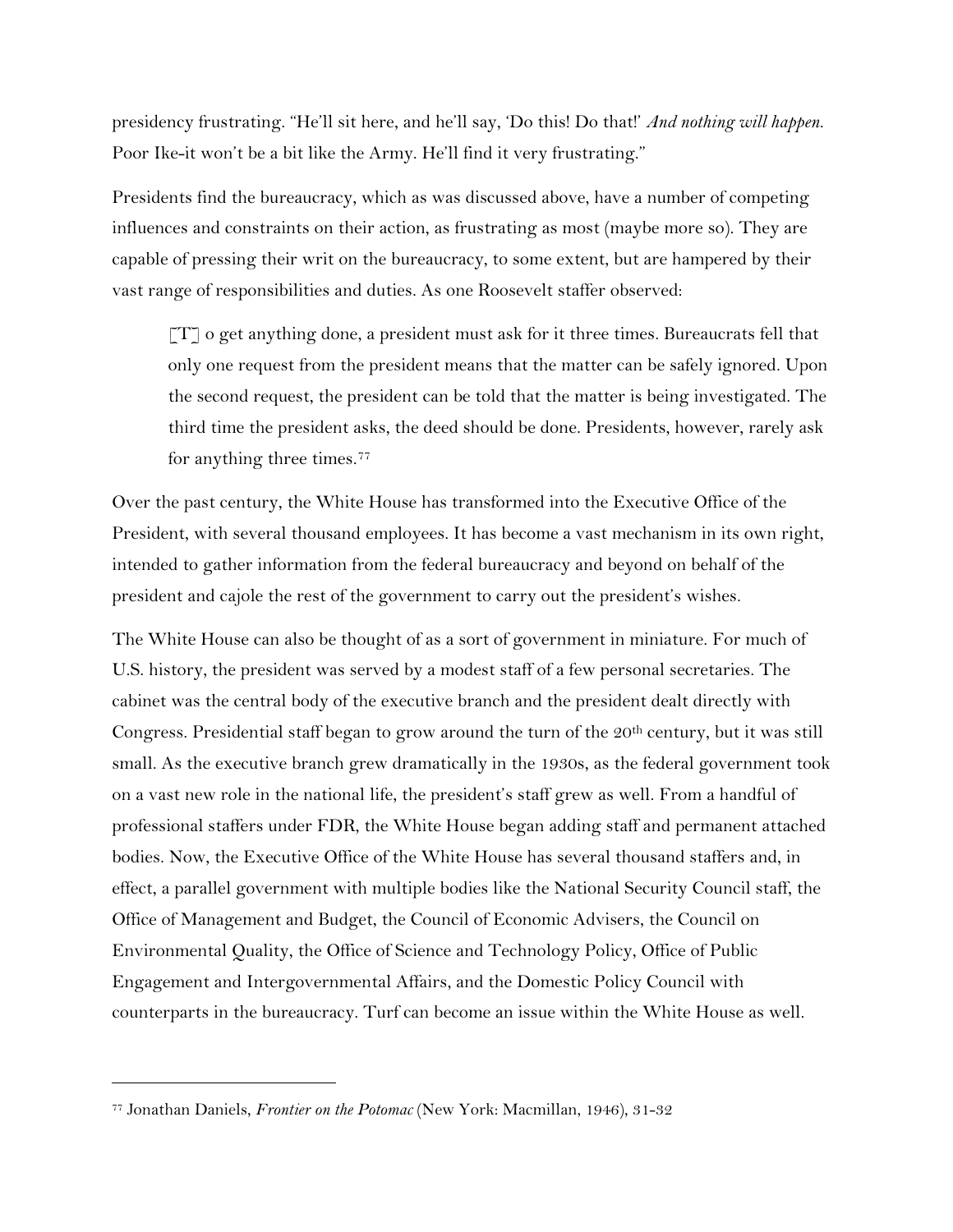White House bodies may offer a tool for "pulsing the system" and influencing policy. Broadly speaking White House offices have the advantage of proximity to the president, which means that it has a chance of breaking through bureaucratic logjams—if the issue has the president's attention. However, offices attached to the White House tend to be small and less able to undertake sustained analytical work. In the absence of presidential attention, they may struggle for influence, particularly when facing larger agencies guarding their turf.

A White House *council* is a body established in the White House to coordinate policy and the interagency process and to directly advise the president on a broad range of issues. Examples include the National Security Council (NSC) and the Domestic Policy Council. These groups often consist of a formal council of department leaders and a staff that represents the White House and supports the president. On science and technology issues, two bodies work together to fulfill this function, the National Science and Technology Council, which has representatives from key departments and agencies, and the Office of Science and Technology Policy (OTSP), which staffs the NSTC and the president and coordinates the inter-agency process. OSTP, like many other White House entities, primarily derives its influence, not from money or formal authority, but from access to the president. It is however, again like many White House offices, small (particularly in relation to its mission space). In a practical sense, their work consists of responding to the president's concerns, bringing issues to the president, and ensuring the president's policies are implemented. All of these tasks involve interfacing with the broader bureaucracy (often through committees and sub-committees of the NSTC.) In responding to a presidential concern, OSTP would reach out to appropriate agencies for expertise to bring credible answers to the president. Agencies, in turn, may have issues they feel need presidential attention which they could bring to OSTP staffers. Finally, when policy is decided, OSTP staffers, working through the inter-agency process clarify the president's policy to agency and seek to address their concerns and bureaucratic logiams.<sup>[78](#page-33-0)</sup>

<span id="page-33-0"></span><sup>78</sup> See "About OSTP," *Office of Science and Technology Policy* website

<https://www.whitehouse.gov/administration/eop/ostp/about> and National Science and Technology Council website [https://www.whitehouse.gov/administration/eop/ostp/nstc.](https://www.whitehouse.gov/administration/eop/ostp/nstc) For more detail about staffing the president in general see David Rothkopf, *Running the World: The Inside Story of the National Security Council and the Architects of American Power* (New York: Public Affairs, 2006) or Ivo H. Daalder and I. M. Destler, *In the Shadow of the Oval Office: Profiles of the National Security Advisers and the Presidents they served from JFK to George W. Bush* (New York: Simon & Schuster, 2011)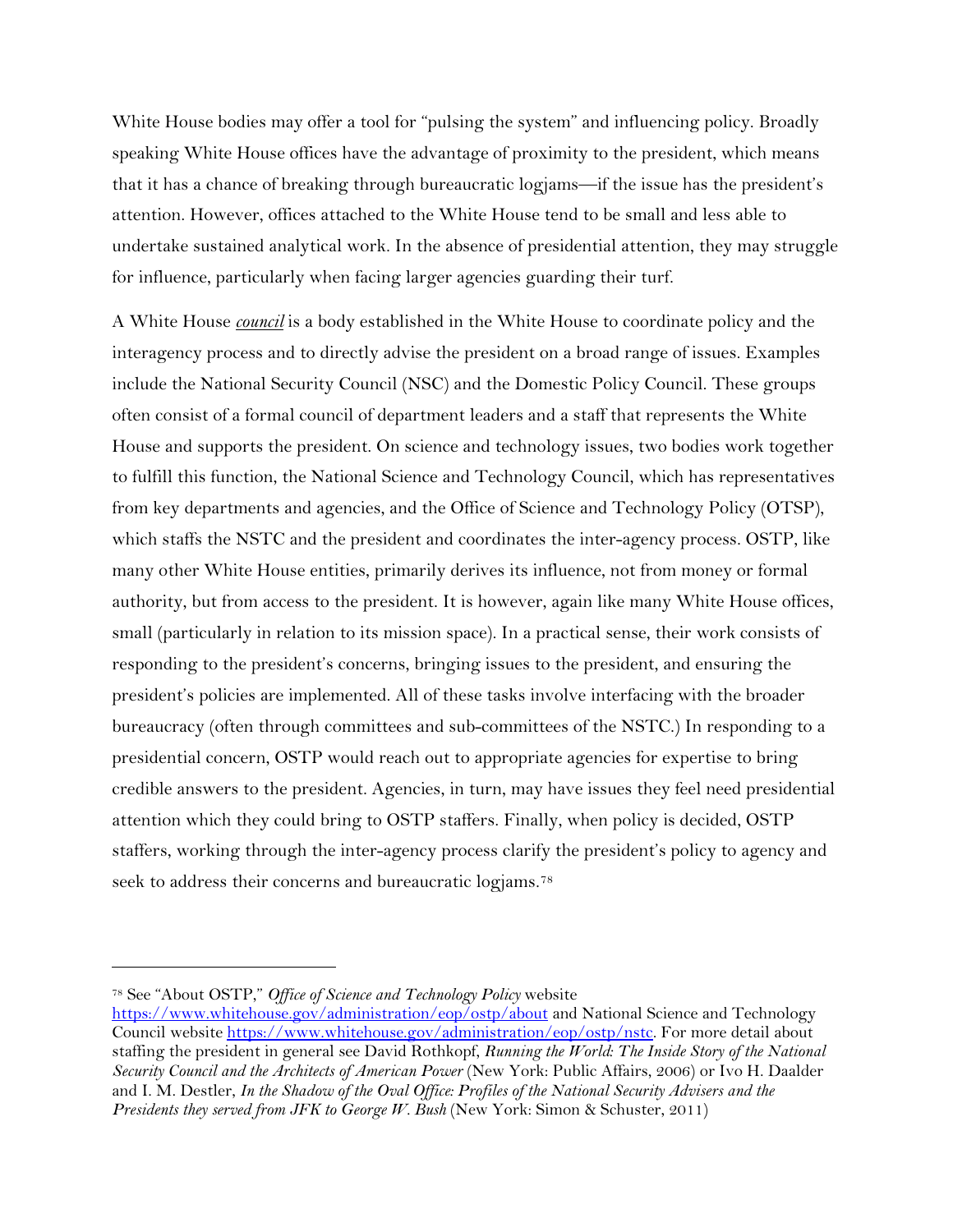Supporting OSTP is the Science and Technology Policy Institute (STPI), a federally funded research and development center (FFRDC) that serves as an independent think tank for OSTP. STPI produces in-depth reports on science policy and science for policy on behalf of OSTP and other agencies. The STPI was established after the OTA was disbanded. The White House recognized that it wanted its own in-house capability to do deep dives on science and technology issues. In writing its reports, STPI has at times resolved the issue it was studying through the process of bringing the relevant groups together.[79](#page-34-0)

It is possible that the White House could establish a Robotics Council, but that might result in duplication with the OSTP and the NSTC, and interest groups might press for new and standalone councils for other emerging science and technology issues. OSTP is heavily engaged in robotics issues, it is an area emphasized by the president, and there is lively internal discussion within OSTP on robotics issues.<sup>[80](#page-34-1)</sup>

While research organizations have a network of councils and working groups to facilitate exchange and collaboration, it does not appear that regulatory agencies are similarly served. The utility of these exchanges may be limited. The difference in domain between, for example, the FDA regulating medical robots and the NHTSA regulating autonomous cars may be too great for useful discussions. However, general comparisons on how to evaluate autonomous systems may be useful. Also, as cars, (to take one example) have increasing computational components, cyber-security and privacy will become issues to be addressed and the NHTSA may benefit from discussions with agencies that have already faced these challenges.

An alternative to a council, which coordinates, is a *czar*, which centralizes. Czars are generally established to address a major, cross-cutting inter-agency issue of national significance that requires high-level attention. It is not a formal term, but there are two types of "czars", those occupying statutory positions such as the Office of National Drug Control Policy versus informal positions in which a White House advisor is specifically tasked with a major issue. The formal "czars" are subject to Senate approval and can be called to testify before Congress. The informal czars in many cases are taking roles historically taken by lower-profile White House

<span id="page-34-0"></span><sup>79</sup> Interview with Lewis, January 14, 2016

<span id="page-34-1"></span><sup>80</sup> Interview with Administration official, name withheld, January 19, 2016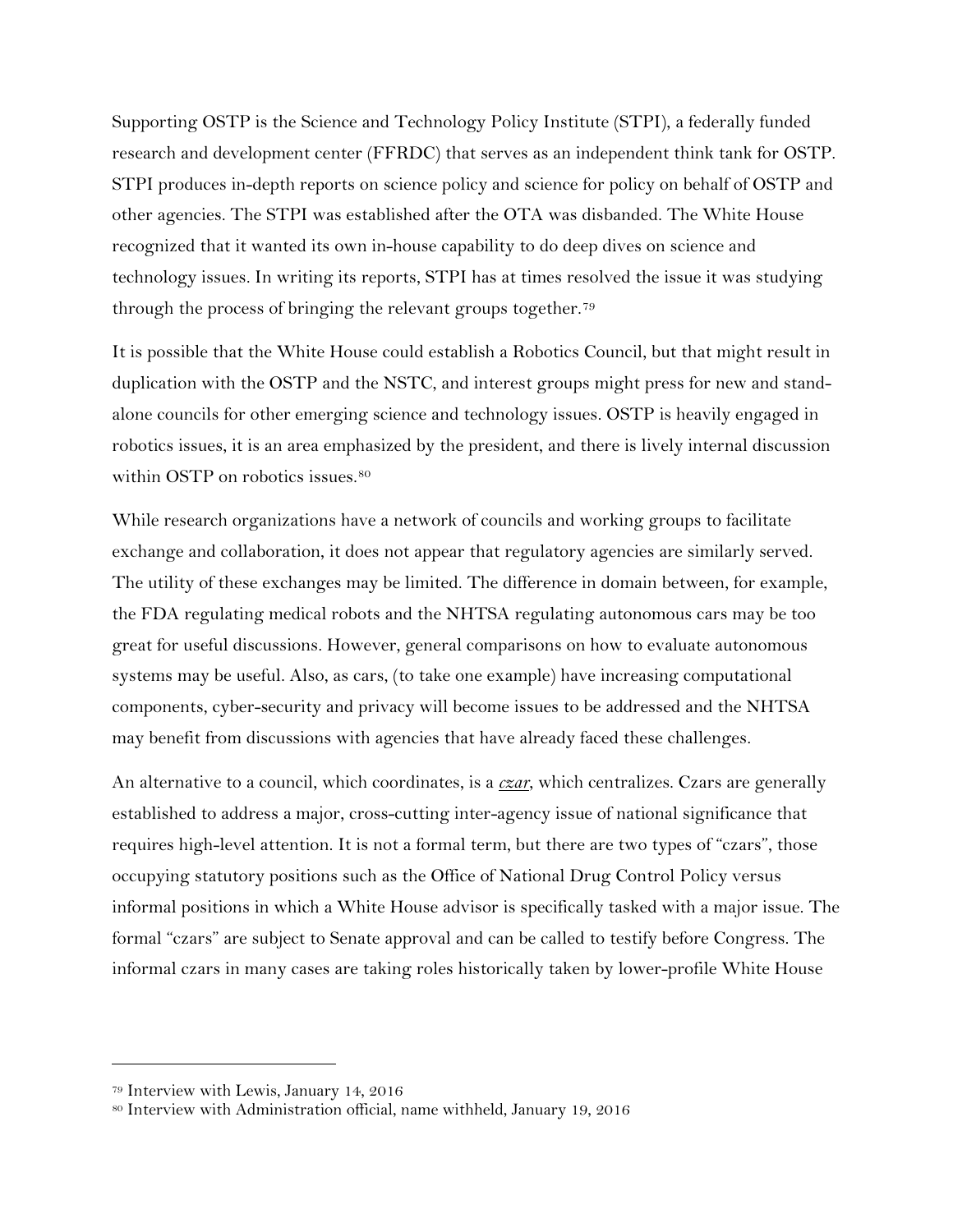staffers. But while staffers work in the shadows, appointing a czar is often a public signal that a particular issue is being treated seriously by the president.

Czars have a mixed record of success. They are generally efforts at centralization, but they lack the necessary authority over budgets. Shortly after 9/11, Pennsylvania Governor Tom Ridge was appointed Homeland Security Advisor, in effect the czar for homeland security. But, as former drug czar Barry McCaffrey warned, the office, "will turn into little more than the speaker's bureau for homeland defense."[81](#page-35-0) The formal czars have generally not become significant players in their administrations. However, at times, particularly in response to a crisis, a czar with a specific mandate can play an effective and substantive role, as Ron Klain (a former chief of staff to the vice president) did as the Ebola czar.

Agency chiefs usually control significant budgets and personnel, and can exercise autonomy in identifying and pursuing new policy initiatives. White House staffers without presidential support can have, at best, limited influence. In terms of robotics, a formal Robotics Czar, say heading a White House Office for Robotics, might struggle to find a mission, being forced to contend with innumerable agencies and other White House offices, particularly OSTP. A shorter-term czar might be a response to a particular problem, but what immediate narrow robotics problem exists that requires this level of intervention? The robotics technology that is most public and relevant is the issue of drones, so a drone czar to press the FAA could have a role. But to be successful, the czar would require significant presidential support—something that is always in short supply.

One interesting note on this front is that since the 1980s Presidents have appointed vice presidents as "czars" on a wide range of substantial issues. George H.W. Bush oversaw a number of specialized committees, including a Task Force on Terrorism<sup>[82](#page-35-1)</sup> and the administration's deregulation efforts. Vice President Gore co-chaired a series of bilateral commissions with other countries including Russia, Egypt, South Africa, and the Ukraine.<sup>[83](#page-35-2)</sup>

<span id="page-35-0"></span><sup>81</sup> "Ridge Defends His Role as 'Coordinator'," *Washington Post*, November 18, 2001

<span id="page-35-1"></span><sup>82</sup> Aaron Mannes, "Terrorism and Bush I: Assessing the Role of the Vice President's Task Force on Combatting Terrorism," Presented at ISAC/ISSS 2010

<span id="page-35-2"></span>http://veepcritique.blogspot.com/2010/10/terrorism-bush-i-assessing-vice.html 83 Aaron Mannes, "The Vice President and Foreign Policy: From 'the Most Insignificant Office' to Gore as Russia Czar," in *Project on National Security Reform Case Studies Working Group Report: Volume II*, ed. Richard Weitz (Carlisle, PA: Strategic Studies Institute, U.S. Army War College, 2012), 23-85.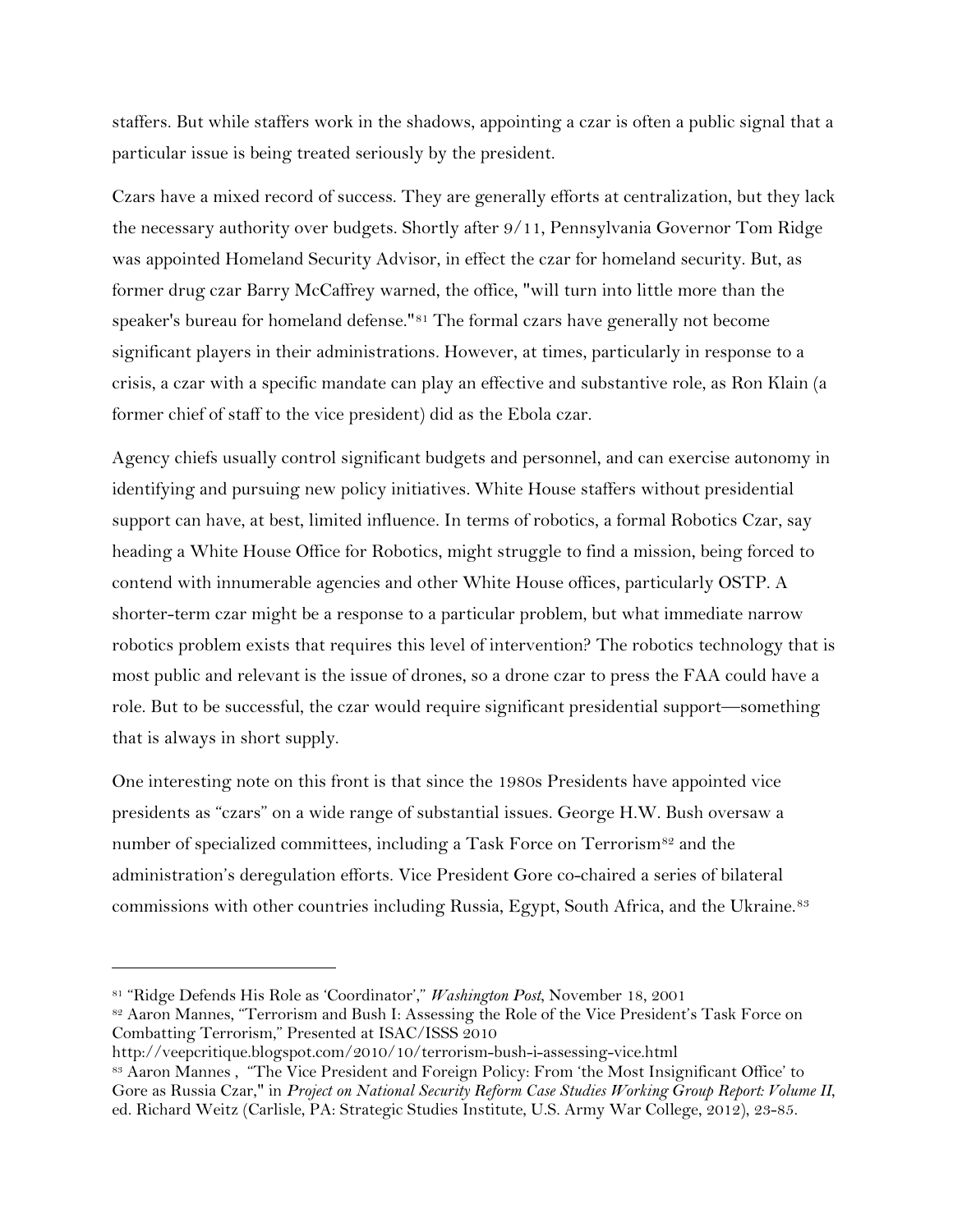Some of the commissions served as significant policy vehicles. Gore also ran commissions on terrorism and the re-inventing government initiative. Vice President Biden has overseen a number of formal Obama administration initiatives, most notably the stimulus package and, more recently, an effort to find new treatments for cancer. Vice presidents who possess the president's confidence can bring significant attention to an issue and play a unique coordination role. Should a high-profile robotics issue emerge, appointing the vice president as "robotics czar" may be a useful option.

Finally, there is the "blue ribbon" *commission*, a temporary, semi-independent body that can be appointed by the president, a cabinet member, or mandated by Congress. These commissions have been established to address a vast range of issues, from relatively minor to major national crises and concerns, such as the Warren Commission on Kennedy's Assassination, the 1998 Hart-Rudman Commission, officially known as the U.S. Commission on National Security in the 21<sup>st</sup> Century, and of course the  $9/11$  Commission. These bodies have, in the past been derided, in the words of Amy Zegart, as "a blue ribbon panel of distinguished civilians, appointed directly by the president, that defuses, deflects, or delays presidential action on some controversial domestic issue without producing much in the way of substantive policy change." But, in surveying 20 years of blue-ribbon panels, Zegart finds that presidents establish these commissions strategically (and notes that their patterns of establishment are fairly consistent across different administrations). Presidents establish these commissions for a number of reasons, sometimes to gather public support for the agenda or break a political logjam, but also to identify and study new policy problems and generate new facts, analysis and options. She cites the Hart-Rudman Commission, for example, as providing a useful framework for thinking about national security organization for the  $21<sup>st</sup>$  century.<sup>[84](#page-36-0)</sup> A commission would be an accessible option for a president seeking new information on robotics, or any issue.

<span id="page-36-0"></span><sup>84</sup> Amy Zegart, "Blue Ribbons, Black Boxes: Toward a Better Understanding of Presidential Commissions," *Presidential Studies Quarterly*, 34, #2 (June 2004): 366-93.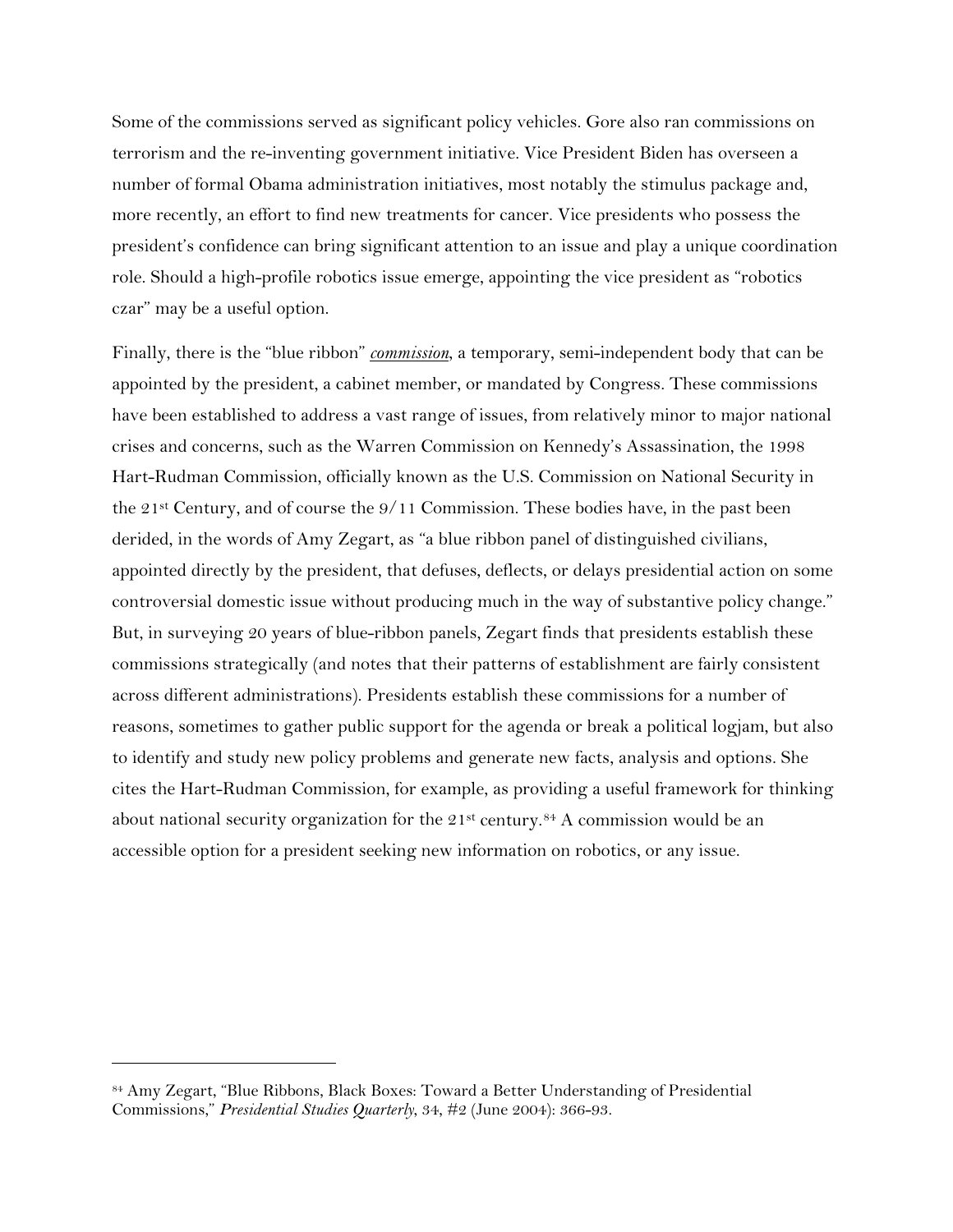## **Conclusions**

 $\overline{a}$ 

This paper attempts provides a tool-kit of governance options (summarized in a table on the next page) for political leaders interested in preparing the United States government to face the challenges of robotics. In considering which of these options to employ, it is important to consider that they are not mutually exclusive. A net assessment group could be stood up at an agency, while the White House facilitated collaboration among regulators, and appointed a blue ribbon commission to look at the impact of the emerging field of robotics. The president could also assign the vice president to deal with logjams around deploying a particular robotic application.

However, one factor that influences whether any of these options are employed is the problem of finite resources. This does not only mean money, although that is important; it also includes political capital, time, and expertise. Consolidating congressional committees around robotics would not be a significant budget item, but the political challenges could prove insurmountable.[85](#page-37-0) A robotics council in the White House would become another applicant for the president's time and energy. Establishing a commission costs little, but it could make politically untenable recommendations and place the president in an awkward position.

Building and modifying bureaucracies is like constructing robots. There will be trade-offs in the design, and a certain amount of unpredictable, emergent behavior is to be expected.

<span id="page-37-0"></span><sup>85</sup> For example, would the House Transportation Committee cede its authority over autonomous vehicles to a new Robotics Committee, or would instead those regulating autonomous vehicles now have to answer to an additional committee.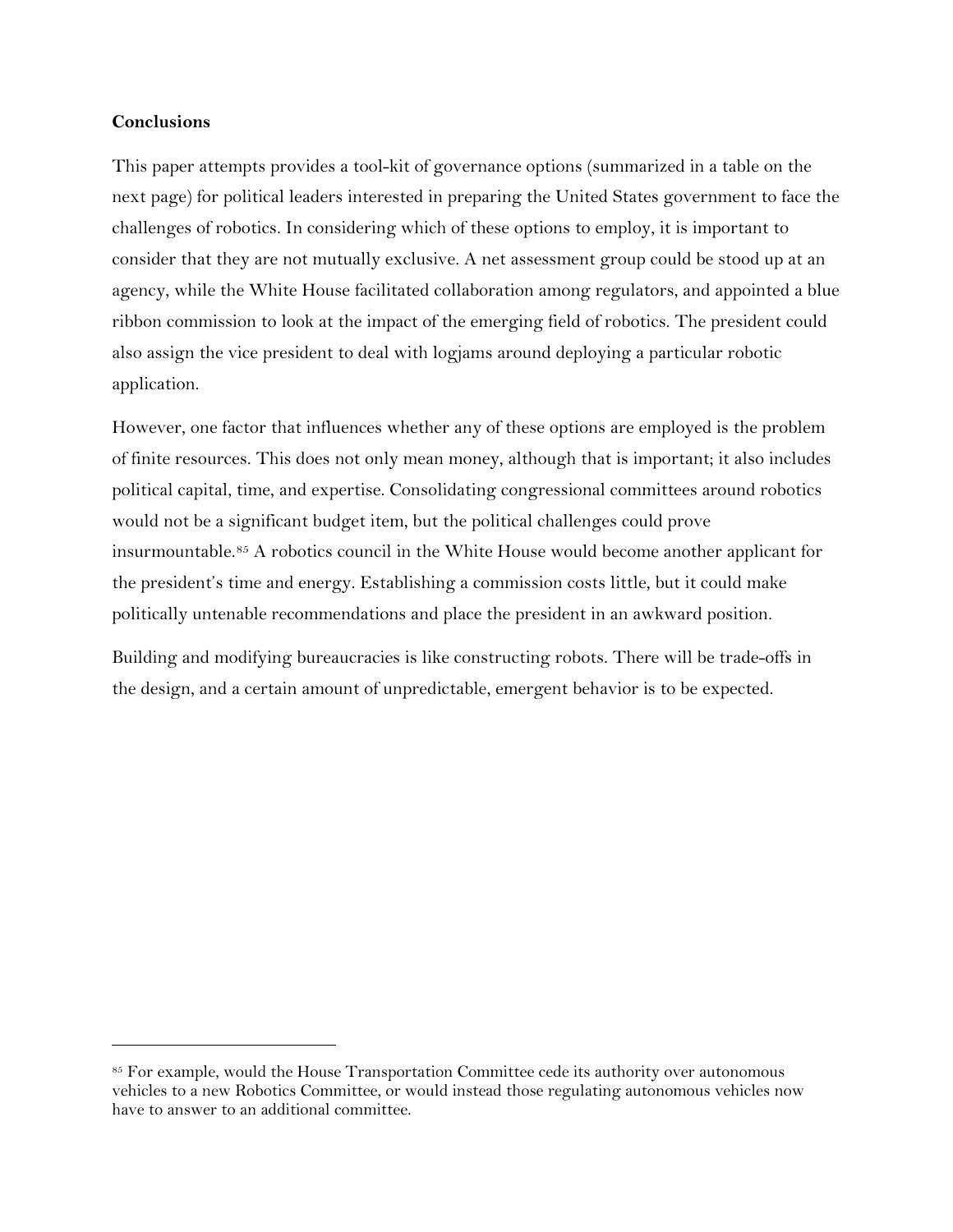| <b>OPTION</b>                   | Description                                                                                                            | <b>Advantages</b>                                                                                                     | Disadvantages                                                                                                                                                                               |  |
|---------------------------------|------------------------------------------------------------------------------------------------------------------------|-----------------------------------------------------------------------------------------------------------------------|---------------------------------------------------------------------------------------------------------------------------------------------------------------------------------------------|--|
| <b>DO NOTHING</b>               | No institutional<br>changes to dealing<br>with robotics<br>Allow agencies to<br>grow organically to<br>face challenges | No financial, political, or<br>administrative costs<br>Leverages existing<br>relationships in the<br>bureaucracy      | Adaptation will be<br>incremental and may<br>not meet fast-moving<br>challenges                                                                                                             |  |
| <b>BUREAUCRACY</b>              |                                                                                                                        |                                                                                                                       |                                                                                                                                                                                             |  |
| <b>NEW AGENCY</b>               | Establish a new agency<br>to address robotics<br>issues                                                                | Centralized information<br>and analysis on robotics<br>Will bring new ideas<br>and perspectives                       | High cost of<br>establishing a new<br>agency<br>Will take new agency<br>some time before it is<br>effective<br>Agency could become<br>embroiled in turf<br>disputes                         |  |
| <b>LEAD AGENCY</b>              | Assign an existing<br>agency to take the lead<br>on robotics issues                                                    | Lower cost and less time<br>than establishing a new<br>agency<br>Leverage already<br>existing agency<br>capabilities  | New mission may not fit<br>agency culture and<br>could expose agency to<br>turf disputes<br>No agency has all the<br>necessary capabilities,<br>so new capabilities will<br>still be needed |  |
| <b>NET</b><br><b>ASSESSMENT</b> | Establish specialized<br>net assessment group<br>that models and war-<br>games robotic crises                          | Lower cost than<br>establishing full-scale<br>robotics governance<br>capability<br>Will not threaten<br>anyone's turf | Not immediate relevant<br>to regulation or other<br>governing concerns                                                                                                                      |  |

# **OVERVIEW OF INSTITUTIONAL OPTIONS FOR ROBOT GOVERNANCE**